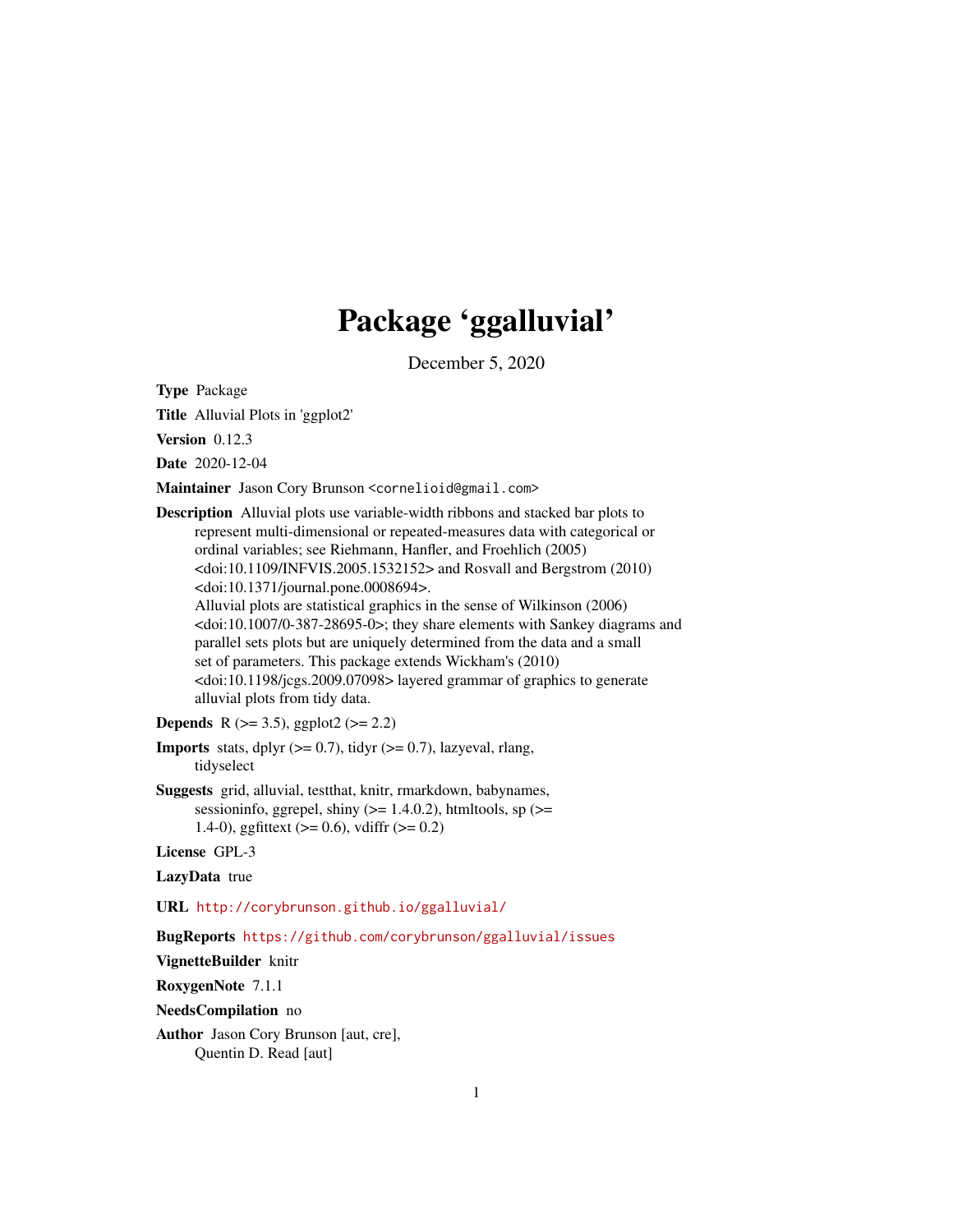<span id="page-1-0"></span>Repository CRAN Date/Publication 2020-12-05 16:20:02 UTC

# R topics documented:

| Index | 38 |
|-------|----|

<span id="page-1-1"></span>alluvial-data *Check for alluvial structure and convert between alluvial formats*

# <span id="page-1-2"></span>Description

Alluvial plots consist of multiple horizontally-distributed columns (axes) representing factor variables, vertical divisions (strata) of these axes representing these variables' values; and splines (alluvial flows) connecting vertical subdivisions (lodes) within strata of adjacent axes representing subsets or amounts of observations that take the corresponding values of the corresponding variables. This function checks a data frame for either of two types of alluvial structure:

#### Usage

```
is_lodes_form(
  data,
  key,
  value,
  id,
 weight = NULL,site = NULL,
 logical = TRUE,
  silent = FALSE
)
is_alluvia_form(
  data,
  ...,
```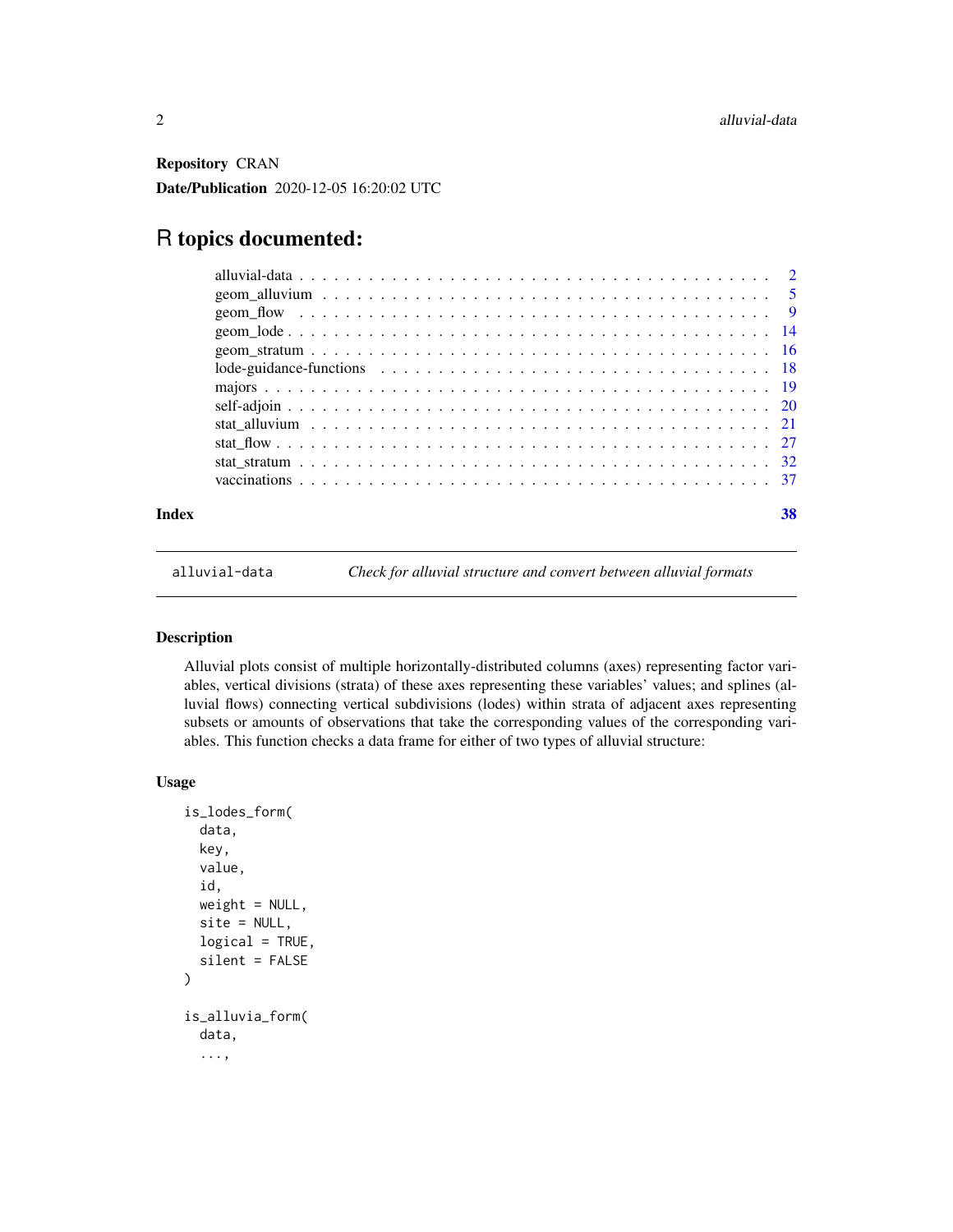# <span id="page-2-0"></span>alluvial-data 3

```
axes = NULL,weight = NULL,
 logical = TRUE,
 silent = FALSE
\mathcal{L}to_lodes_form(
 data,
 ...,
 axes = NULL,key = "x",value = "stratum",
 id = "alluvium",
 diffuse = FALSE,
 discern = FALSE
)
```
to\_alluvia\_form(data, key, value, id, distill = FALSE)

# Arguments

| data           | A data frame.                                                                                                                                                                                                                                                                                                                            |
|----------------|------------------------------------------------------------------------------------------------------------------------------------------------------------------------------------------------------------------------------------------------------------------------------------------------------------------------------------------|
| key, value, id | In to_lodes_form, handled as in $tidyr$ : :gather() and used to name the new<br>axis (key), stratum (value), and alluvium (identifying) variables. In to_alluvia_form,<br>handled as in tidyr:: spread() and used to identify the fields of data to be<br>used as the axis (key), stratum (value), and alluvium (identifying) variables. |
| weight         | Optional field of data, handled using rlang::enquo(), to be used as heights or<br>depths of the alluvia or lodes.                                                                                                                                                                                                                        |
| site           | Optional vector of fields of data, handled using rlang::enquos(), to be used<br>to group rows before testing for duplicate and missing id-axis pairings. Variables<br>intended for faceting should be passed to site.                                                                                                                    |
| logical        | Defunct. Whether to return a logical value or a character string indicating the<br>type of alluvial structure ("none", "lodes", or "alluvia").                                                                                                                                                                                           |
| silent         | Whether to print messages.                                                                                                                                                                                                                                                                                                               |
| .              | Used in is_alluvia_form and to_lodes_form as in $d$ plyr::select() to de-<br>termine axis variables, as an alternative to axes. Ignored when axes is provided.                                                                                                                                                                           |
| axes           | In $*$ _alluvia_form, handled as in $d$ plyr::select() and used to identify the<br>$field(s)$ of data to be used as axes.                                                                                                                                                                                                                |
| diffuse        | Fields of data, handled using tidyselect::vars_select(), to merge into the<br>reshapen data by id. They must be a subset of the axis variables. Alternatively,<br>a logical value indicating whether to merge all (TRUE) or none (FALSE) of the<br>axis variables.                                                                       |
| discern        | Logical value indicating whether to suffix values of the variables used as axes<br>that appear at more than one variable in order to distinguish their factor levels.<br>This forces the levels of the combined factor variable value to be in the order<br>of the axes.                                                                 |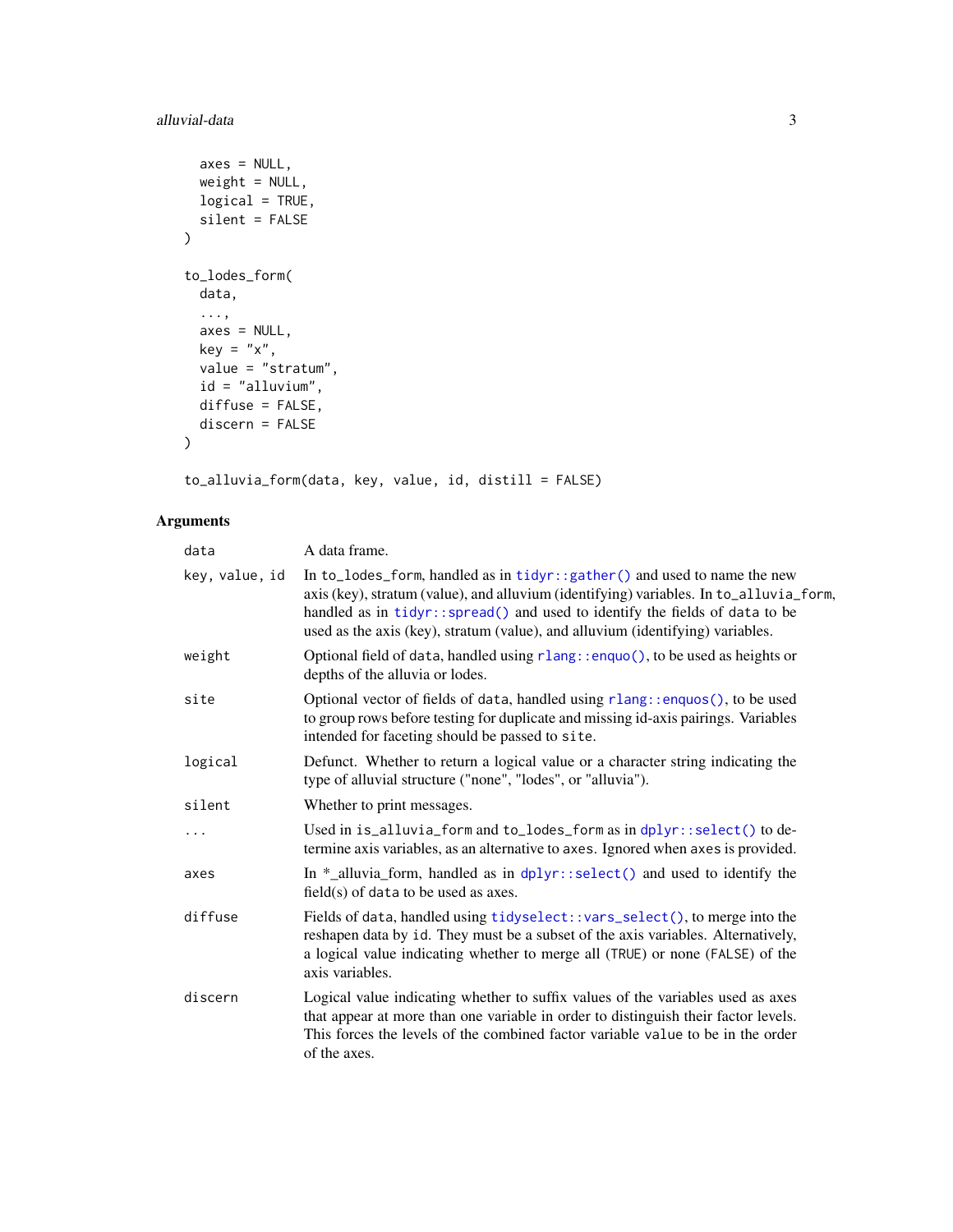<span id="page-3-0"></span>distill A logical value indicating whether to include variables, other than those passed to key and value, that vary within values of id. Alternatively, a function (or its name) to be used to distill each such variable to a single value. In addition to existing functions, distill accepts the character values "first" (used if distill is TRUE), "last", and "most" (which returns the first modal value).

# Details

- One row per lode, wherein each row encodes a subset or amount of observations having a specific profile of axis values, a key field encodes the axis, a value field encodes the value within each axis, and a id column identifies multiple lodes corresponding to the same subset or amount of observations. is\_lodes\_form tests for this structure.
- One row per alluvium, wherein each row encodes a subset or amount of observations having a specific profile of axis values and a set axes of fields encodes its values at each axis variable. is\_alluvia\_form tests for this structure.

to\_lodes\_form takes a data frame with several designated variables to be used as axes in an alluvial plot, and reshapes the data frame so that the axis variable names constitute a new factor variable and their values comprise another. Other variables' values will be repeated, and a row-grouping variable can be introduced. This function invokes tidyr:: gather().

to\_alluvia\_form takes a data frame with axis and axis value variables to be used in an alluvial plot, and reshape the data frame so that the axes constitute separate variables whose values are given by the value variable. This function invokes tidyr:: spread().

# See Also

Other alluvial data manipulation: [self-adjoin](#page-19-1)

#### Examples

```
# Titanic data in alluvia format
titanic_alluvia <- as.data.frame(Titanic)
head(titanic_alluvia)
is_alluvia_form(titanic_alluvia,
               weight = "Freq")# Titanic data in lodes format
titanic_lodes <- to_lodes_form(titanic_alluvia,
                               key = "x", value = "stratum", id = "alluvium",axes = 1:4)
head(titanic_lodes)
is_lodes_form(titanic_lodes,
             key = "x", value = "stratum", id = "alluvium",weight = "Freq")
# again in lodes format, this time diffusing the `Class` variable
titanic_lodes2 <- to_lodes_form(titanic_alluvia,
                                key = variable, value = value,
                                id = cohort,
                                1:3, diffuse = Class)
head(titanic_lodes2)
is_lodes_form(titanic_lodes2,
              key = variable, value = value, id = cohort,
```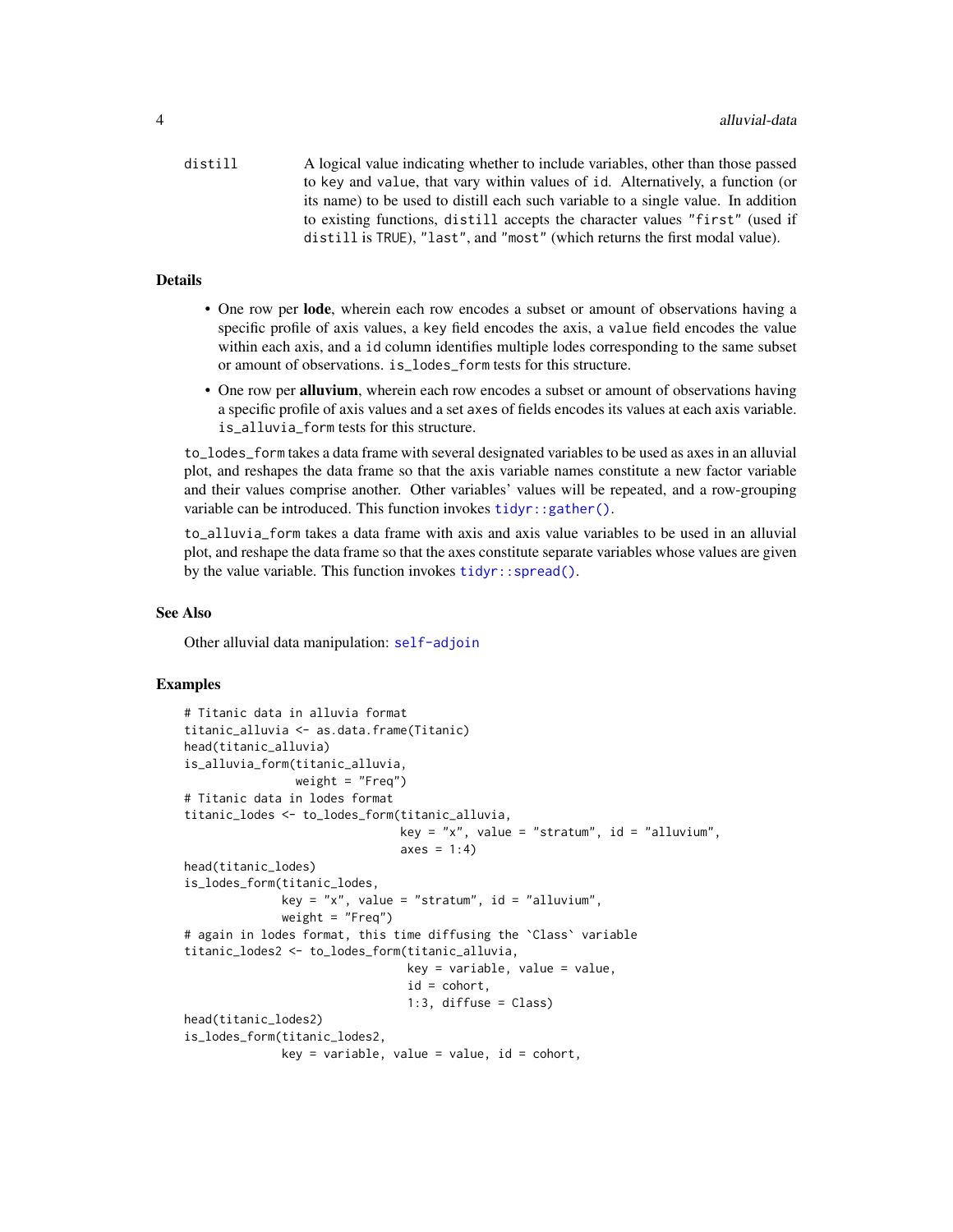```
weight = Freq)
# use `site` to separate data before lode testing
is_lodes_form(titanic_lodes2,
              key = variable, value = value, id = Class,weight = Freq)is_lodes_form(titanic_lodes2,
              key = variable, value = value, id = Class,weight = Freq, site = cohort)
# curriculum data in lodes format
data(majors)
head(majors)
is_lodes_form(majors,
              key = "semester", value = "curriculum", id = "student")
# curriculum data in alluvia format
majors_alluvia <- to_alluvia_form(majors,
                                  key = "semester", value = "curriculum",
                                  id = "student")
head(majors_alluvia)
is_alluvia_form(majors_alluvia, tidyselect::starts_with("CURR"))
# distill variables that vary within `id` values
set.seed(1)
majors$hypo_grade <- LETTERS[sample(5, size = nrow(majors), replace = TRUE)]
majors_alluvia2 <- to_alluvia_form(majors,
                                   key = "semester", value = "curriculum",
                                   id = "student",
                                   distill = "most")head(majors_alluvia2)
# options to distinguish strata at different axes
gg <- ggplot(majors_alluvia,
             aes(axis1 = CURR1, axis2 = CURR7, axis3 = CURR13))gg +geom_alluvium(aes(fill = as.factor(student)), width = 2/5, discern = TRUE) +
  geom_stratum(width = 2/5, discern = TRUE) +
  geom_text(stat = "stratum", discern = TRUE, aes(label = after_stat(stratum)))
gg +
  geom_alluvium(aes(fill = as.factor(student)), width = 2/5, discern = FALSE) +
  geom\_stratum(width = 2/5, discern = FALSE) +geom_text(stat = "stratum", discern = FALSE, aes(label = after_stat(stratum)))
# warning when inappropriate
ggplot(majors[majors$semester %in% paste0("CURR", c(1, 7, 13)), ],
       aes(x = semester, stratum = curriculum, alluvium = student,label = currentculum) +geom_alluvium(aes(fill = as.factor(student)), width = 2/5, discern = TRUE) +
  geom\_stratum(width = 2/5, discern = TRUE) +geom_text(stat = "stratum", discern = TRUE)
```
<span id="page-4-1"></span>geom\_alluvium *Alluvia across strata*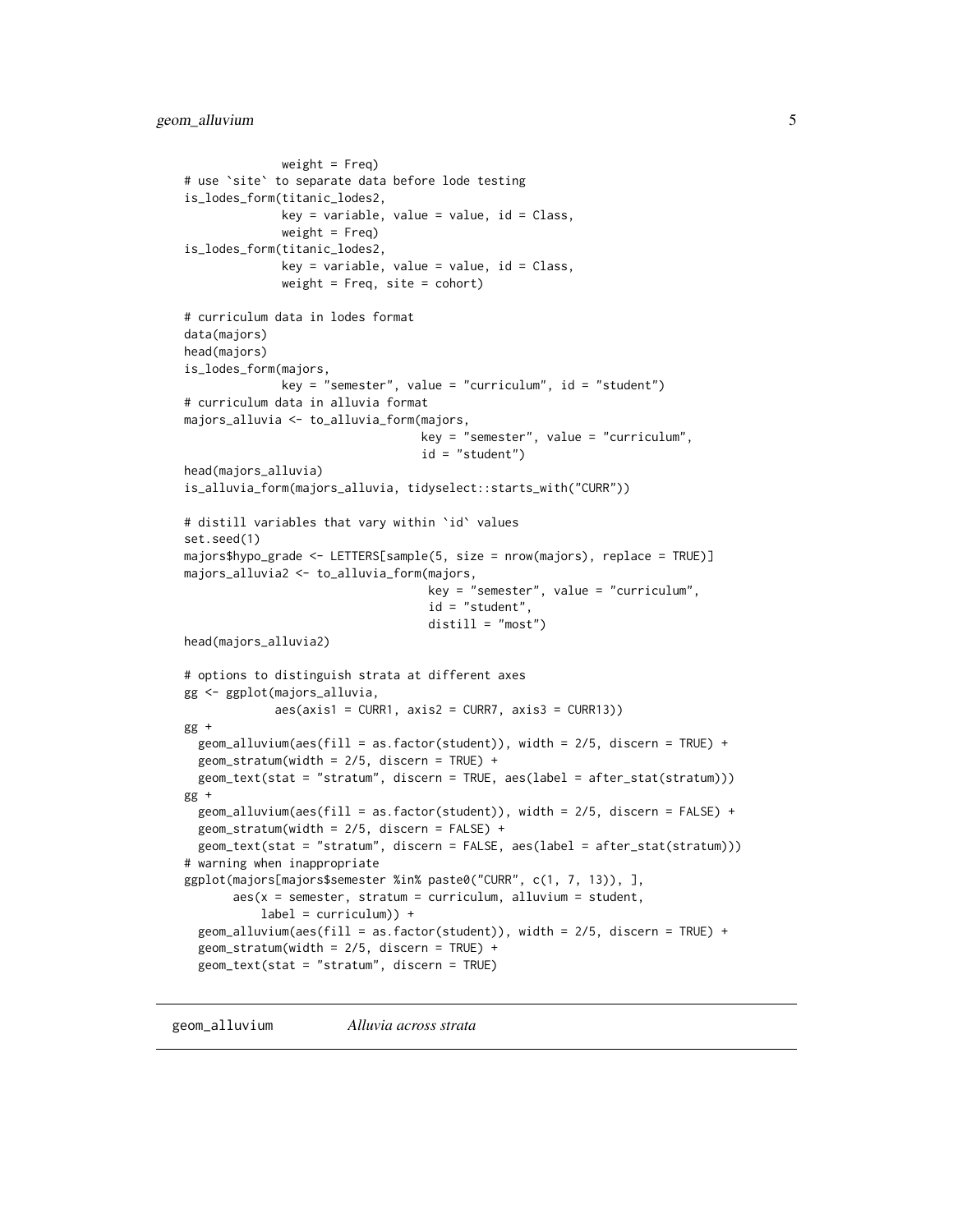# <span id="page-5-0"></span>Description

geom\_alluvium receives a dataset of the horizontal (x) and vertical (y, ymin, ymax) positions of the lodes of an alluvial plot, the intersections of the alluvia with the strata. It plots both the lodes themselves, using [geom\\_lode\(\)](#page-13-1), and the flows between them, using [geom\\_flow\(\)](#page-8-1).

# Usage

```
geom_alluvium(
  mapping = NULL,
 data = NULL,
  stat = "alluvium",
 position = "identity",
 width = 1/3,
  knot.pos = 1/4,
  knot.prop = TRUE,
  curve_type = NULL,
  curve_range = NULL,
  segments = NULL,
  na.rm = FALSE,show.legend = NA,
  inherit.aes = TRUE,
  ...
```
 $\mathcal{L}$ 

#### Arguments

| mapping  | Set of aesthetic mappings created by aes () or aes_(). If specified and inherit.aes<br>= TRUE (the default), it is combined with the default mapping at the top level of<br>the plot. You must supply mapping if there is no plot mapping.                                                   |
|----------|----------------------------------------------------------------------------------------------------------------------------------------------------------------------------------------------------------------------------------------------------------------------------------------------|
| data     | The data to be displayed in this layer. There are three options:                                                                                                                                                                                                                             |
|          | If NULL, the default, the data is inherited from the plot data as specified in the<br>call to $ggplot()$ .                                                                                                                                                                                   |
|          | A data. frame, or other object, will override the plot data. All objects will be<br>fortified to produce a data frame. See fortify() for which variables will be<br>created.                                                                                                                 |
|          | A function will be called with a single argument, the plot data. The return<br>value must be a data. frame, and will be used as the layer data. A function<br>can be created from a formula (e.g. $\sim$ head(.x, 10)).                                                                      |
| stat     | The statistical transformation to use on the data; override the default.                                                                                                                                                                                                                     |
| position | Position adjustment, either as a string, or the result of a call to a position adjust-<br>ment function.                                                                                                                                                                                     |
| width    | Numeric; the width of each stratum, as a proportion of the distance between<br>axes. Defaults to 1/3.                                                                                                                                                                                        |
| knot.pos | The horizontal distance of x-spline knots from each stratum (width/2 from its<br>axis), either (if knot.prop = TRUE, the default) as a proportion of the length of<br>the x-spline, i.e. of the gap between adjacent strata, or (if knot . prop = FALSE)<br>on the scale of the x direction. |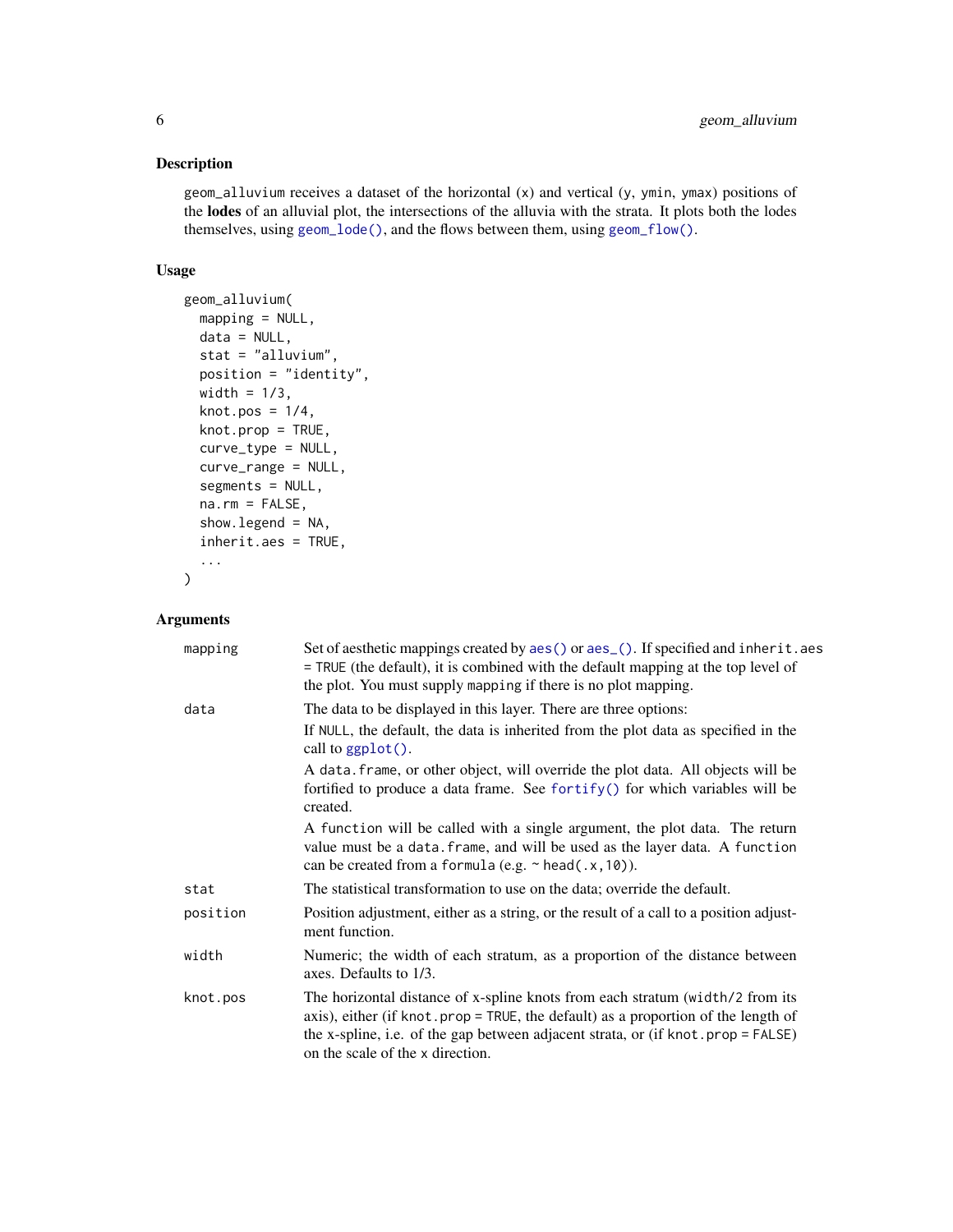<span id="page-6-0"></span>knot.prop Logical; whether to interpret knot.pos as a proportion of the length of each flow (the default), rather than on the x scale. curve\_type Character; the type of curve used to produce flows. Defaults to "xspline" and can be alternatively set to one of "linear", "cubic", "quintic", "sine", "arctangent", and "sigmoid". "xspline" produces approximation splines using 4 points per curve; the alternatives produce interpolation splines between points along the graphs of functions of the associated type. See the Curves section. curve\_range For alternative curve\_types based on asymptotic functions, the value along the asymptote at which to truncate the function to obtain the shape that will be scaled to fit between strata. See the Curves section. segments The number of segments to be used in drawing each alternative curve (each curved boundary of each flow). If less than 3, will be silently changed to 3. na.rm Logical: if FALSE, the default, NA lodes are not included; if TRUE, NA lodes constitute a separate category, plotted in grey (regardless of the color scheme). show. legend logical. Should this layer be included in the legends? NA, the default, includes if any aesthetics are mapped. FALSE never includes, and TRUE always includes. It can also be a named logical vector to finely select the aesthetics to display. inherit.aes If FALSE, overrides the default aesthetics, rather than combining with them. This is most useful for helper functions that define both data and aesthetics and shouldn't inherit behaviour from the default plot specification, e.g. [borders\(\)](#page-0-0). ... Additional arguments passed to [ggplot2::layer\(\)](#page-0-0).

# Aesthetics

geom\_alluvium, geom\_flow, geom\_lode, and geom\_stratum understand the following aesthetics (required aesthetics are in bold):

- x
- y
- ymin
- ymax
- alpha
- colour
- fill
- linetype
- size
- group

group is used internally; arguments are ignored.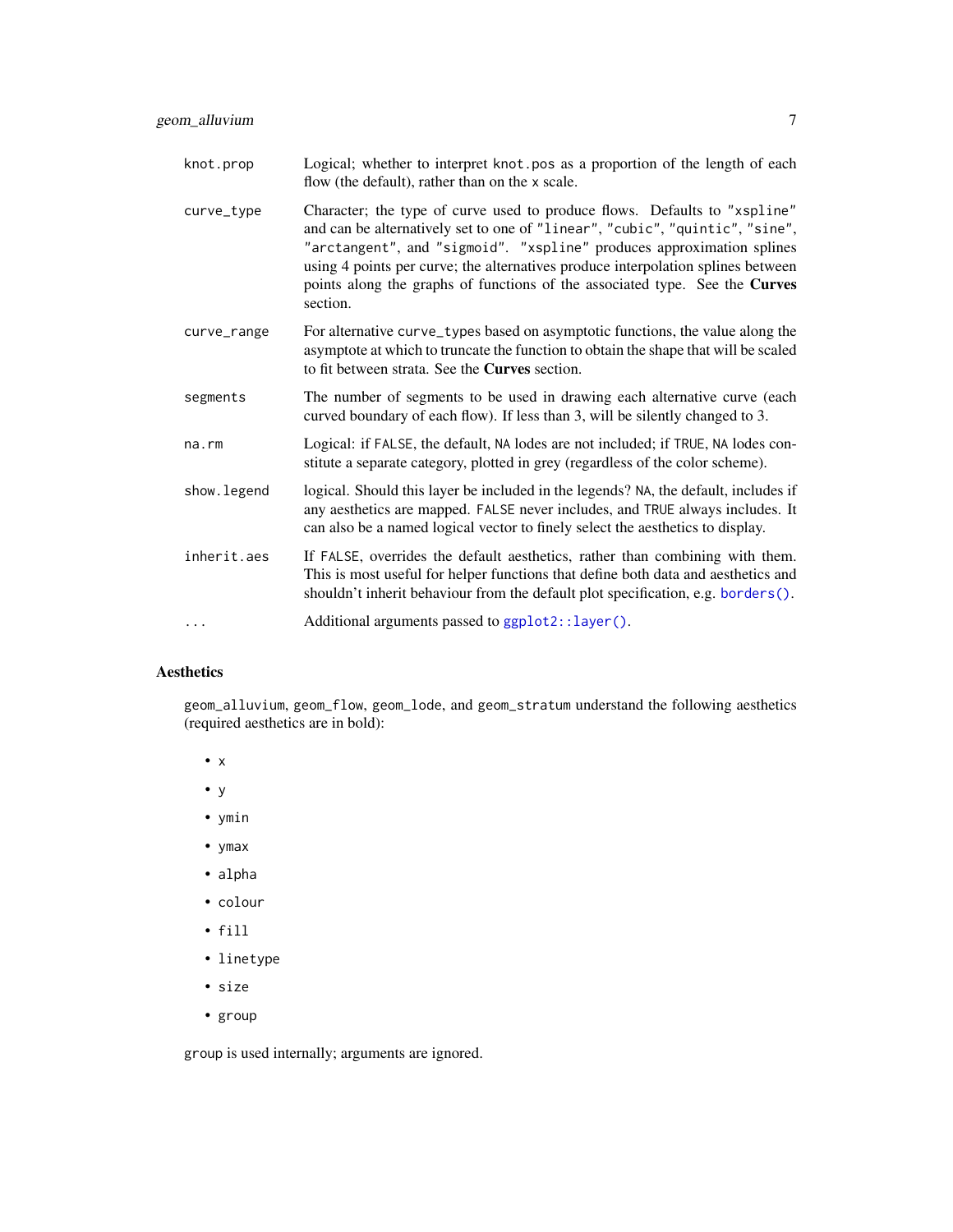#### <span id="page-7-0"></span>Curves

By default, geom\_alluvium() and geom\_flow() render flows between lodes as filled regions between parallel x-splines. These graphical elements, generated using [grid::xsplineGrob\(\)](#page-0-0), are parameterized by the relative location of the knot (knot.pos). They are quick to render and clear to read, but users may prefer plots that use differently-shaped ribbons.

A variety of such options are documented at, e.g., [this easing functions cheat sheet](https://easings.net/) and [this blog post](https://www.dataplusscience.com/Sigmoid.html) [by Jeffrey Shaffer.](https://www.dataplusscience.com/Sigmoid.html) Easing functions are not (yet) used in ggalluvial, but several alternative curves are available. Each is encoded as a continuous, increasing, bijective function from the unit interval  $[0, 1]$  to itself, and each is rescaled so that its endpoints meet the corresponding lodes. They are rendered piecewise-linearly, by default using segments = 48. Summon each curve type by passing one of the following strings to curve\_type:

- "linear":  $f(x) = x$ , the unique degree-1 polynomial that takes 0 to 0 and 1 to 1
- "cubic":  $f(x) = 3x^2 2x^3$ , the unique degree-3 polynomial that also is flat at both endpoints
- "quintic":  $f(x) = 10x^3 15x^4 + 6x^5$ , the unique degree-5 polynomial that also has zero curvature at both endpoints
- "sine": the unique sinusoidal function that is flat at both endpoints
- "arctangent": the inverse tangent function, scaled and re-centered to the unit interval from the interval centered at zero with radius curve\_range
- "sigmoid": the sigmoid function, scaled and re-centered to the unit interval from the interval centered at zero with radius curve\_range

Only the (default) "xspline" option uses the knot.\* parameters, while only the alternative curves use the segments parameter, and only "arctangent" and "sigmoid" use the curve\_range parameter. (Both are ignored if not needed.) Larger values of curve\_range result in greater compression and steeper slopes. The NULL default will be changed to 2+sqrt(3) for "arctangent" and to 6 for "sigmoid".

These package-specific options set global values for curve\_type, curve\_range, and segments that will be defaulted to when not manually set:

- ggalluvial.curve\_type: defaults to "xspline".
- ggalluvial.curve\_range: defaults to NA, which triggers the curve-specific default values.
- ggalluvial.segments: defaults to 48L.

See base:: options() for how to use options.

# Defunct parameters

The previously defunct parameters axis\_width and ribbon\_bend have been discontinued. Use width and knot.pos instead.

### See Also

[ggplot2::layer\(\)](#page-0-0) for additional arguments and [stat\\_alluvium\(\)](#page-20-1) and [stat\\_flow\(\)](#page-26-1) for the corresponding stats.

Other alluvial geom layers: [geom\\_flow\(](#page-8-1)), [geom\\_lode\(](#page-13-1)), [geom\\_stratum\(](#page-15-1))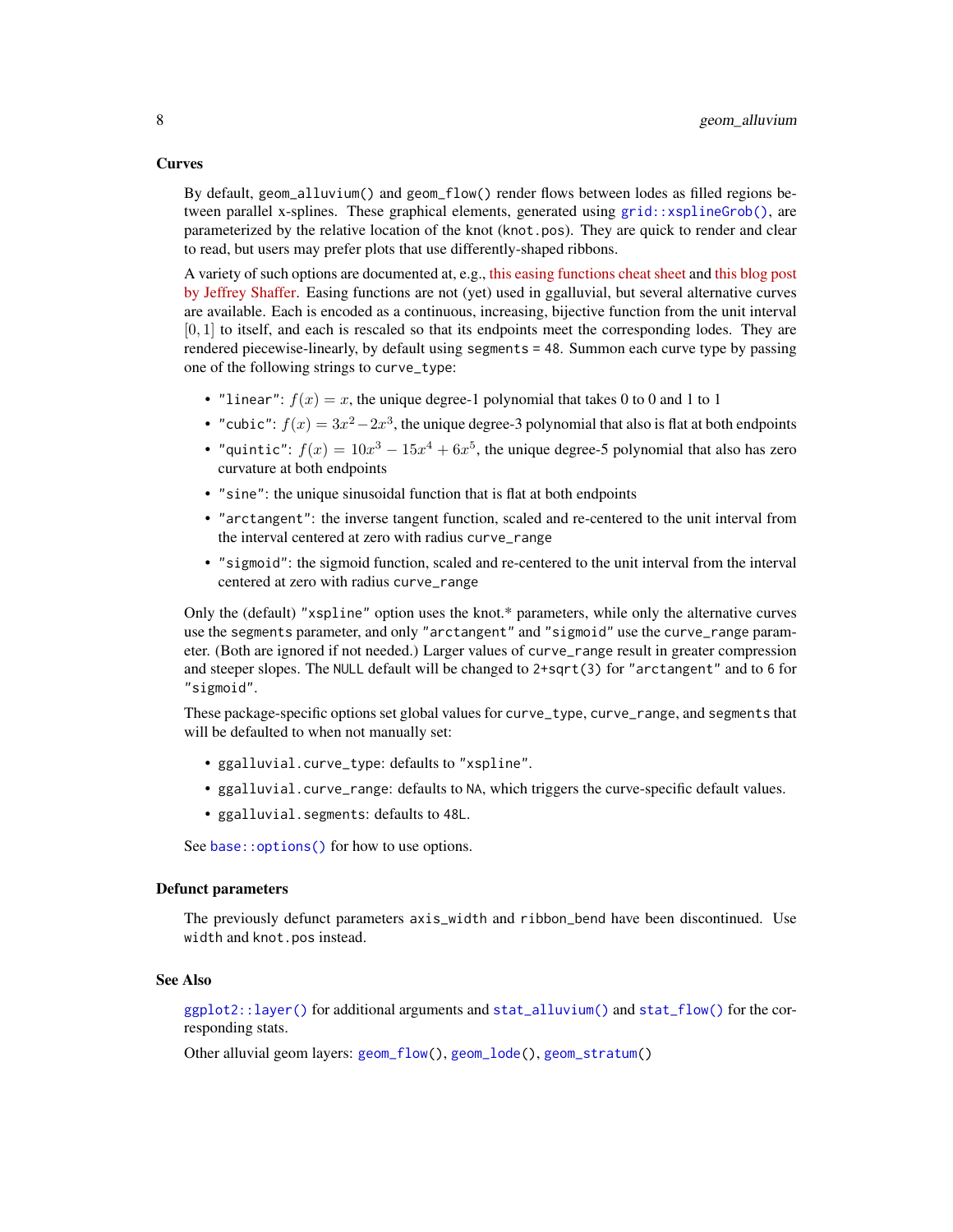# <span id="page-8-0"></span>geom\_flow 9

# Examples

```
# basic
ggplot(as.data.frame(Titanic),
       \text{aes}(y = \text{Freq},axis1 = Class, axis2 = Sex, axis3 = Age,fill = Survey() +
 geom_alluvium() +
 scale_x_discrete(limits = c("Class", "Sex", "Age"))
gg <- ggplot(alluvial::Refugees,
             aes(y = refugees, x = year, alluvium = country))# time series bump chart (quintic flows)
gg + geom\_alluvium(aes(fill = country, colour = country),width = 1/4, alpha = 2/3, decreasing = FALSE,
                   curve_type = "sigmoid")
# time series line plot of refugees data, sorted by country
gg + geom\_alluvium(aes(fill = country, colour = country),decreasing = NA, width = 0, knot.pos = 0)
# irregular spacing between axes of a continuous variable
refugees_sub <- subset(alluvial::Refugees, year %in% c(2003, 2005, 2010, 2013))
gg \leq-ggplot(data = refugees\_sub,aes(x = year, y = refugees, alluvium = country) +
 theme_bw() +
 scale_fill_brewer(type = "qual", palette = "Set3")
# proportional knot positioning (default)
gg +
 geom_alluvium(aes(fill = country),
                alpha = .75, decreasing = FALSE, width = 1/2) +
 geom_stratum(aes(stratum = country), decreasing = FALSE, width = 1/2)
# constant knot positioning
gg +
 geom_alluvium(aes(fill = country),
                alpha = .75, decreasing = FALSE, width = 1/2,
                knot.pos = 1, knot.prop = FALSE) +
 geom_stratum(aes(stratum = country), decreasing = FALSE, width = 1/2)
# coarsely-segmented curves
gg +
 geom_alluvium(aes(fill = country),
                alpha = .75, decreasing = FALSE, width = 1/2,
                curve_type = "arctan", segments = 6) +
 geom_stratum(aes(stratum = country), decreasing = FALSE, width = 1/2)
# custom-ranged curves
gg +
 geom_alluvium(aes(fill = country),
                alpha = .75, decreasing = FALSE, width = 1/2,
                curve\_type = "arctan", curve\_range = 1) +geom_stratum(aes(stratum = country), decreasing = FALSE, width = 1/2)
```
<span id="page-8-1"></span>

geom\_flow *Flows between lodes or strata*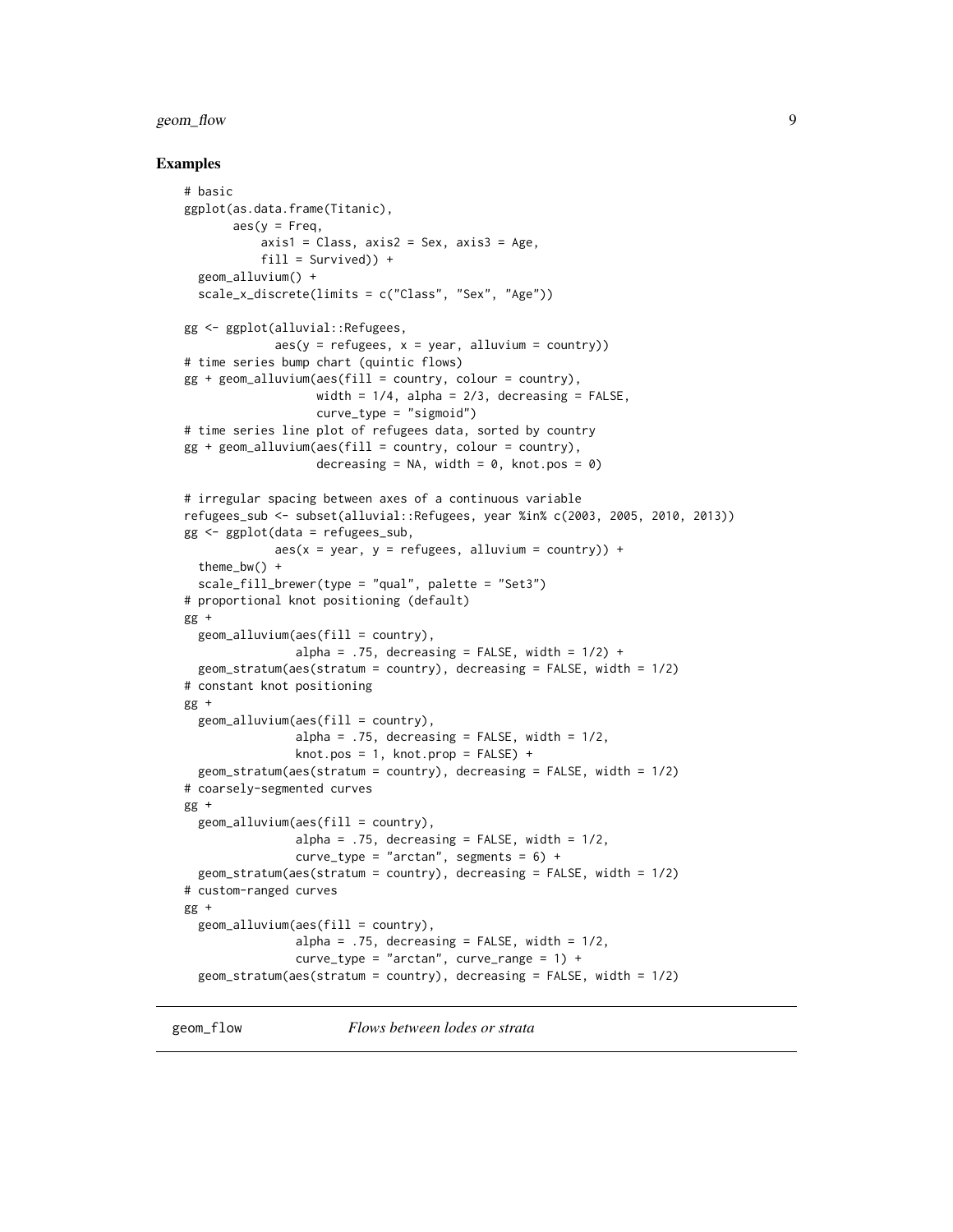# Description

geom\_flow receives a dataset of the horizontal (x) and vertical (y, ymin, ymax) positions of the lodes of an alluvial plot, the intersections of the alluvia with the strata. It reconfigures these into alluvial segments connecting pairs of corresponding lodes in adjacent strata and plots filled x-splines between each such pair, using a provided knot position parameter knot.pos, and filled rectangles at either end, using a provided width.

# Usage

```
geom_flow(
  mapping = NULL,data = NULL,stat = "flow",position = "identity",
 width = 1/3,
  knot.pos = 1/4,
  knot.prop = TRUE,
  curve_type = NULL,
  curve_range = NULL,
  segments = NULL,
  aes.flow = "forward",
  na.rm = FALSE,
  show.legend = NA,
  inherit.aes = TRUE,
  ...
)
```
# Arguments

| mapping  | Set of aesthetic mappings created by aes() or aes_(). If specified and inherit.aes<br>= TRUE (the default), it is combined with the default mapping at the top level of<br>the plot. You must supply mapping if there is no plot mapping. |
|----------|-------------------------------------------------------------------------------------------------------------------------------------------------------------------------------------------------------------------------------------------|
| data     | The data to be displayed in this layer. There are three options:<br>If NULL, the default, the data is inherited from the plot data as specified in the<br>call to $ggplot()$ .                                                            |
|          | A data, frame, or other object, will override the plot data. All objects will be<br>fortified to produce a data frame. See fortify() for which variables will be<br>created.                                                              |
|          | A function will be called with a single argument, the plot data. The return<br>value must be a data. frame, and will be used as the layer data. A function<br>can be created from a formula (e.g. $\sim$ head(.x, 10)).                   |
| stat     | The statistical transformation to use on the data; override the default.                                                                                                                                                                  |
| position | Position adjustment, either as a string, or the result of a call to a position adjust-<br>ment function.                                                                                                                                  |
| width    | Numeric; the width of each stratum, as a proportion of the distance between<br>axes. Defaults to 1/3.                                                                                                                                     |

<span id="page-9-0"></span>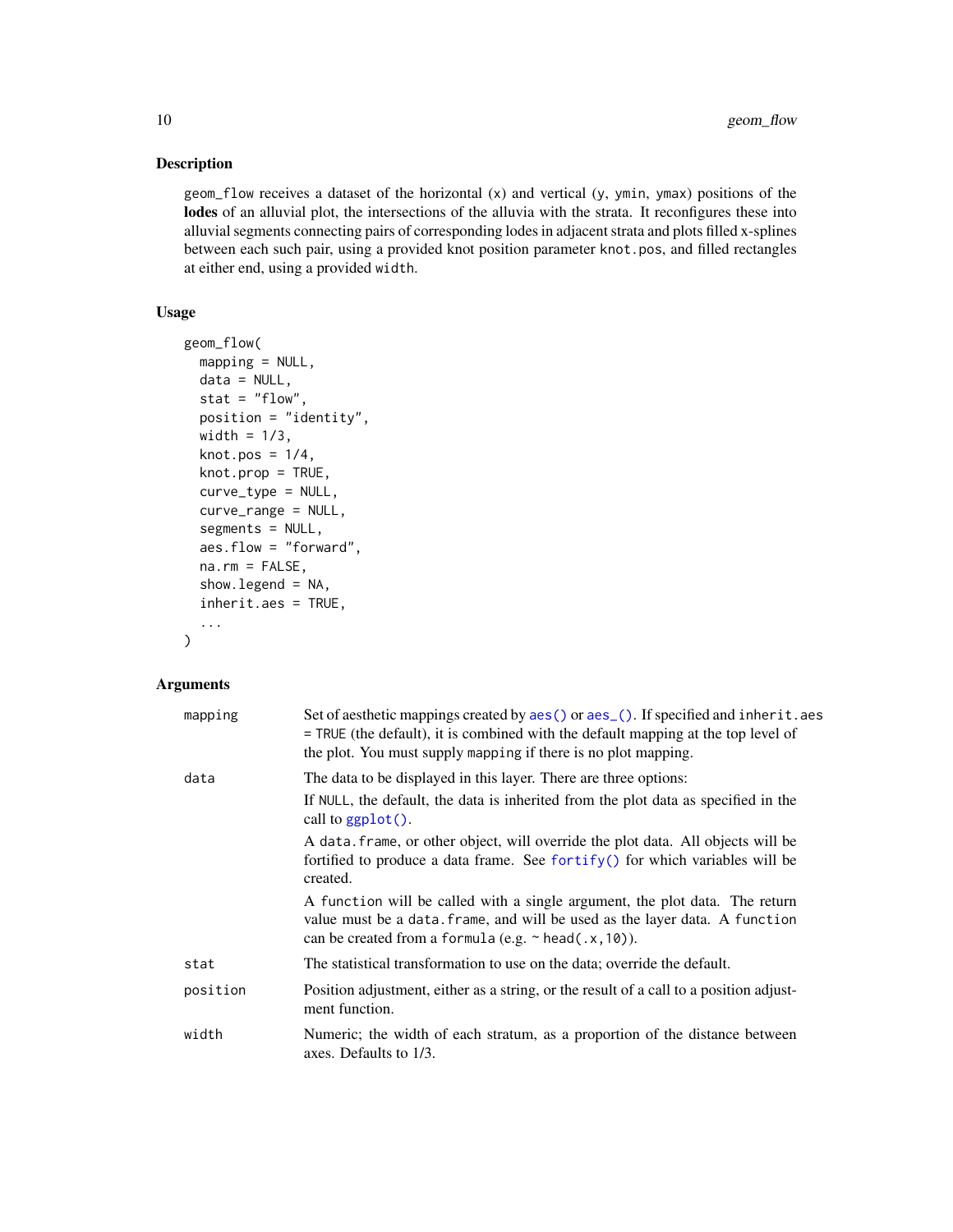<span id="page-10-0"></span>

| knot.pos     | The horizontal distance of x-spline knots from each stratum (width/2 from its<br>axis), either (if knot.prop = TRUE, the default) as a proportion of the length of<br>the x-spline, i.e. of the gap between adjacent strata, or (if knot.prop = FALSE)<br>on the scale of the x direction.                                                                                                                        |
|--------------|-------------------------------------------------------------------------------------------------------------------------------------------------------------------------------------------------------------------------------------------------------------------------------------------------------------------------------------------------------------------------------------------------------------------|
| knot.prop    | Logical; whether to interpret knot pos as a proportion of the length of each<br>flow (the default), rather than on the x scale.                                                                                                                                                                                                                                                                                   |
| curve_type   | Character; the type of curve used to produce flows. Defaults to "xspline"<br>and can be alternatively set to one of "linear", "cubic", "quintic", "sine",<br>"arctangent", and "sigmoid". "xspline" produces approximation splines<br>using 4 points per curve; the alternatives produce interpolation splines between<br>points along the graphs of functions of the associated type. See the Curves<br>section. |
| curve_range  | For alternative curve_types based on asymptotic functions, the value along the<br>asymptote at which to truncate the function to obtain the shape that will be scaled<br>to fit between strata. See the <b>Curves</b> section.                                                                                                                                                                                    |
| segments     | The number of segments to be used in drawing each alternative curve (each<br>curved boundary of each flow). If less than 3, will be silently changed to 3.                                                                                                                                                                                                                                                        |
| aes.flow     | Character; how inter-lode flows assume aesthetics from lodes. Options are "for-<br>ward" and "backward".                                                                                                                                                                                                                                                                                                          |
| $na$ . $rm$  | Logical: if FALSE, the default, NA lodes are not included; if TRUE, NA lodes con-<br>stitute a separate category, plotted in grey (regardless of the color scheme).                                                                                                                                                                                                                                               |
| show. legend | logical. Should this layer be included in the legends? NA, the default, includes if<br>any aesthetics are mapped. FALSE never includes, and TRUE always includes. It<br>can also be a named logical vector to finely select the aesthetics to display.                                                                                                                                                            |
| inherit.aes  | If FALSE, overrides the default aesthetics, rather than combining with them.<br>This is most useful for helper functions that define both data and aesthetics and<br>shouldn't inherit behaviour from the default plot specification, e.g. borders().                                                                                                                                                             |
| .            | Additional arguments passed to ggplot2::layer().                                                                                                                                                                                                                                                                                                                                                                  |

# Aesthetics

geom\_alluvium, geom\_flow, geom\_lode, and geom\_stratum understand the following aesthetics (required aesthetics are in bold):

- x
- y
- ymin
- ymax
- alpha
- colour
- fill
- linetype
- size
- group

group is used internally; arguments are ignored.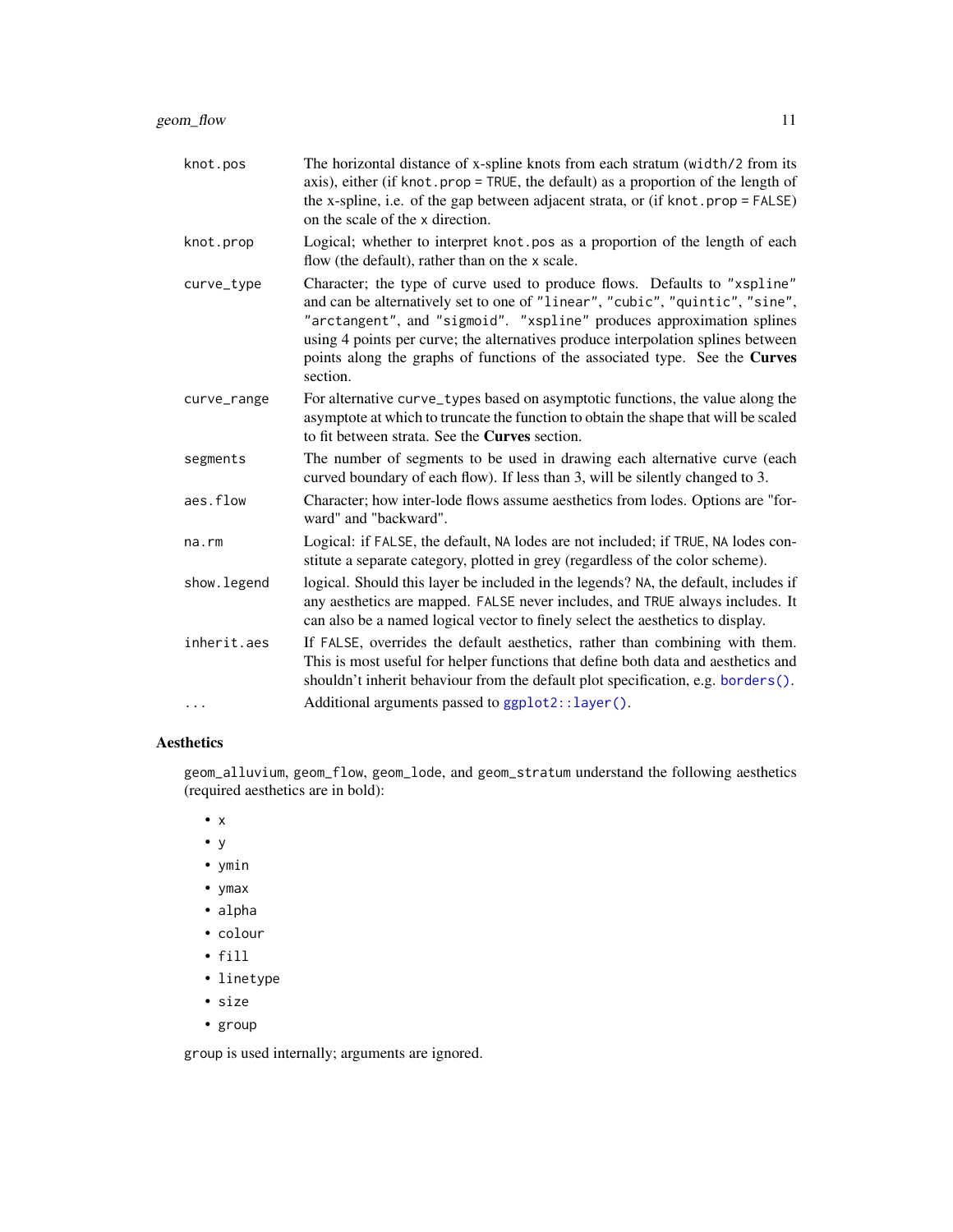# <span id="page-11-0"></span>**Curves**

By default, geom\_alluvium() and geom\_flow() render flows between lodes as filled regions between parallel x-splines. These graphical elements, generated using [grid::xsplineGrob\(\)](#page-0-0), are parameterized by the relative location of the knot (knot.pos). They are quick to render and clear to read, but users may prefer plots that use differently-shaped ribbons.

A variety of such options are documented at, e.g., [this easing functions cheat sheet](https://easings.net/) and [this blog post](https://www.dataplusscience.com/Sigmoid.html) [by Jeffrey Shaffer.](https://www.dataplusscience.com/Sigmoid.html) Easing functions are not (yet) used in ggalluvial, but several alternative curves are available. Each is encoded as a continuous, increasing, bijective function from the unit interval  $[0, 1]$  to itself, and each is rescaled so that its endpoints meet the corresponding lodes. They are rendered piecewise-linearly, by default using segments = 48. Summon each curve type by passing one of the following strings to curve\_type:

- "linear":  $f(x) = x$ , the unique degree-1 polynomial that takes 0 to 0 and 1 to 1
- "cubic":  $f(x) = 3x^2 2x^3$ , the unique degree-3 polynomial that also is flat at both endpoints
- "quintic":  $f(x) = 10x^3 15x^4 + 6x^5$ , the unique degree-5 polynomial that also has zero curvature at both endpoints
- "sine": the unique sinusoidal function that is flat at both endpoints
- "arctangent": the inverse tangent function, scaled and re-centered to the unit interval from the interval centered at zero with radius curve\_range
- "sigmoid": the sigmoid function, scaled and re-centered to the unit interval from the interval centered at zero with radius curve\_range

Only the (default) "xspline" option uses the knot.\* parameters, while only the alternative curves use the segments parameter, and only "arctangent" and "sigmoid" use the curve\_range parameter. (Both are ignored if not needed.) Larger values of curve\_range result in greater compression and steeper slopes. The NULL default will be changed to 2+sqrt(3) for "arctangent" and to 6 for "sigmoid".

These package-specific options set global values for curve\_type, curve\_range, and segments that will be defaulted to when not manually set:

- ggalluvial.curve\_type: defaults to "xspline".
- ggalluvial.curve\_range: defaults to NA, which triggers the curve-specific default values.
- ggalluvial.segments: defaults to 48L.

See base:: options() for how to use options.

# Defunct parameters

The previously defunct parameters axis\_width and ribbon\_bend have been discontinued. Use width and knot.pos instead.

### See Also

[ggplot2::layer\(\)](#page-0-0) for additional arguments and [stat\\_alluvium\(\)](#page-20-1) and [stat\\_flow\(\)](#page-26-1) for the corresponding stats.

Other alluvial geom layers: [geom\\_alluvium\(](#page-4-1)), [geom\\_lode\(](#page-13-1)), [geom\\_stratum\(](#page-15-1))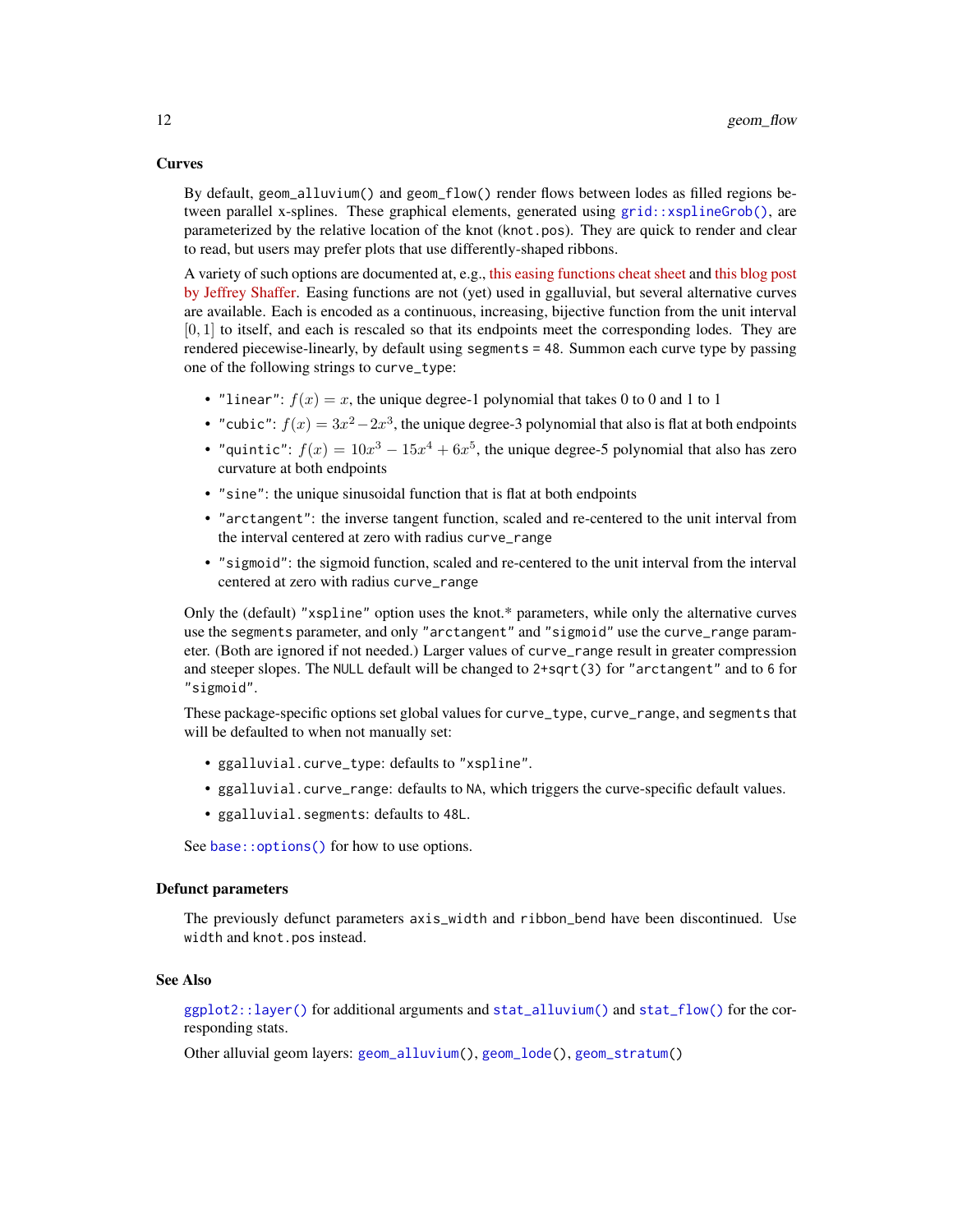# geom\_flow 13

#### Examples

```
# use of strata and labels
ggplot(as.data.frame(Titanic),
       aes(y = Freq,axis1 = Class, axis2 = Sex, axis3 = Age) +
 geom_flow() +
 scale_x_discrete(limits = c("Class", "Sex", "Age")) +
 geom_stratum() +
 geom_text(stat = "stratum", aes(label = after_stat(stratum))) +
 ggtitle("Alluvial plot of Titanic passenger demographic data")
# use of facets, with sigmoid flows
ggplot(as.data.frame(Titanic),
       \text{aes}(y = \text{Freq},axis1 = Class, axis2 = Sex) +
 geom_flow(aes(fill = Age), width = .4, curve_type = "quintic") +
 geom\_stratum(width = .4) +geom_text(\text{stat} = "stratum", aes(\text{label} = after_stat(\text{stratum})), size = 3) +scale_x_discrete(limits = c("Class", "Sex")) +
 facet_wrap(\sim Survived, scales = "fixed")
# time series alluvia of WorldPhones data
wph <- as.data.frame(as.table(WorldPhones))
names(wph) <- c("Year", "Region", "Telephones")
ggplot(wph,
       aes(x = Year, alluvium = Region, y = Telephones)) +geom_flow(aes(fill = Region, colour = Region), width = \theta)
# treat 'Year' as a number rather than as a factor
wph$Year <- as.integer(as.character(wph$Year))
ggplot(wph,
       aes(x = Year, alluvium = Region, y = Telephones) +
  geom_flow(aes(fill = Region, colour = Region), width = 0)
# hold the knot positions fixed
ggplot(wph,
       aes(x = Year, alluvium = Region, y = Telephones)) +geom_flow(aes(fill = Region, colour = Region), width = 0, knot.pop = FALSE)# rightward flow aesthetics for vaccine survey data, with cubic flows
data(vaccinations)
vaccinations$response <- factor(vaccinations$response,
                                rev(levels(vaccinations$response)))
# annotate with proportional counts
ggplot(vaccinations,
       aes(x = survey, stratum = response, alluvium = subject,y = freq, fill = response) +
 geom_lode() + geom_flow(curve_type = "cubic") +
 geom_stratum(alpha = 0) +
 geom_text(stat = "stratum", aes(label = round(after_stat(prop), 3)))
# annotate fixed-width ribbons with counts
ggplot(vaccinations,
       aes(x = survey, stratum = response, alluvium = subject,weight = freq, fill = response)) +
```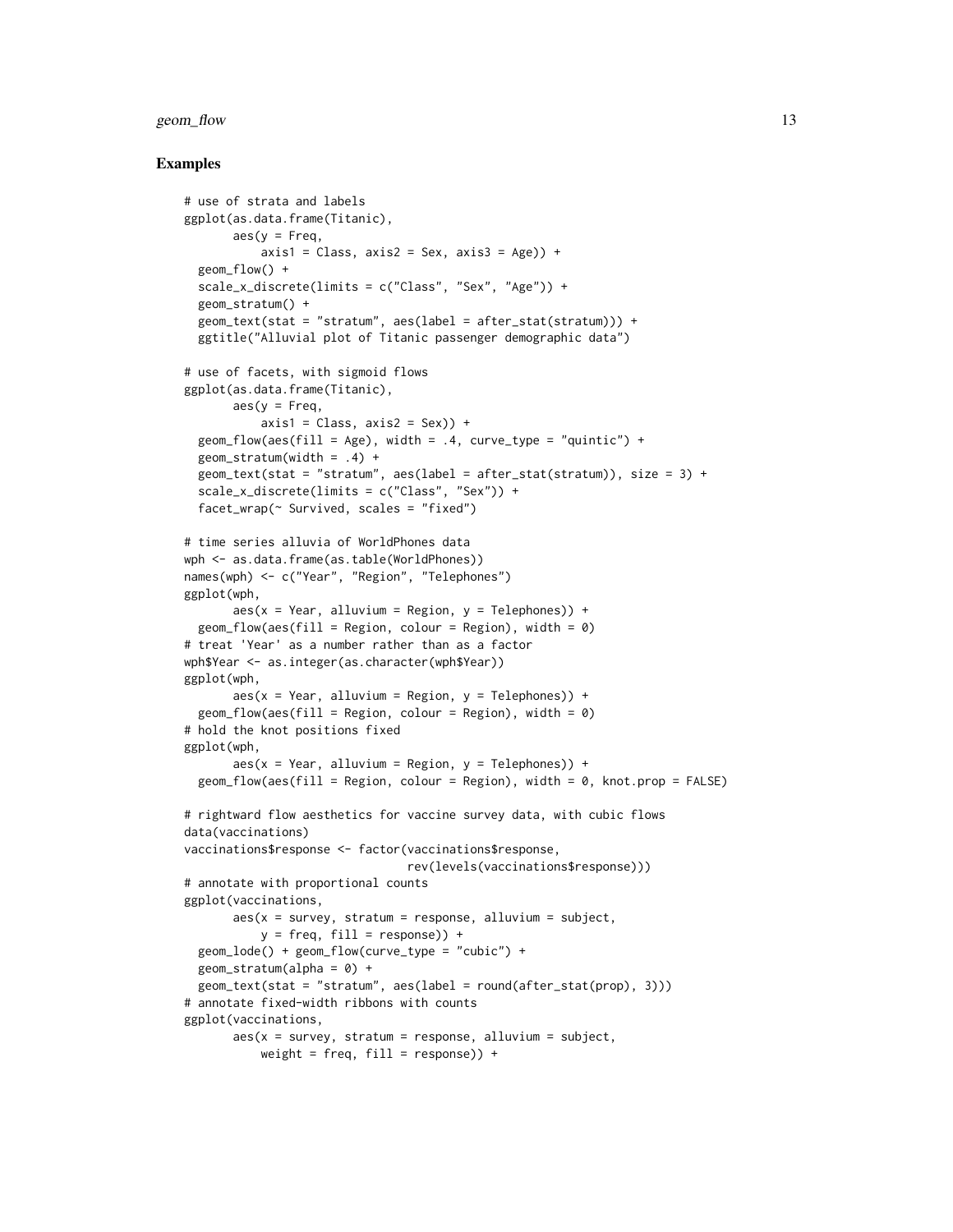```
geom_lode() + geom_flow(curve_type = "cubic") +
geom\_stratum(alpha = 0) +geom_text(stat = "flow",
         aes(label = after_stat(n)),hjust = (after\_stat(float) == "to"))
```
<span id="page-13-1"></span>geom\_lode *Lodes at intersections of alluvia and strata*

# Description

geom\_alluvium receives a dataset of the horizontal (x) and vertical (y, ymin, ymax) positions of the lodes of an alluvial plot, the intersections of the alluvia with the strata. It plots rectangles for these lodes of a provided width.

# Usage

```
geom_lode(
 mapping = NULL,
 data = NULL,
  stat = "alluvium",
 position = "identity",
 width = 1/3,
 na.rm = FALSE,
  show.legend = NA,
  inherit.aes = TRUE,
  ...
\mathcal{L}
```
# Arguments

| mapping  | Set of aesthetic mappings created by aes () or aes (). If specified and inherit. aes<br>= TRUE (the default), it is combined with the default mapping at the top level of<br>the plot. You must supply mapping if there is no plot mapping. |
|----------|---------------------------------------------------------------------------------------------------------------------------------------------------------------------------------------------------------------------------------------------|
| data     | The data to be displayed in this layer. There are three options:                                                                                                                                                                            |
|          | If NULL, the default, the data is inherited from the plot data as specified in the<br>call to $ggplot()$ .                                                                                                                                  |
|          | A data frame, or other object, will override the plot data. All objects will be<br>fortified to produce a data frame. See fortify() for which variables will be<br>created.                                                                 |
|          | A function will be called with a single argument, the plot data. The return<br>value must be a data. frame, and will be used as the layer data. A function<br>can be created from a formula (e.g. $\sim$ head(.x, 10)).                     |
| stat     | The statistical transformation to use on the data; override the default.                                                                                                                                                                    |
| position | Position adjustment, either as a string, or the result of a call to a position adjust-<br>ment function.                                                                                                                                    |

<span id="page-13-0"></span>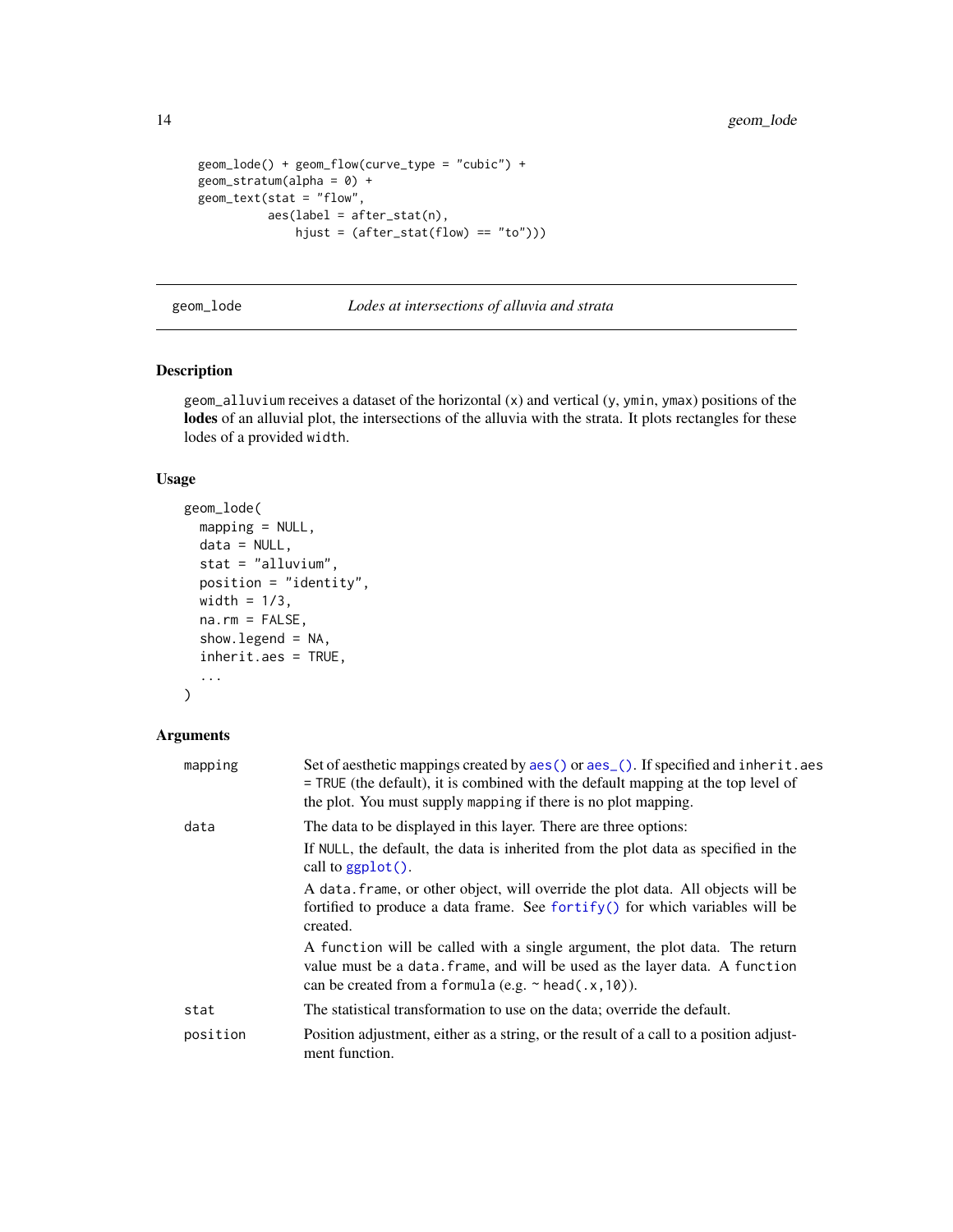# <span id="page-14-0"></span>geom\_lode 15

| width       | Numeric; the width of each stratum, as a proportion of the distance between<br>axes. Defaults to 1/3.                                                                                                                                                     |
|-------------|-----------------------------------------------------------------------------------------------------------------------------------------------------------------------------------------------------------------------------------------------------------|
| na.rm       | Logical: if FALSE, the default, NA lodes are not included; if TRUE, NA lodes con-<br>stitute a separate category, plotted in grey (regardless of the color scheme).                                                                                       |
| show.legend | logical. Should this layer be included in the legends? NA, the default, includes if<br>any aesthetics are mapped. FALSE never includes, and TRUE always includes. It<br>can also be a named logical vector to finely select the aesthetics to display.    |
| inherit.aes | If FALSE, overrides the default aesthetics, rather than combining with them.<br>This is most useful for helper functions that define both data and aesthetics and<br>shouldn't inherit behaviour from the default plot specification, e.g. borders $()$ . |
| $\ddots$    | Additional arguments passed to ggplot2::layer().                                                                                                                                                                                                          |

# Aesthetics

geom\_alluvium, geom\_flow, geom\_lode, and geom\_stratum understand the following aesthetics (required aesthetics are in bold):

- x
- y
- ymin
- ymax
- alpha
- colour
- fill
- linetype
- size
- group

group is used internally; arguments are ignored.

# Defunct parameters

The previously defunct parameters axis\_width and ribbon\_bend have been discontinued. Use width and knot.pos instead.

# See Also

[ggplot2::layer\(\)](#page-0-0) for additional arguments and [stat\\_alluvium\(\)](#page-20-1) and [stat\\_stratum\(\)](#page-31-1) for the corresponding stats.

Other alluvial geom layers: [geom\\_alluvium\(](#page-4-1)), [geom\\_flow\(](#page-8-1)), [geom\\_stratum\(](#page-15-1))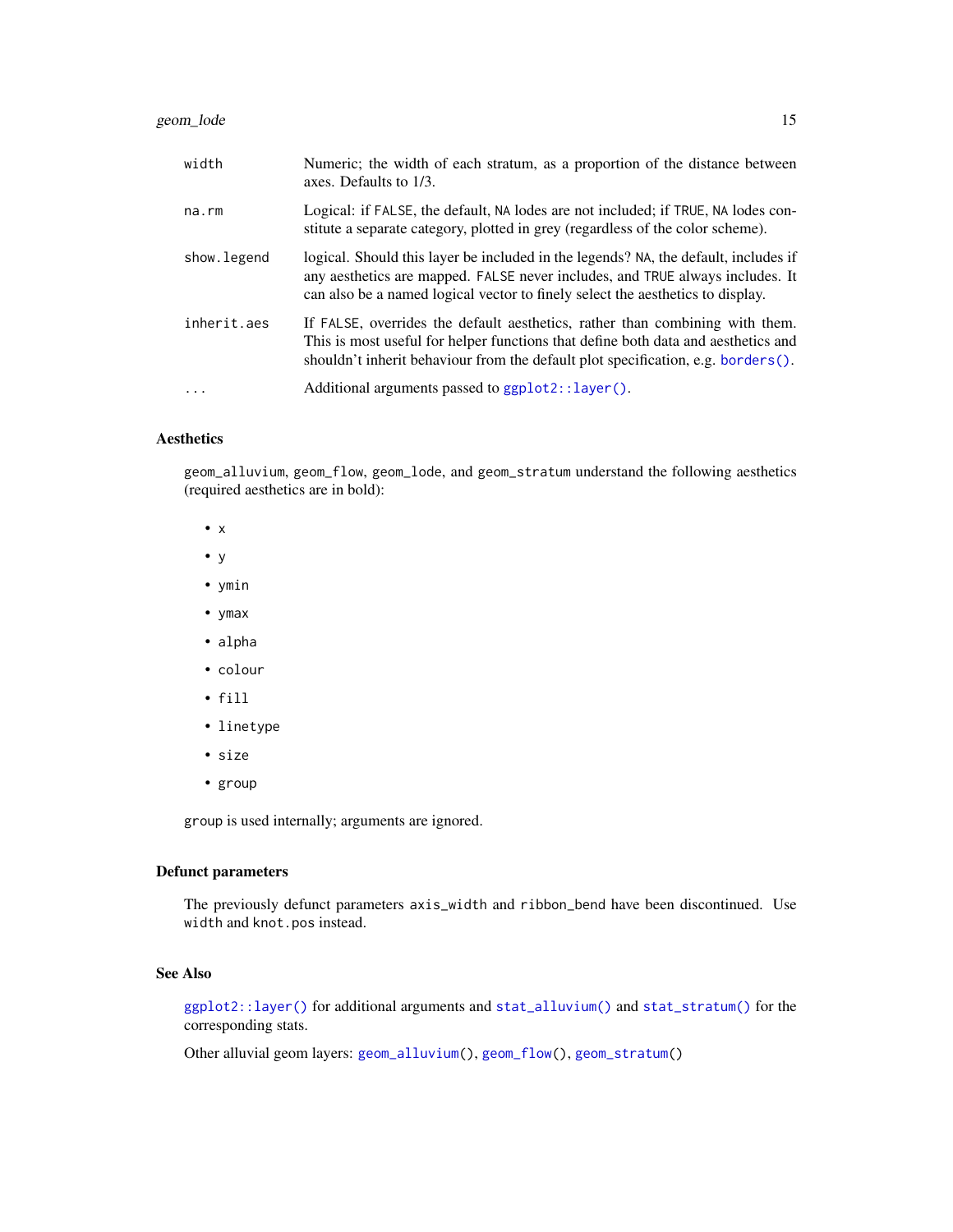# Examples

```
# one axis
ggplot(as.data.frame(Titanic),
       aes(y = Freq,axis = Class) +
  geom_lode(aes(fill = Class, alpha = Survived)) +
  scale_x_discrete(limits = c("Class")) +
  scale_alpha_manual(values = c(.25, .75))
gg <- ggplot(as.data.frame(Titanic),
             aes(y = Freq,axis1 = Class, axis2 = Sex, axis3 = Age,fill = Survived))
# alluvia and lodes
gg + geom_alluvium() + geom_lode()
# lodes as strata
gg + geom_alluvium() +
  geom_stratum(stat = "alluvium")
```
<span id="page-15-1"></span>geom\_stratum *Strata at axes*

# Description

geom\_stratum receives a dataset of the horizontal (x) and vertical (y, ymin, ymax) positions of the strata of an alluvial plot. It plots rectangles for these strata of a provided width.

# Usage

```
geom_stratum(
 mapping = NULL,data = NULL,stat = "stratum",
 position = "identity",
  show.legend = NA,
  inherit.aes = TRUE,
 width = 1/3,
 na.rm = FALSE,
  ...
)
```
# Arguments

mapping Set of aesthetic mappings created by [aes\(\)](#page-0-0) or [aes\\_\(\)](#page-0-0). If specified and inherit.aes = TRUE (the default), it is combined with the default mapping at the top level of the plot. You must supply mapping if there is no plot mapping.

<span id="page-15-0"></span>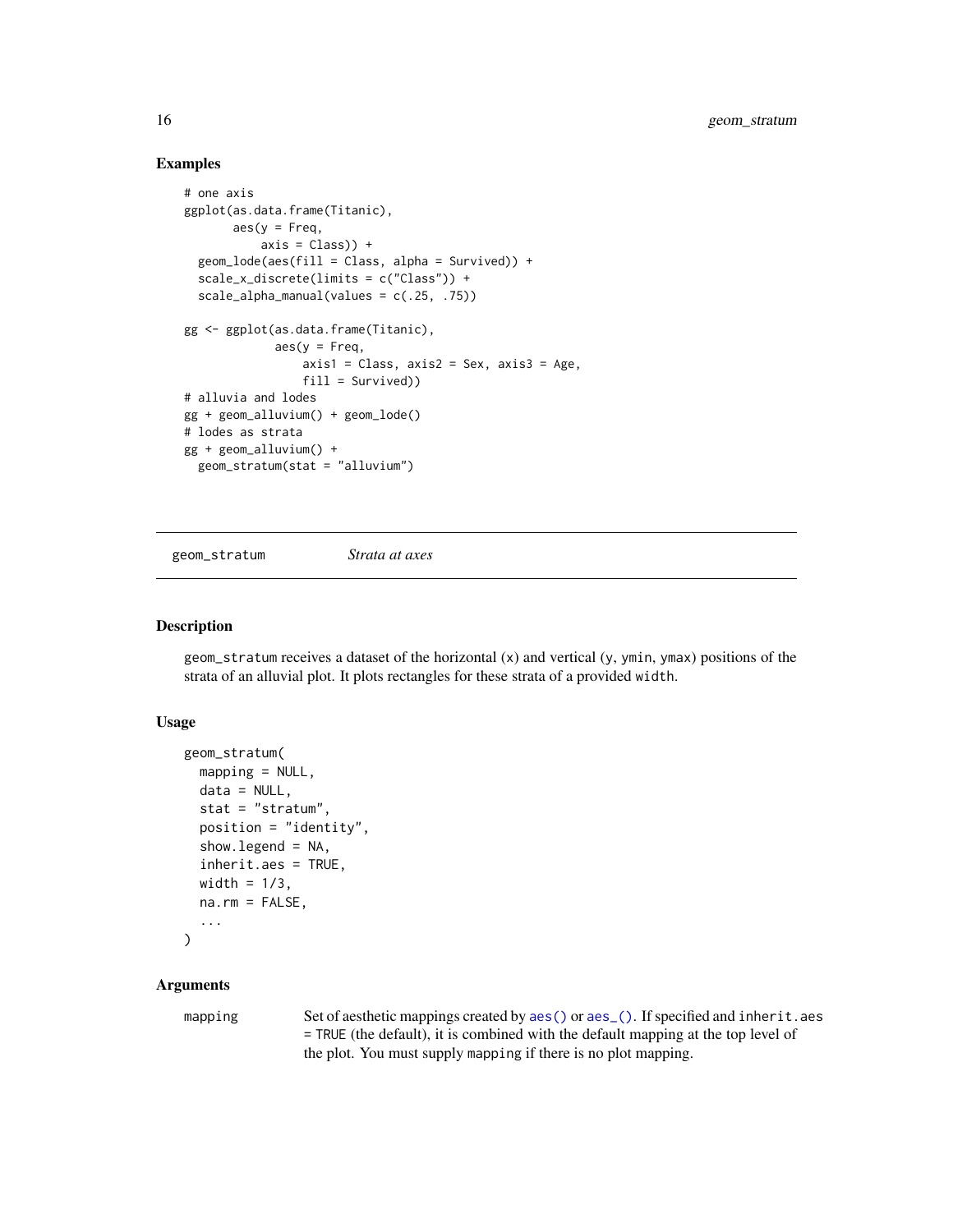<span id="page-16-0"></span>

| data        | The data to be displayed in this layer. There are three options:                                                                                                                                                                                       |
|-------------|--------------------------------------------------------------------------------------------------------------------------------------------------------------------------------------------------------------------------------------------------------|
|             | If NULL, the default, the data is inherited from the plot data as specified in the<br>call to ggplot().                                                                                                                                                |
|             | A data. frame, or other object, will override the plot data. All objects will be<br>fortified to produce a data frame. See fortify() for which variables will be<br>created.                                                                           |
|             | A function will be called with a single argument, the plot data. The return<br>value must be a data. frame, and will be used as the layer data. A function<br>can be created from a formula (e.g. $\sim$ head(.x, 10)).                                |
| stat        | The statistical transformation to use on the data; override the default.                                                                                                                                                                               |
| position    | Position adjustment, either as a string, or the result of a call to a position adjust-<br>ment function.                                                                                                                                               |
| show.legend | logical. Should this layer be included in the legends? NA, the default, includes if<br>any aesthetics are mapped. FALSE never includes, and TRUE always includes. It<br>can also be a named logical vector to finely select the aesthetics to display. |
| inherit.aes | If FALSE, overrides the default aesthetics, rather than combining with them.<br>This is most useful for helper functions that define both data and aesthetics and<br>shouldn't inherit behaviour from the default plot specification, e.g. borders().  |
| width       | Numeric; the width of each stratum, as a proportion of the distance between<br>axes. Defaults to 1/3.                                                                                                                                                  |
| na.rm       | Logical: if FALSE, the default, NA lodes are not included; if TRUE, NA lodes con-<br>stitute a separate category, plotted in grey (regardless of the color scheme).                                                                                    |
| .           | Additional arguments passed to ggplot2::layer().                                                                                                                                                                                                       |

# Aesthetics

geom\_alluvium, geom\_flow, geom\_lode, and geom\_stratum understand the following aesthetics (required aesthetics are in bold):

- x
- y
- ymin
- ymax
- alpha
- colour
- fill
- linetype
- size
- group

group is used internally; arguments are ignored.

# Defunct parameters

The previously defunct parameters axis\_width and ribbon\_bend have been discontinued. Use width and knot.pos instead.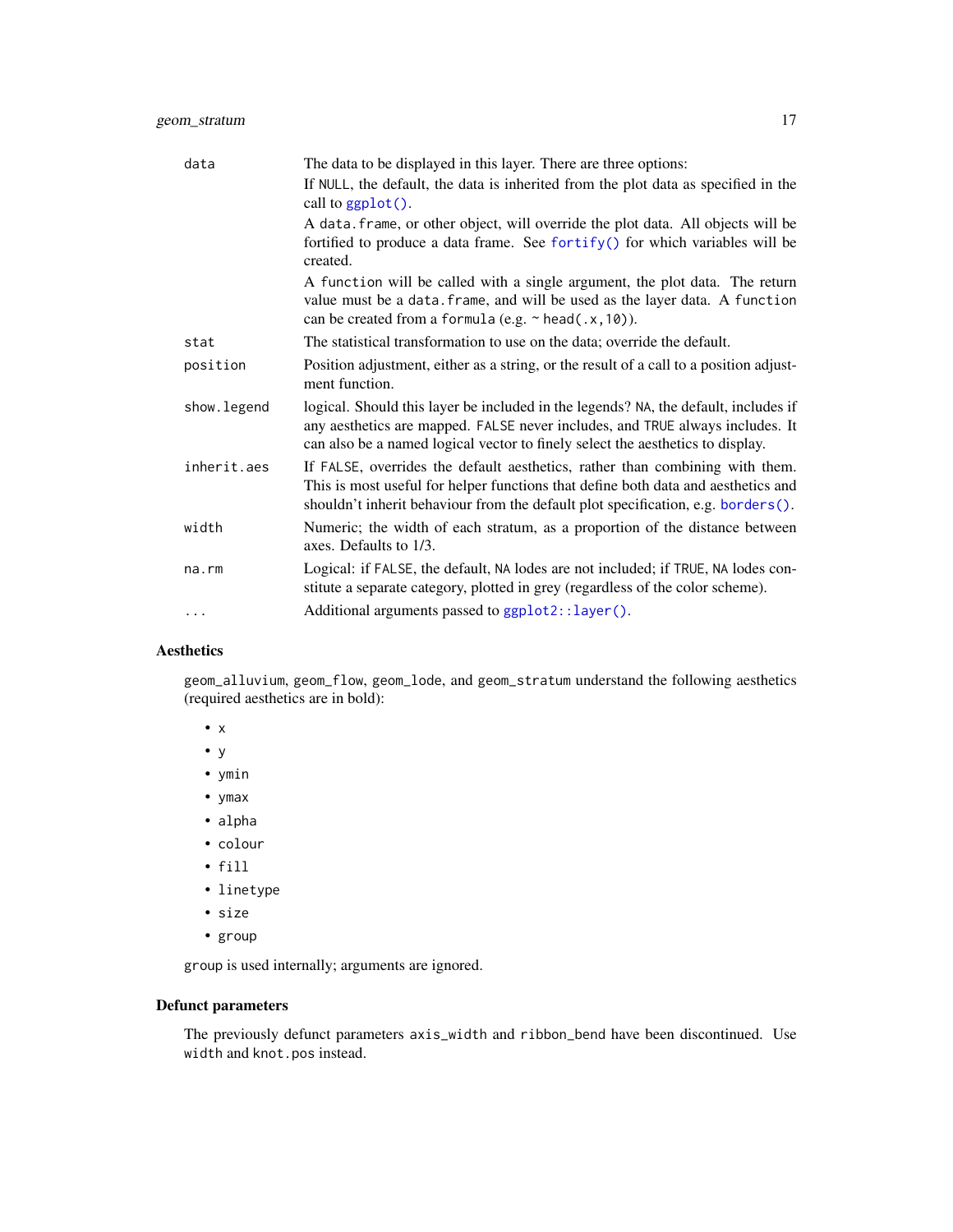# See Also

[ggplot2::layer\(\)](#page-0-0) for additional arguments and [stat\\_stratum\(\)](#page-31-1) for the corresponding stat. Other alluvial geom layers: [geom\\_alluvium\(](#page-4-1)), [geom\\_flow\(](#page-8-1)), [geom\\_lode\(](#page-13-1))

# Examples

```
# full axis width
ggplot(as.data.frame(Titanic),
       \text{aes}(v = \text{Freq})axis1 = Class, axis2 = Sex, axis3 = Age, axis4 = Survey() +geom_stratum(width = 1) +
 geom_text(stat = "stratum", aes(label = after_stat(stratum))) +
 scale_x_discrete(limits = c("Class", "Sex", "Age", "Survived"))
# use of facets
ggplot(as.data.frame(Titanic),
       \text{aes}(y = \text{Freq},axis1 = Class, axis2 = Sex) +
 geom_flow(aes(fill = Survey) +geom_stratum() +
 geom_text(stat = "stratum", aes(label = after_stat(stratum))) +
 scale_x_discrete(limits = c("Class", "Sex")) +
 factor_{wrap}(\sim Age, scales = "free_y")
```
<span id="page-17-1"></span>lode-guidance-functions

*Lode guidance functions*

#### Description

These functions control the order of lodes within strata in an alluvial diagram. They are invoked by [stat\\_alluvium\(\)](#page-20-1) and can be passed to the lode.guidance parameter.

# Usage

lode\_zigzag(n, i) lode\_zagzig(n, i) lode\_forward(n, i) lode\_rightward(n, i) lode\_backward(n, i) lode\_leftward(n, i) lode\_frontback(n, i)

<span id="page-17-0"></span>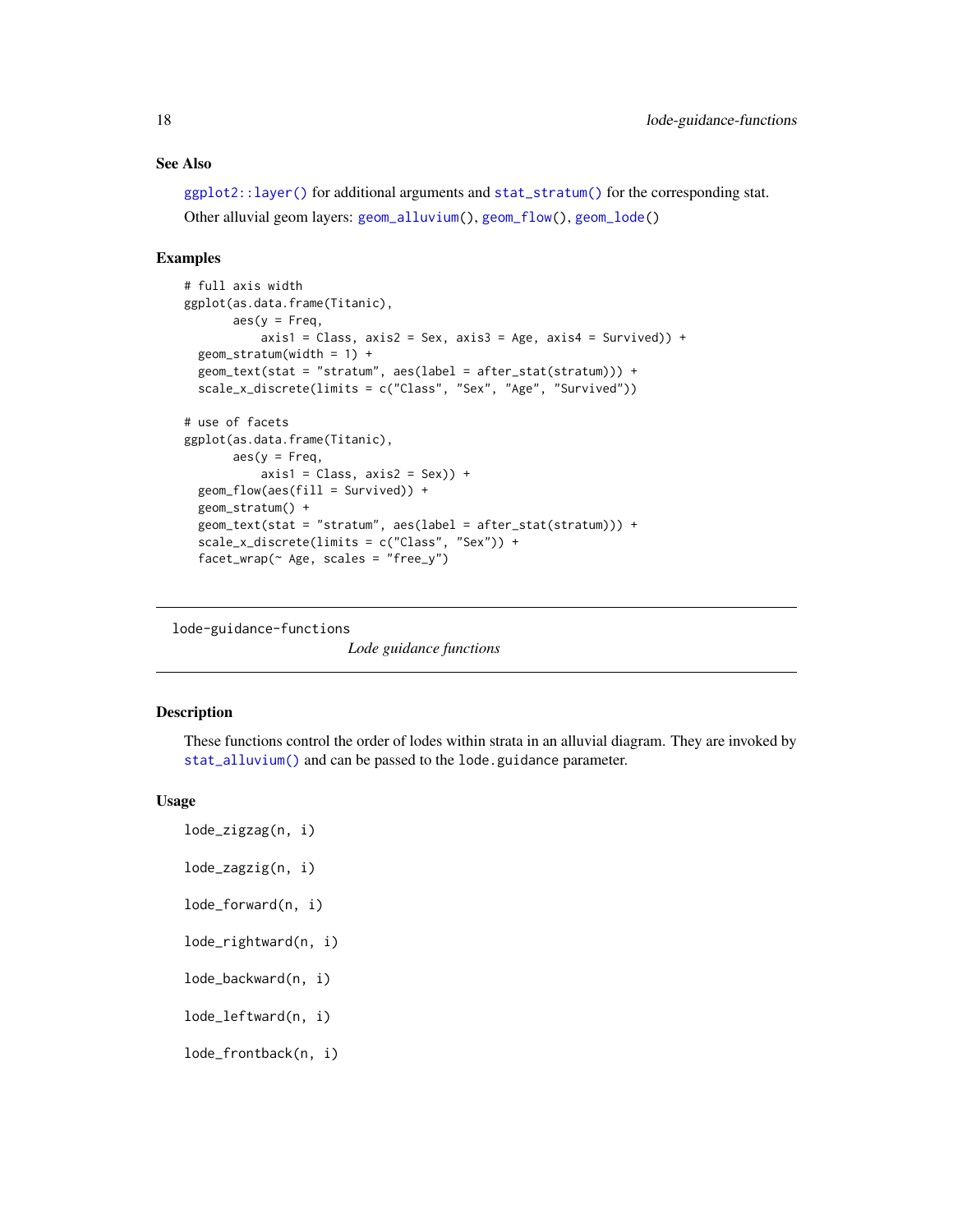<span id="page-18-0"></span>majors and the contract of the contract of the contract of the contract of the contract of the contract of the contract of the contract of the contract of the contract of the contract of the contract of the contract of the

lode\_rightleft(n, i) lode\_backfront(n, i) lode\_leftright(n, i)

# Arguments

| n | Numeric, a positive integer           |
|---|---------------------------------------|
|   | Numeric, a positive integer at most n |

# Details

Each function orders the numbers 1 through n, starting at index i. The choice of function made in [stat\\_alluvium\(\)](#page-20-1) determines the order in which the other axes contribute to the sorting of lodes within each index axis. After starting at i, the functions order the remaining axes as follows:

- zigzag: Zigzag outward from i, starting in the outward direction
- zigzag: Zigzag outward from i, starting in the inward direction
- forward: Increasing order (alias rightward)
- backward: Decreasing order (alias leftward)
- frontback: Proceed forward from i to n, then backward to 1 (alias rightleft)
- backfront: Proceed backward from i to 1, then forward to n (alias leftright)

majors *Students' declared majors across several semesters*

#### Description

This data set follows the major curricula of 10 students across 8 academic semesters. Missing values indicate undeclared majors. The data were kindly contributed by Dario Bonaretti.

# Format

A data frame with 80 rows and 3 variables:

student student identifier

semester character tag for odd-numbered semesters

curriculum declared major program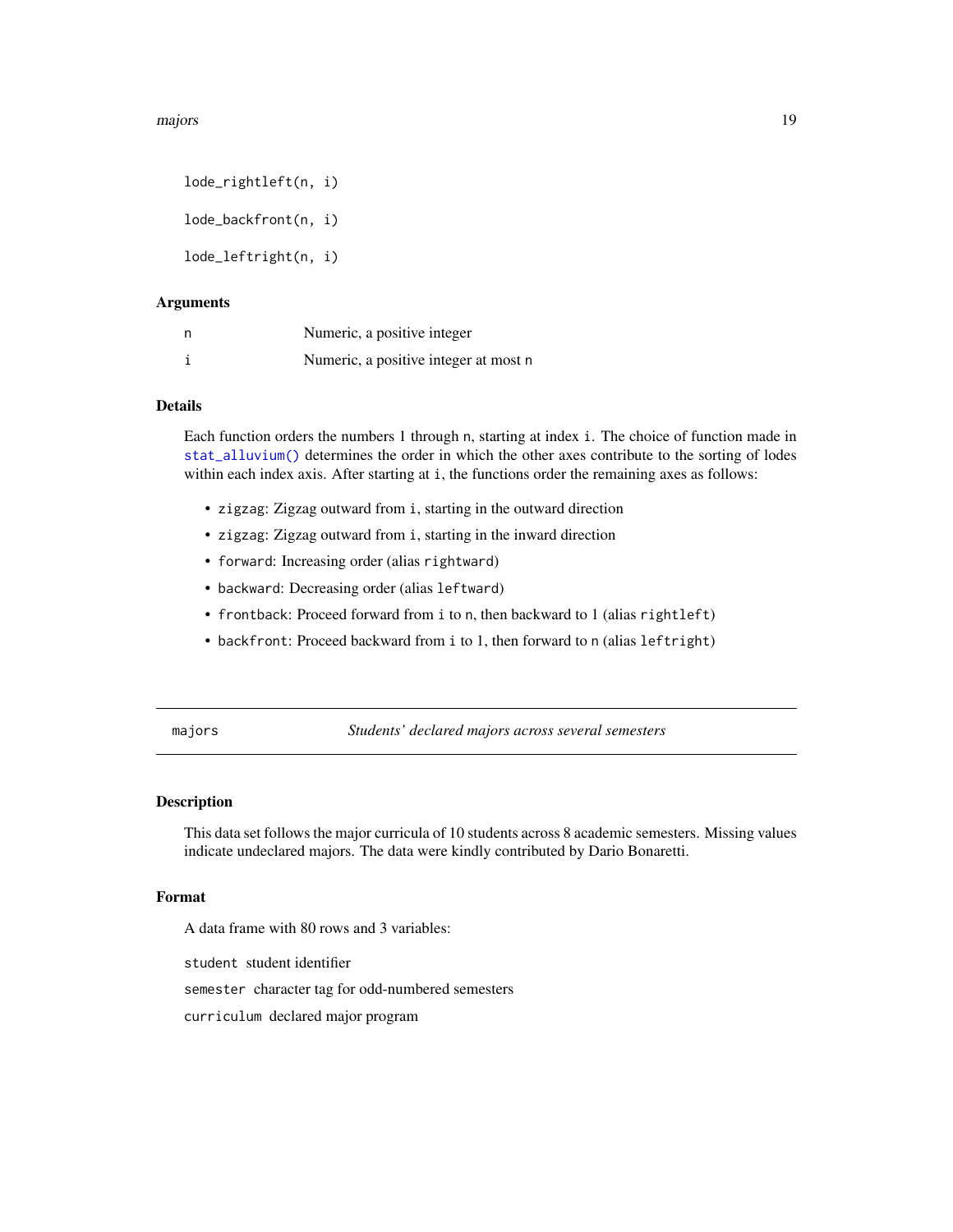<span id="page-19-1"></span><span id="page-19-0"></span>

# Description

This function binds a dataset to itself along adjacent pairs of a key variable. It is invoked by [geom\\_flow\(\)](#page-8-1) to convert data in lodes form to something similar to alluvia form.

# Usage

```
self_adjoin(
  data,
  key,
  by = NULL,
  link = NULL,
  keep.x = NULL,keep.y = NULL,
  sufficient(x = c("x", "y")\mathcal{L}
```
# Arguments

| data           | A data frame in lodes form (repeated measures data; see alluvial-data).                                                                                                                              |
|----------------|------------------------------------------------------------------------------------------------------------------------------------------------------------------------------------------------------|
| key            | Column of data indicating sequential collection; handled as in $tidyr: spred()$ .                                                                                                                    |
| by             | Character vector of variables to self-adjoin by; passed to dplyr:: mutate-joins<br>functions.                                                                                                        |
| link           | Character vector of variables to adjoin. Will be replaced by pairs of variables<br>suffixed by suffix.                                                                                               |
| keep.x, keep.y | Character vector of variables to associate with the first (respectively, second)<br>copy of data after adjoining. These variables can overlap with each other but<br>cannot overlap with by or link. |
| suffix         | Suffixes to add to the adjoined link variables; passed to dplyr:: mutate-joins<br>functions.                                                                                                         |

# Details

self\_adjoin invokes [dplyr::mutate-joins](#page-0-0) functions in order to convert a dataset with measures along a discrete key variable into a dataset consisting of column bindings of these measures (by any by variables) along adjacent values of key.

# See Also

Other alluvial data manipulation: [alluvial-data](#page-1-1)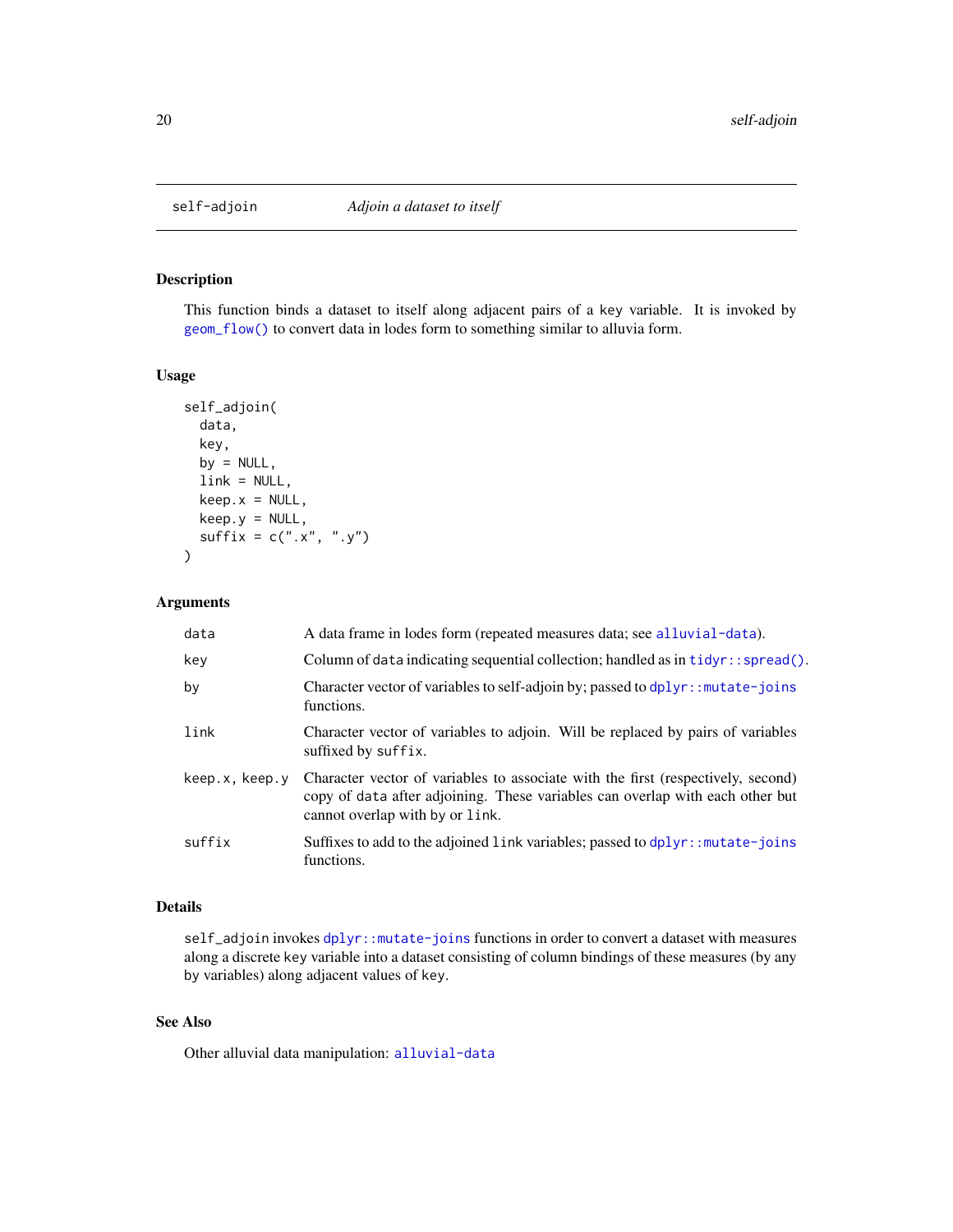# <span id="page-20-0"></span>stat\_alluvium 21

# Examples

```
# self-adjoin `majors` data
data(majors)
major_changes <- self_adjoin(majors, key = semester,
                             by = "student", link = c("semester", "curriculum"))major_changes$change <- major_changes$curriculum.x == major_changes$curriculum.y
head(major_changes)
# self-adjoin `vaccinations` data
data(vaccinations)
vaccination_steps <- self_adjoin(vaccinations, key = survey, by = "subject",
                                 link = c("survey", "response"),
                                 keep.x = c("freq"))head(vaccination_steps)
vaccination_steps <- self_adjoin(vaccinations, key = survey, by = "subject",
                                 link = c("survey", "response"),
                                 keep.x = c("freq"),keep.y = c("start_date", "end_date"))
head(vaccination_steps)
```
<span id="page-20-1"></span>stat\_alluvium *Alluvial positions*

#### Description

Given a dataset with alluvial structure, stat\_alluvium calculates the centroids (x and y) and heights (ymin and ymax) of the lodes, the intersections of the alluvia with the strata. It leverages the group aesthetic for plotting purposes (for now).

### Usage

```
stat_alluvium(
  mapping = NULL,data = NULL,
  geom = "alluvium",
  position = "identity",
  decreasing = NULL,
  reverse = NULL,
  absolute = NULL,
  discern = FALSE,
  negate.strata = NULL,
  aggregate.y = NULL,
  cement.alluvia = NULL,
  lode.guidance = NULL,
  lode.ordering = NULL,
  aes.bind = NULL,
  infer.label = FALSE,
  min.y = NULL,
```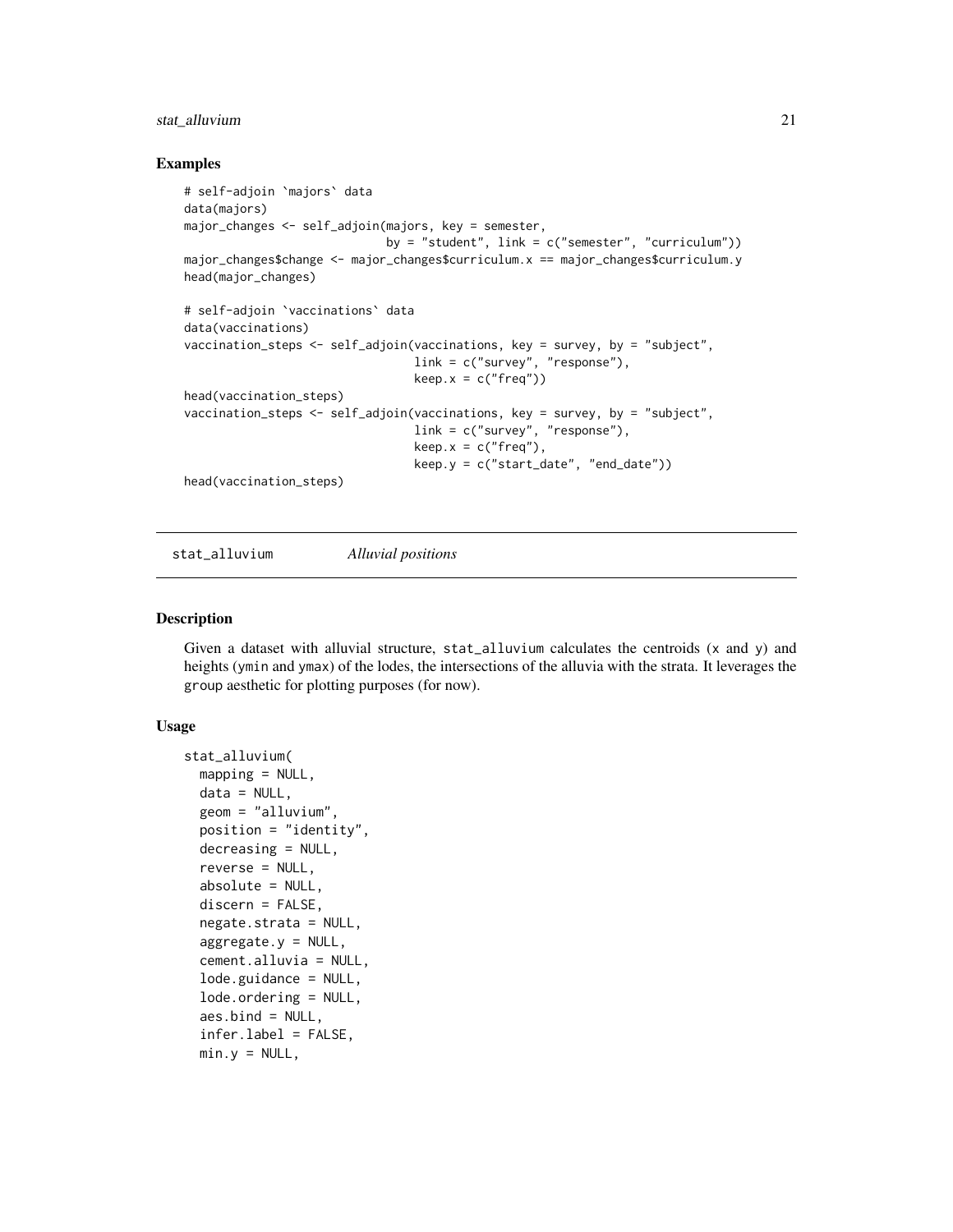```
max.y = NULL,na.rm = FALSE,show.legend = NA,
  inherit.aes = TRUE,
  ...
\lambda
```
# Arguments

| mapping       | Set of aesthetic mappings created by aes() or aes_(). If specified and inherit.aes<br>= TRUE (the default), it is combined with the default mapping at the top level of<br>the plot. You must supply mapping if there is no plot mapping.                                                                                            |
|---------------|--------------------------------------------------------------------------------------------------------------------------------------------------------------------------------------------------------------------------------------------------------------------------------------------------------------------------------------|
| data          | The data to be displayed in this layer. There are three options:<br>If NULL, the default, the data is inherited from the plot data as specified in the<br>call to ggplot().                                                                                                                                                          |
|               | A data. frame, or other object, will override the plot data. All objects will be<br>fortified to produce a data frame. See fortify() for which variables will be<br>created.                                                                                                                                                         |
|               | A function will be called with a single argument, the plot data. The return<br>value must be a data. frame, and will be used as the layer data. A function<br>can be created from a formula (e.g. $\sim$ head(.x, 10)).                                                                                                              |
| geom          | The geometric object to use display the data; override the default.                                                                                                                                                                                                                                                                  |
| position      | Position adjustment, either as a string, or the result of a call to a position adjust-<br>ment function.                                                                                                                                                                                                                             |
| decreasing    | Logical; whether to arrange the strata at each axis in the order of the variable<br>values (NA, the default), in ascending order of totals (largest on top, FALSE), or<br>in descending order of totals (largest on bottom, TRUE).                                                                                                   |
| reverse       | Logical; if decreasing is NA, whether to arrange the strata at each axis in the<br>reverse order of the variable values, so that they match the order of the values in<br>the legend. Ignored if decreasing is not NA. Defaults to TRUE.                                                                                             |
| absolute      | Logical; if some cases or strata are negative, whether to arrange them (respecting<br>decreasing and reverse) using negative or absolute values of y.                                                                                                                                                                                |
| discern       | Passed to to_lodes_form() if data is in alluvia format.                                                                                                                                                                                                                                                                              |
| negate.strata | A vector of values of the stratum aesthetic to be treated as negative (will ignore<br>missing values with a warning).                                                                                                                                                                                                                |
| aggregate.y   | Deprecated alias for cement.alluvia.                                                                                                                                                                                                                                                                                                 |
|               | cement.alluvia Logical value indicating whether to aggregate y values over equivalent alluvia<br>before computing lode and flow positions.                                                                                                                                                                                           |
| lode.guidance | The function to prioritize the axis variables for ordering the lodes within each<br>stratum, or else a character string identifying the function. Character options are<br>"zigzag", "frontback", "backfront", "forward", and "backward" (see lode-guidance-functions).                                                              |
| lode.ordering | Deprecated in favor of the order aesthetic. A list (of length the number of<br>axes) of integer vectors (each of length the number of rows of data) or NULL<br>entries (indicating no imposed ordering), or else a numeric matrix of correspond-<br>ing dimensions, giving the preferred ordering of alluvia at each axis. This will |

<span id="page-21-0"></span>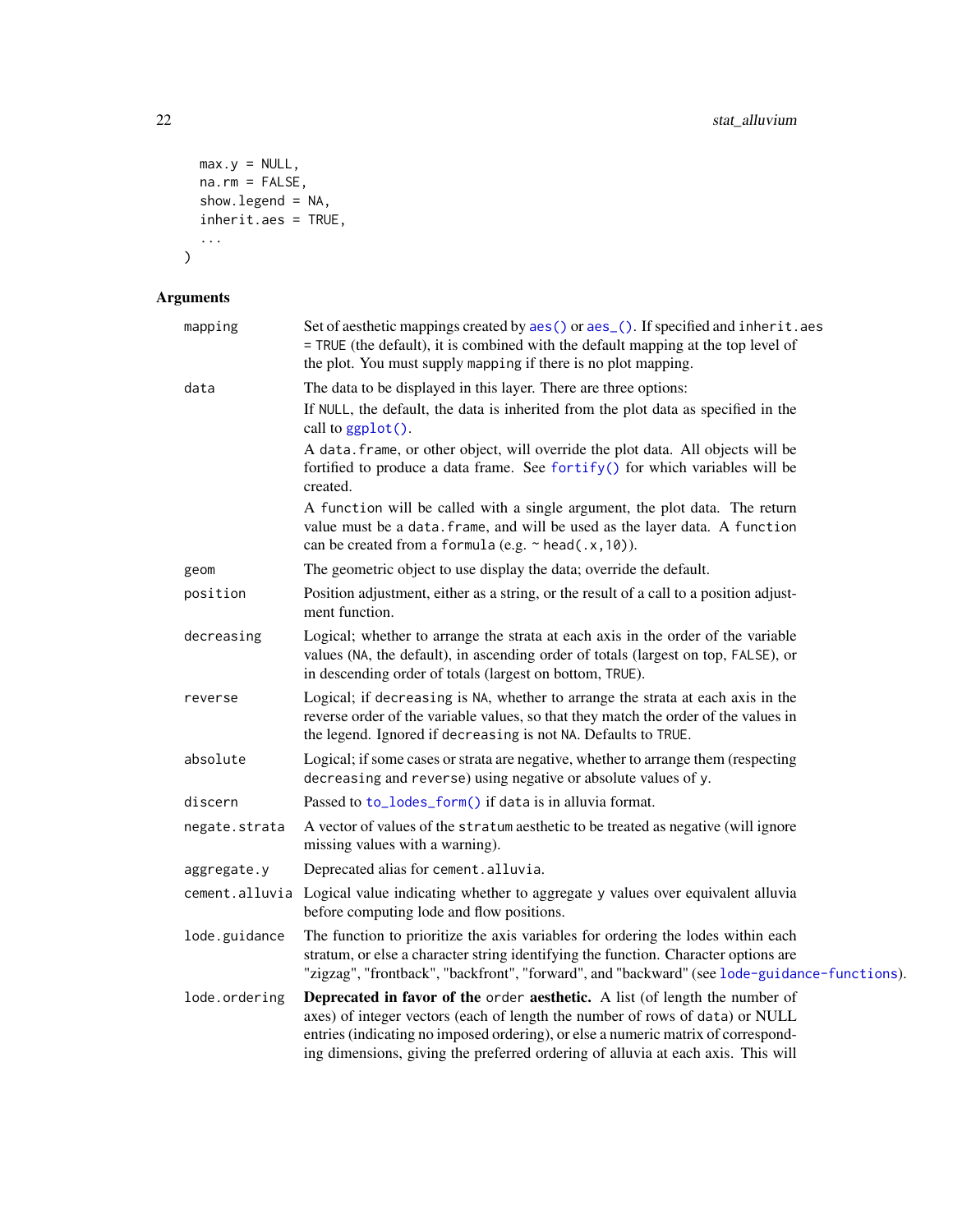be used to order the lodes within each stratum by sorting the lodes first by stratum, then by the provided vectors, and lastly by remaining factors (if the vectors contain duplicate entries and therefore do not completely determine the lode orderings).

- <span id="page-22-0"></span>aes.bind At what grouping level, if any, to prioritize differentiation aesthetics when ordering the lodes within each stratum. Defaults to "none" (no aesthetic binding) with intermediate option "flows" to bind aesthetics after stratifying by axes linked to the index axis (the one adjacent axis in stat\_flow(); all remaining axes in stat\_alluvium()) and strongest option "alluvia" to bind aesthetics after stratifying by the index axis but before stratifying by linked axes (only available for stat\_alluvium()). Stratification by any axis is done with respect to the strata at that axis, after separating positive and negative strata, consistent with the values of decreasing, reverse, and absolute. Thus, if "none", then lode orderings will not depend on aesthetic variables. All aesthetic variables are used, in the order in which they are specified in aes().
- infer.label Logical; whether to assign the stratum or alluvium variable to the label aesthetic. Defaults to FALSE, and requires that no label aesthetic is assigned. This parameter is intended for use only with data in alluva form, which are converted to lode form before the statistical transformation. Deprecated; use [ggplot2::after\\_stat\(\)](#page-0-0) instead.
- min.y Numeric; bounds on the heights of the strata to be rendered. Use these bounds to exclude strata outside a certain range, for example when labeling strata using [ggplot2::geom\\_text\(\)](#page-0-0).
- max.y Numeric; bounds on the heights of the strata to be rendered. Use these bounds to exclude strata outside a certain range, for example when labeling strata using [ggplot2::geom\\_text\(\)](#page-0-0).
- na.rm Logical: if FALSE, the default, NA lodes are not included; if TRUE, NA lodes constitute a separate category, plotted in grey (regardless of the color scheme).
- show. Legend logical. Should this layer be included in the legends? NA, the default, includes if any aesthetics are mapped. FALSE never includes, and TRUE always includes. It can also be a named logical vector to finely select the aesthetics to display.
- inherit.aes If FALSE, overrides the default aesthetics, rather than combining with them. This is most useful for helper functions that define both data and aesthetics and shouldn't inherit behaviour from the default plot specification, e.g. [borders\(\)](#page-0-0).

```
... Additional arguments passed to ggplot2::layer().
```
#### Aesthetics

stat\_alluvium, stat\_flow, and stat\_stratum require one of two sets of aesthetics:

- x and at least one of alluvium and stratum
- any number of axis<sup>[0-9]\*</sup> (axis1, axis2, etc.)

Use x, alluvium, and/or stratum for data in lodes format and  $axis[0-9]*$  for data in alluvia format (see [alluvial-data](#page-1-1)). Arguments to parameters inconsistent with the format will be ignored. Additionally, each stat\_\*() accepts the following optional aesthetics: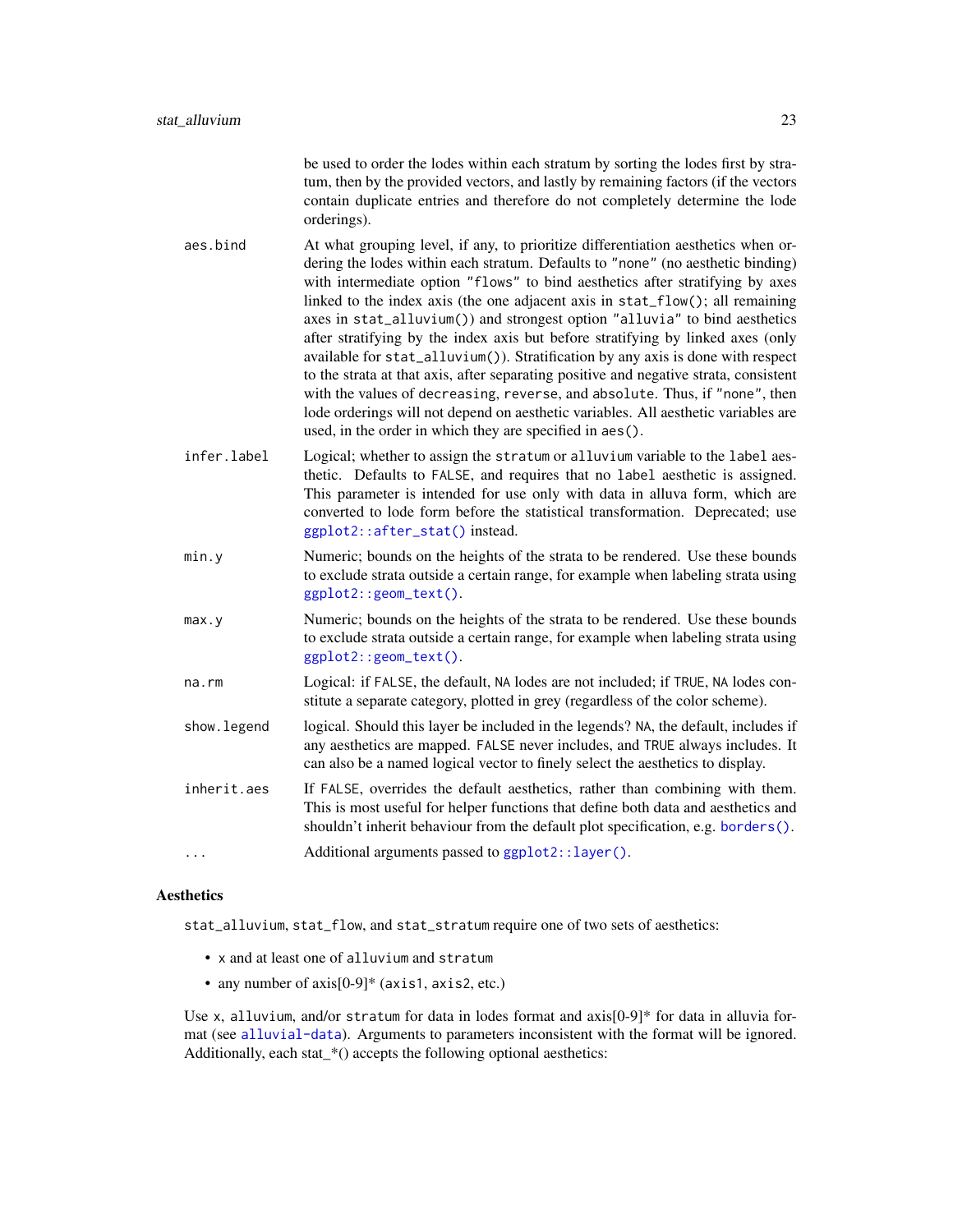- <span id="page-23-0"></span>• y
- weight
- order
- group
- label

y controls the heights of the alluvia, and may be aggregated across equivalent observations. weight applies to the computed variables (see that section below) but does not affect the positional aesthetics. order, recognized by stat\_alluvium() and stat\_flow(), is used to arrange the lodes within each stratum. It tolerates duplicates and takes precedence over the differentiation aesthetics (when aes.bind is not "none") and lode guidance with respect to the remaining axes. (It replaces the deprecated parameter lode.ordering.) group is used internally; arguments are ignored. label is used to label the strata or lodes and must take a unique value across the observations within each stratum or lode.

These and any other aesthetics are aggregated as follows: Numeric aesthetics, including y, are summed. Character and factor aesthetics, including label, are assigned to strata or lodes provided they take unique values across the observations within each (and are otherwise assigned NA).

#### Computed variables

These can be used with [ggplot2::after\\_stat\(\)](#page-0-0) to [control aesthetic evaluation.](https://ggplot2.tidyverse.org/reference/aes_eval.html)

n number of cases in lode

count cumulative weight of lode

prop weighted proportion of lode

stratum value of variable used to define strata

deposit order in which (signed) strata are deposited

lode lode label distilled from alluvia (stat\_alluvium() and stat\_flow() only)

flow direction of flow "to" or "from" from its axis (stat\_flow() only)

The numerical variables n, count, and prop are calculated after the data are grouped by x and weighted by weight (in addition to y). The integer variable deposit is used internally to sort the data before calculating heights. The character variable lode is obtained from alluvium according to distill.

# Package options

stat\_stratum, stat\_alluvium, and stat\_flow order strata and lodes according to the values of several parameters, which must be held fixed across every layer in an alluvial plot. These packagespecific options set global values for these parameters that will be defaulted to when not manually set:

- ggalluvial.decreasing (each stat\_\*): defaults to NA.
- ggalluvial.reverse (each stat\_\*): defaults to TRUE.
- ggalluvial.absolute (each stat \*): defaults to TRUE.
- ggalluvial.cement.alluvia (stat\_alluvium): defaults to FALSE.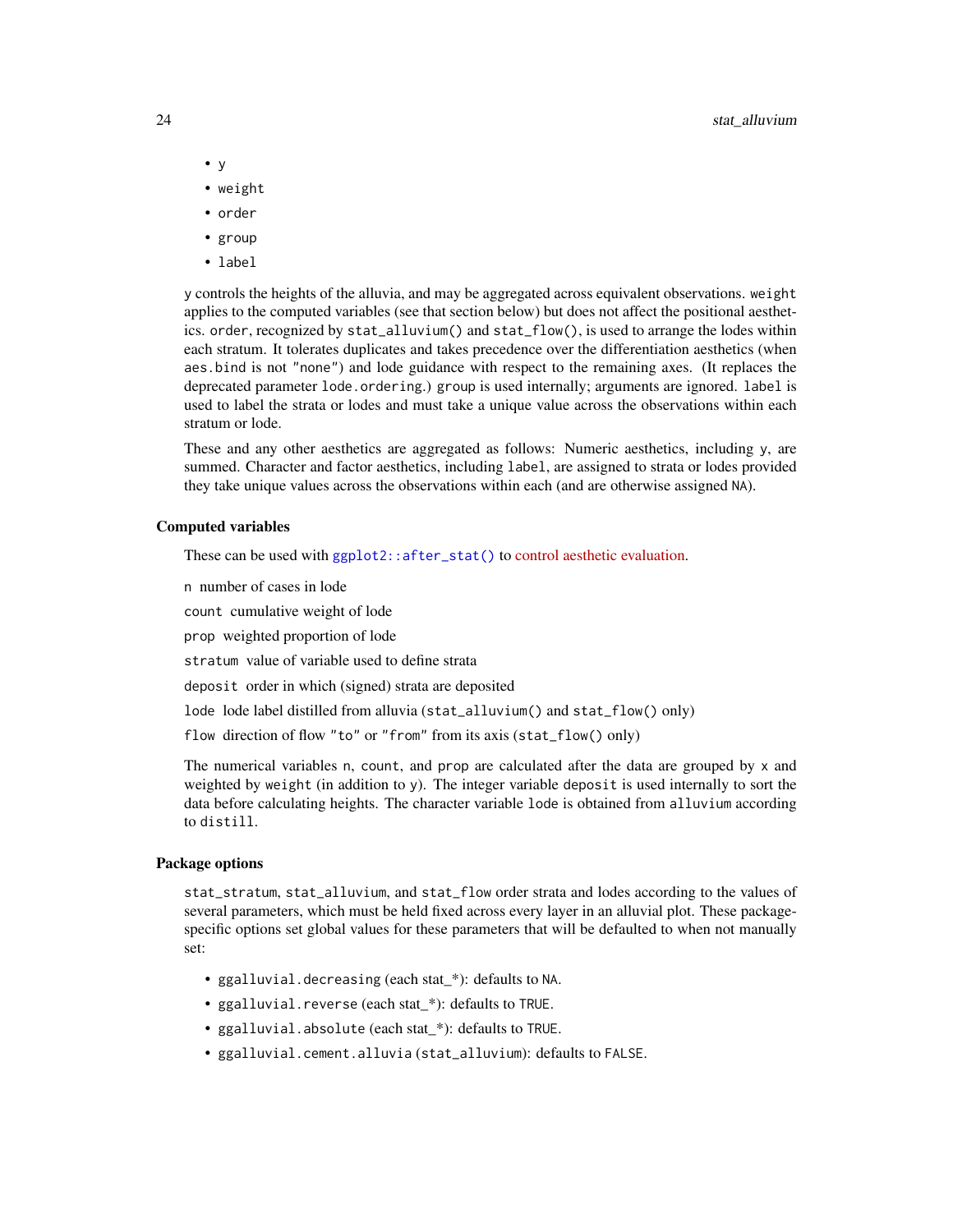# <span id="page-24-0"></span>stat\_alluvium 25

- ggalluvial.lode.guidance (stat\_alluvium): defaults to "zigzag".
- ggalluvial.aes.bind (stat\_alluvium and stat\_flow): defaults to "none".

See base:: options() for how to use options.

#### Defunct parameters

The previously defunct parameters weight and aggregate.wts have been discontinued. Use y and cement.alluvia instead.

# See Also

[ggplot2::layer\(\)](#page-0-0) for additional arguments and [geom\\_alluvium\(\)](#page-4-1), [geom\\_lode\(\)](#page-13-1), and [geom\\_flow\(\)](#page-8-1) for the corresponding geoms.

Other alluvial stat layers: [stat\\_flow\(](#page-26-1)), [stat\\_stratum\(](#page-31-1))

# Examples

```
# illustrate positioning
ggplot(as.data.frame(Titanic),
       \text{aes}(y = \text{Freq},axis1 = Class, axis2 = Sex, axis3 = Age,color = Survived)) +
 stat_stratum(geom = "errorbar") +
 geom_line(stat = "alluvium") +
 stat_alluvium(geom = "pointrange") +
 geom_text(stat = "stratum", aes(label = after_stat(stratum))) +
 scale_x_discrete(limits = c("Class", "Sex", "Age"))
# lode ordering examples
gg <- ggplot(as.data.frame(Titanic),
             aes(y = Freq,axis1 = Class, axis2 = Sex, axis3 = Age) +
 geom_stratum() +
 geom_text(stat = "stratum", aes(label = after_stat(stratum))) +
 scale_x_discrete(limits = c("Class", "Sex", "Age"))
# use of lode controls
gg + geom_flow(aes(fill = Survived, alpha = Sex), stat = "alluvium",
               lode.guidance = "forward")
# prioritize aesthetic binding
gg + geom_flow(aes(fill = Survey, alpha = Sex), stat = "alluvium",aes.bind = "alluvia", lode.guidance = "forward")
# use of custom lode order
gg + geom_flow(aes(fill = Survey, alpha = Sex, order = sample(x = 32)),stat = "alluvium")
# use of custom luide guidance function
lode_custom <- function(n, i) {
 stopifnot(n == 3)switch(
   i,
   1' = 1:3,
   2^{\circ} = c(2, 3, 1),
```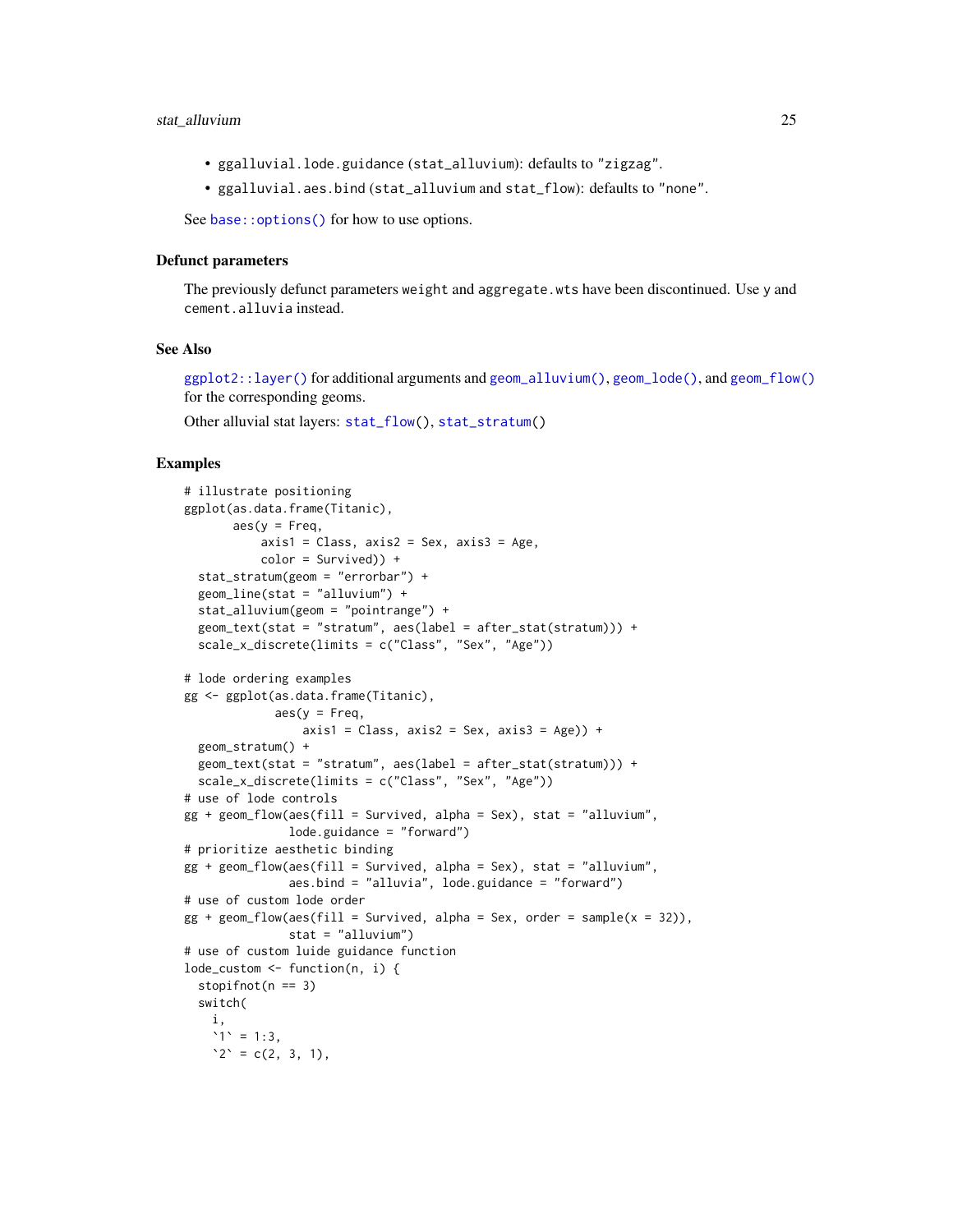```
3' = 3:1\lambda}
gg + geom_flow(aes(fill = Survived, alpha = Sex), stat = "alluvium",
               aes.bind = "flow", lode.guidance = lode_custom)
# omit missing elements & reverse the `y` axis
ggplot(ggalluvial::majors,
      aes(x = semester, stratum = curriculum, alluvium = student, y = 1) +
 geom_alluvium(fill = "darkgrey", na.rm = TRUE) +
 geom_stratum(aes(fill = curriculum), color = NA, na.rm = TRUE) +
 theme_bw() +
 scale_y_reverse()
# alluvium cementation examples
gg <- ggplot(ggalluvial::majors,
             aes(x = semester, stratum = curriculum, alluvium = student,fill = curriculum)) +
 geom_stratum()
# diagram with outlined alluvia and labels
gg + geom_flow(stat = "alluvium", color = "black") +geom_text(aes(label = after_stat(lode)), stat = "alluvium")
# cemented diagram with default distillation (first most common alluvium)
gg +
 geom_flow(stat = "alluvium", color = "black", cement.alluvia = TRUE) +
 geom_text(aes(label = after_stat(lode)), stat = "alluvium",
            cement.alluvia = TRUE)
# cemented diagram with custom label distillation
gg +
 geom_flow(stat = "alluvium", color = "black", cement.alluvia = TRUE) +
 geom_text(aes(label = after_stat(lode)), stat = "alluvium",
            cement.alluvia = TRUE,
            distill = function(x) paste(x, collapse = "; "))
## Not run:
data(babynames, package = "babynames")
# a discontiguous alluvium
bn <- subset(babynames, prop >= .01 & sex == "F" & year > 1962 & year < 1968)
ggplot(data = bn,
      aes(x = year, alluvium = name, y = prop)) +geom\_alluvium(aes(fill = name, color = name = "Tammy"),decreasing = TRUE, show.legend = FALSE) +
 scale_color_manual(values = c("#00000000", "#000000"))
# filling in missing zeros
bn2 <- merge(bn,
             expand.grid(year = unique(bn$year), name = unique(bn$name)),
             all = TRUE)
bn2$prop[is.na(bn2$prop)] <- 0
ggplot(data = bn2,
      aes(x = year, alluvium = name, y = prop)) +geom_alluvium(aes(fill = name, color = name == "Tammy"),
                decreasing = TRUE, show.legend = FALSE) +
  scale_color_manual(values = c("#00000000", "#000000"))
```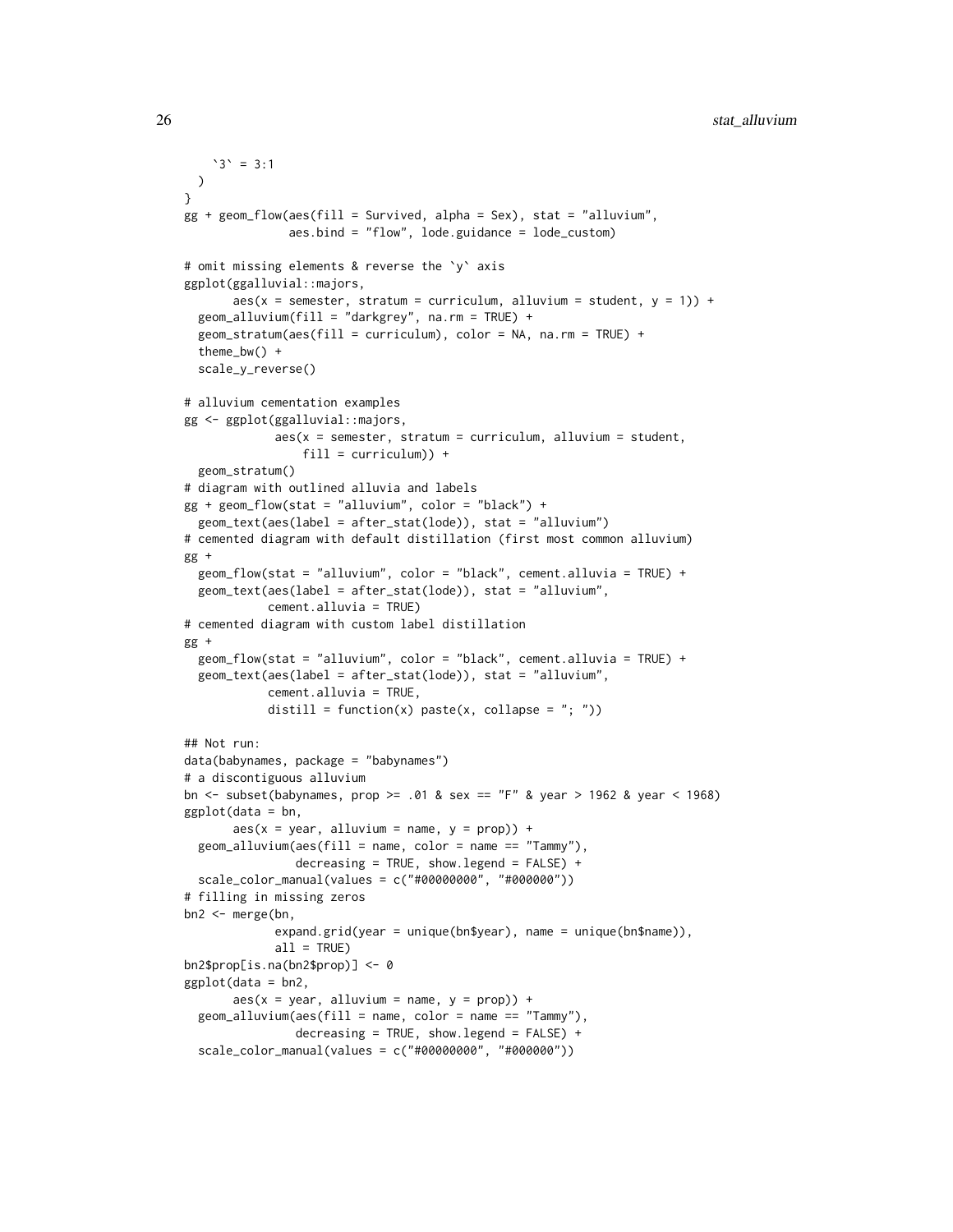#### <span id="page-26-0"></span>stat\_flow 27

```
## End(Not run)
```

```
# use negative y values to encode deaths versus survivals
titanic <- as.data.frame(Titanic)
titanic \le transform(titanic, Lives = Freq \ast (-1) \land (Survived == "No"))
ggplot(subset(titanic, Class != "Crew"),
      aes(axis1 = Class, axis2 = Sex, axis3 = Age, y = Lives)) +geom_alluvium(aes(alpha = Survived, fill = Class), absolute = FALSE) +
 geom_stratum(absolute = FALSE) +
 geom_text(stat = "stratum", aes(label = after_stat(stratum)),
            absolute = FALSE) +
 scale_x_discrete(limits = c("Class", "Sex", "Age"), expand = c(.1, .05)) +scale_alpha_discrete(range = c(.25, .75), guide = FALSE)
# faceting with common alluvia
ggplot(titanic, aes(y = Freq, axis1 = Class, axis2 = Sex, axis3 = Age)) +facet_wrap(~ Survived) +
 geom_alluvium() +
 geom_stratum() +
 geom_text(stat = "stratum", aes(label = after_stat(stratum)))
ggplot(transform(alluvial::Refugees, id = 1),
      aes(y = refugees, x = year, alluvium = id) +
 facet_wrap(~ country) +
 geom_alluvium()
```

```
stat_flow Flow positions
```
# Description

Given a dataset with alluvial structure, stat\_flow calculates the centroids (x and y) and heights (ymin and ymax) of the flows between each pair of adjacent axes.

#### Usage

```
stat_flow(
 mapping = NULL,data = NULL,geom = "flow",
  position = "identity",
  decreasing = NULL,
  reverse = NULL,
  absolute = NULL,discern = FALSE,
  negate.strata = NULL,
  aes.bind = NULL,
  infer.label = FALSE,min.y = NULL,
```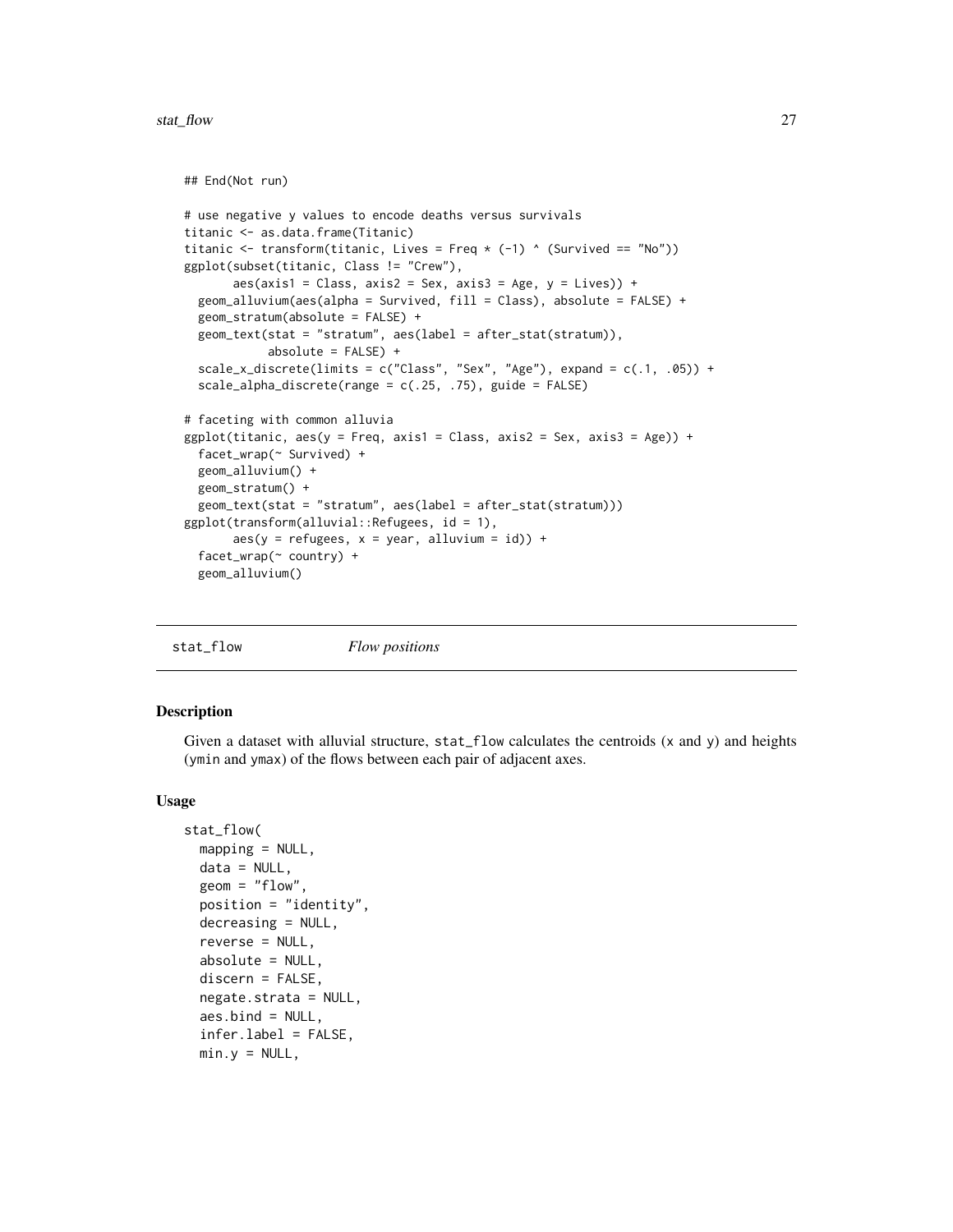```
max.y = NULL,na.rm = FALSE,show.legend = NA,
 inherit.aes = TRUE,
  ...
)
```
# Arguments

| mapping       | Set of aesthetic mappings created by aes() or aes_(). If specified and inherit.aes<br>= TRUE (the default), it is combined with the default mapping at the top level of<br>the plot. You must supply mapping if there is no plot mapping.                                                                                                                                                                                                                                                                                                                                                                                                                                                                                                                                                                                                                                                                            |
|---------------|----------------------------------------------------------------------------------------------------------------------------------------------------------------------------------------------------------------------------------------------------------------------------------------------------------------------------------------------------------------------------------------------------------------------------------------------------------------------------------------------------------------------------------------------------------------------------------------------------------------------------------------------------------------------------------------------------------------------------------------------------------------------------------------------------------------------------------------------------------------------------------------------------------------------|
| data          | The data to be displayed in this layer. There are three options:<br>If NULL, the default, the data is inherited from the plot data as specified in the<br>call to ggplot().                                                                                                                                                                                                                                                                                                                                                                                                                                                                                                                                                                                                                                                                                                                                          |
|               | A data. frame, or other object, will override the plot data. All objects will be<br>fortified to produce a data frame. See fortify() for which variables will be<br>created.                                                                                                                                                                                                                                                                                                                                                                                                                                                                                                                                                                                                                                                                                                                                         |
|               | A function will be called with a single argument, the plot data. The return<br>value must be a data. frame, and will be used as the layer data. A function<br>can be created from a formula (e.g. $\sim$ head(.x, 10)).                                                                                                                                                                                                                                                                                                                                                                                                                                                                                                                                                                                                                                                                                              |
| geom          | The geometric object to use display the data; override the default.                                                                                                                                                                                                                                                                                                                                                                                                                                                                                                                                                                                                                                                                                                                                                                                                                                                  |
| position      | Position adjustment, either as a string, or the result of a call to a position adjust-<br>ment function.                                                                                                                                                                                                                                                                                                                                                                                                                                                                                                                                                                                                                                                                                                                                                                                                             |
| decreasing    | Logical; whether to arrange the strata at each axis in the order of the variable<br>values (NA, the default), in ascending order of totals (largest on top, FALSE), or<br>in descending order of totals (largest on bottom, TRUE).                                                                                                                                                                                                                                                                                                                                                                                                                                                                                                                                                                                                                                                                                   |
| reverse       | Logical; if decreasing is NA, whether to arrange the strata at each axis in the<br>reverse order of the variable values, so that they match the order of the values in<br>the legend. Ignored if decreasing is not NA. Defaults to TRUE.                                                                                                                                                                                                                                                                                                                                                                                                                                                                                                                                                                                                                                                                             |
| absolute      | Logical; if some cases or strata are negative, whether to arrange them (respecting<br>decreasing and reverse) using negative or absolute values of y.                                                                                                                                                                                                                                                                                                                                                                                                                                                                                                                                                                                                                                                                                                                                                                |
| discern       | Passed to to_lodes_form() if data is in alluvia format.                                                                                                                                                                                                                                                                                                                                                                                                                                                                                                                                                                                                                                                                                                                                                                                                                                                              |
| negate.strata | A vector of values of the stratum aesthetic to be treated as negative (will ignore<br>missing values with a warning).                                                                                                                                                                                                                                                                                                                                                                                                                                                                                                                                                                                                                                                                                                                                                                                                |
| aes.bind      | At what grouping level, if any, to prioritize differentiation aesthetics when or-<br>dering the lodes within each stratum. Defaults to "none" (no aesthetic binding)<br>with intermediate option "flows" to bind aesthetics after stratifying by axes<br>linked to the index axis (the one adjacent axis in stat_flow(); all remaining<br>axes in stat_alluvium()) and strongest option "alluvia" to bind aesthetics<br>after stratifying by the index axis but before stratifying by linked axes (only<br>available for stat_alluvium()). Stratification by any axis is done with respect<br>to the strata at that axis, after separating positive and negative strata, consistent<br>with the values of decreasing, reverse, and absolute. Thus, if "none", then<br>lode orderings will not depend on aesthetic variables. All aesthetic variables are<br>used, in the order in which they are specified in aes(). |
|               |                                                                                                                                                                                                                                                                                                                                                                                                                                                                                                                                                                                                                                                                                                                                                                                                                                                                                                                      |

<span id="page-27-0"></span>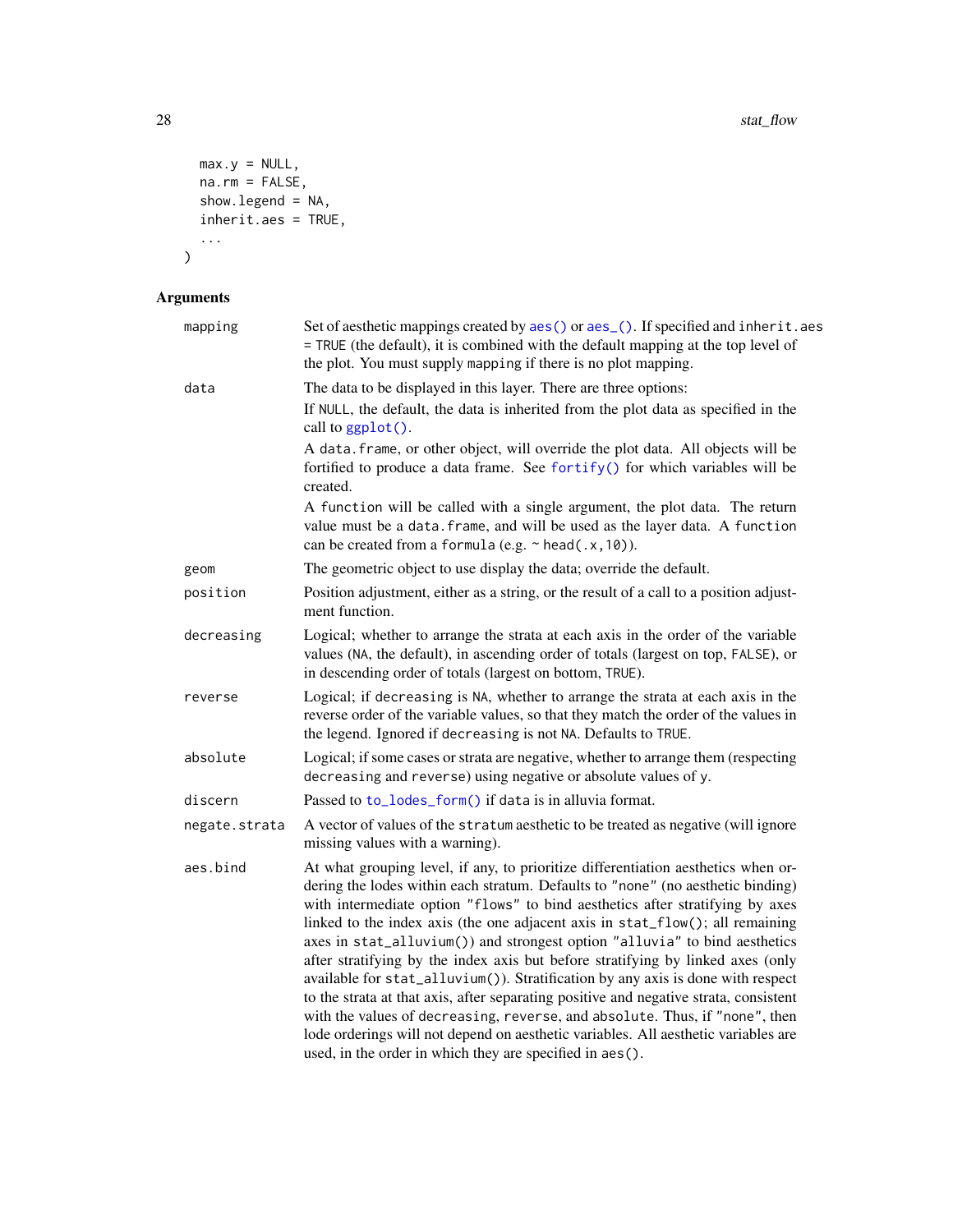#### <span id="page-28-0"></span>stat\_flow 29

| infer.label | Logical; whether to assign the stratum or alluvium variable to the label aes-<br>thetic. Defaults to FALSE, and requires that no label aesthetic is assigned.                                                                                          |
|-------------|--------------------------------------------------------------------------------------------------------------------------------------------------------------------------------------------------------------------------------------------------------|
|             | This parameter is intended for use only with data in alluva form, which are<br>converted to lode form before the statistical transformation. Deprecated; use<br>ggplot2::after_stat() instead.                                                         |
| min.y       | Numeric; bounds on the heights of the strata to be rendered. Use these bounds<br>to exclude strata outside a certain range, for example when labeling strata using<br>$ggplot2::geom\_text()$ .                                                        |
| max. y      | Numeric; bounds on the heights of the strata to be rendered. Use these bounds<br>to exclude strata outside a certain range, for example when labeling strata using<br>$ggplot2::geom\_text()$ .                                                        |
| na.rm       | Logical: if FALSE, the default, NA lodes are not included; if TRUE, NA lodes con-<br>stitute a separate category, plotted in grey (regardless of the color scheme).                                                                                    |
| show.legend | logical. Should this layer be included in the legends? NA, the default, includes if<br>any aesthetics are mapped. FALSE never includes, and TRUE always includes. It<br>can also be a named logical vector to finely select the aesthetics to display. |
| inherit.aes | If FALSE, overrides the default aesthetics, rather than combining with them.<br>This is most useful for helper functions that define both data and aesthetics and<br>shouldn't inherit behaviour from the default plot specification, e.g. borders().  |
| $\cdots$    | Additional arguments passed to ggplot2::layer().                                                                                                                                                                                                       |

# **Aesthetics**

stat\_alluvium, stat\_flow, and stat\_stratum require one of two sets of aesthetics:

- x and at least one of alluvium and stratum
- any number of axis<sup>[0-9]\*</sup> (axis1, axis2, etc.)

Use x, alluvium, and/or stratum for data in lodes format and  $axis[0-9]*$  for data in alluvia format (see [alluvial-data](#page-1-1)). Arguments to parameters inconsistent with the format will be ignored. Additionally, each stat\_\*() accepts the following optional aesthetics:

- y
- weight
- order
- group
- label

y controls the heights of the alluvia, and may be aggregated across equivalent observations. weight applies to the computed variables (see that section below) but does not affect the positional aesthetics. order, recognized by stat\_alluvium() and stat\_flow(), is used to arrange the lodes within each stratum. It tolerates duplicates and takes precedence over the differentiation aesthetics (when aes.bind is not "none") and lode guidance with respect to the remaining axes. (It replaces the deprecated parameter lode.ordering.) group is used internally; arguments are ignored. label is used to label the strata or lodes and must take a unique value across the observations within each stratum or lode.

These and any other aesthetics are aggregated as follows: Numeric aesthetics, including y, are summed. Character and factor aesthetics, including label, are assigned to strata or lodes provided they take unique values across the observations within each (and are otherwise assigned NA).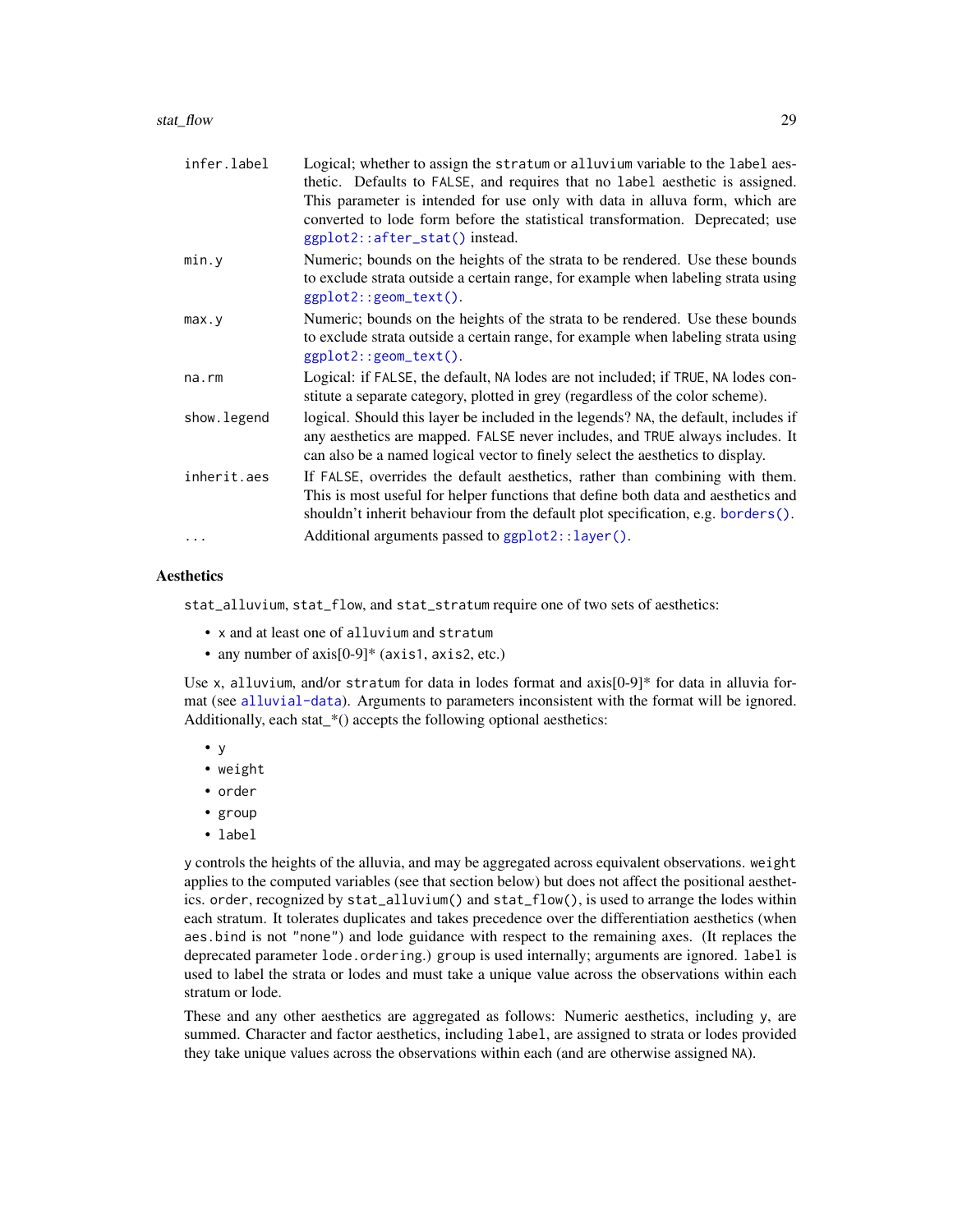# Computed variables

These can be used with [ggplot2::after\\_stat\(\)](#page-0-0) to [control aesthetic evaluation.](https://ggplot2.tidyverse.org/reference/aes_eval.html)

n number of cases in lode

count cumulative weight of lode

prop weighted proportion of lode

stratum value of variable used to define strata

deposit order in which (signed) strata are deposited

lode lode label distilled from alluvia (stat\_alluvium() and stat\_flow() only)

flow direction of flow "to" or "from" from its axis (stat\_flow() only)

The numerical variables n, count, and prop are calculated after the data are grouped by x and weighted by weight (in addition to y). The integer variable deposit is used internally to sort the data before calculating heights. The character variable lode is obtained from alluvium according to distill.

### Package options

stat\_stratum, stat\_alluvium, and stat\_flow order strata and lodes according to the values of several parameters, which must be held fixed across every layer in an alluvial plot. These packagespecific options set global values for these parameters that will be defaulted to when not manually set:

- ggalluvial.decreasing (each stat\_\*): defaults to NA.
- ggalluvial.reverse (each stat\_\*): defaults to TRUE.
- ggalluvial.absolute (each stat\_\*): defaults to TRUE.
- ggalluvial.cement.alluvia (stat\_alluvium): defaults to FALSE.
- ggalluvial.lode.guidance (stat\_alluvium): defaults to "zigzag".
- ggalluvial.aes.bind (stat\_alluvium and stat\_flow): defaults to "none".

See base:: options() for how to use options.

# Defunct parameters

The previously defunct parameters weight and aggregate.wts have been discontinued. Use y and cement.alluvia instead.

# See Also

[ggplot2::layer\(\)](#page-0-0) for additional arguments and [geom\\_alluvium\(\)](#page-4-1) and [geom\\_flow\(\)](#page-8-1) for the corresponding geoms.

Other alluvial stat layers: [stat\\_alluvium\(](#page-20-1)), [stat\\_stratum\(](#page-31-1))

<span id="page-29-0"></span>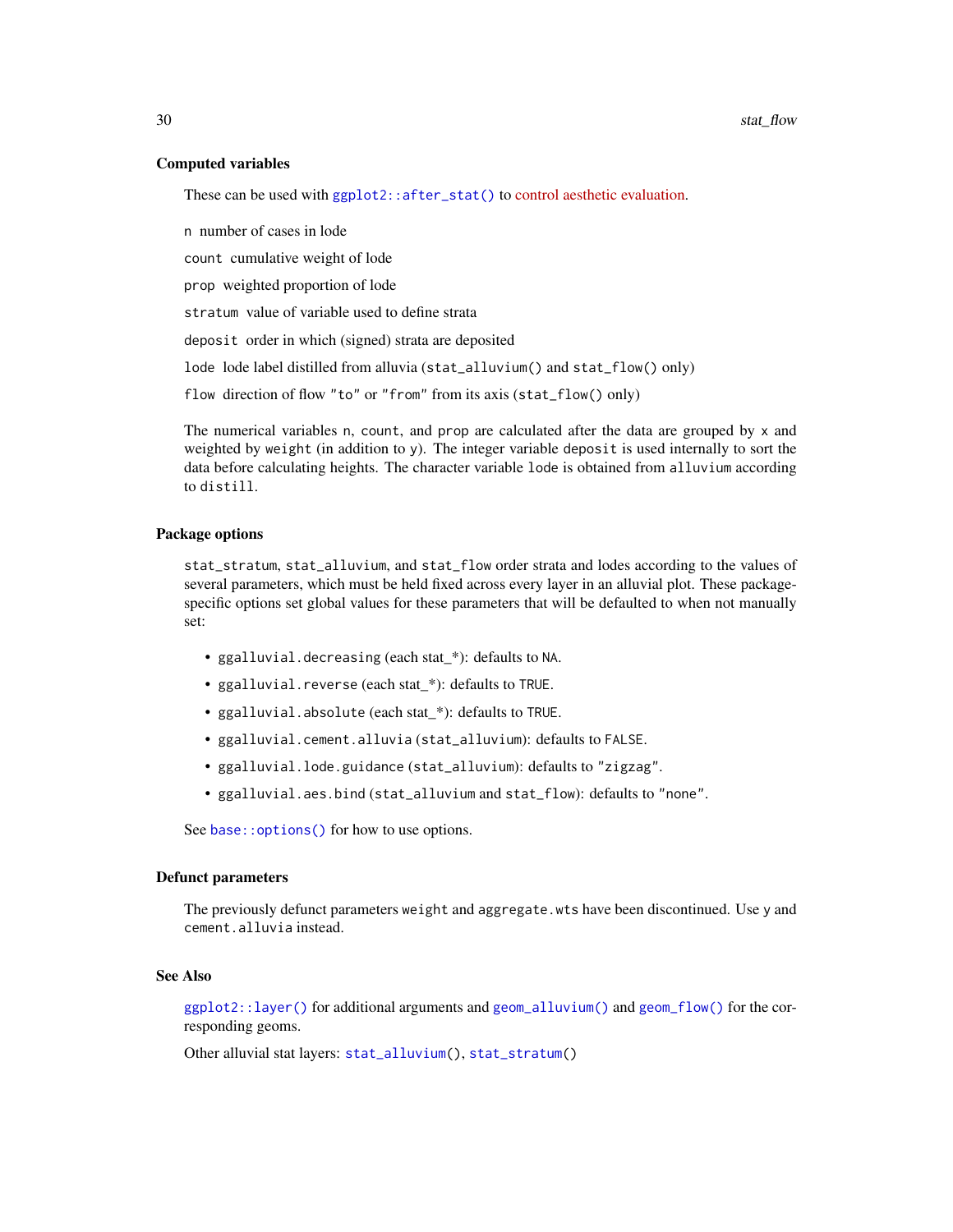#### stat\_flow 31

# Examples

```
# illustrate positioning
ggplot(as.data.frame(Titanic),
       aes(y = Freq,axis1 = Class, axis2 = Sex, axis3 = Age,color = Survived)) +
  stat_stratum(geom = "errorbar") +
  geom_line(stat = "flow") +
  stat_flow(geom = "pointrange") +
  geom_text(stat = "stratum", aes(label = after_stat(stratum))) +
  scale_x_discrete(limits = c("Class", "Sex", "Age"))
# alluvium--flow comparison
data(vaccinations)
gg <- ggplot(vaccinations,
             aes(x = survey, stratum = response, alluvium = subject,y = freq, fill = response) +
  geom_stratum(alpha = .5) +
  geom_text(aes(label = response), stat = "stratum")
# rightward alluvial aesthetics for vaccine survey data
gg + geom_flow(stat = "alluvium", lode.guidance = "forward")
# memoryless flows for vaccine survey data
gg + geom_flow()
# size filter examples
gg <- ggplot(vaccinations,
       \text{aes}(y = \text{freq},x = survey, stratum = response, alluvium = subject,
           fill = response, label = response)) +
  stat_stratum(alpha = .5) +
  geom_text(stat = "stratum")
# omit small flows
gg + geom_flow(min.y = 50)# omit large flows
gg + geom_flow(max.y = 100)# negate missing entries
ggplot(vaccinations,
       aes(y = freq,x = survey, stratum = response, alluvium = subject,
           fill = response, label = response,alpha = response != "Missing")) +
  stat_stratum(negate.strata = "Missing") +
  geom_flow(negate.strata = "Missing") +
  geom_text(stat = "stratum", alpha = 1, negate.strata = "Missing") +
  scale_alpha_discrete(range = c(.2, .6)) +
  guides(alpha = FALSE)
# aesthetics that vary betwween and within strata
data(vaccinations)
vaccinations$subgroup <- LETTERS[1:2][rbinom(
  n = length(unique(vaccinations$subject)), size = 1, prob = .5
```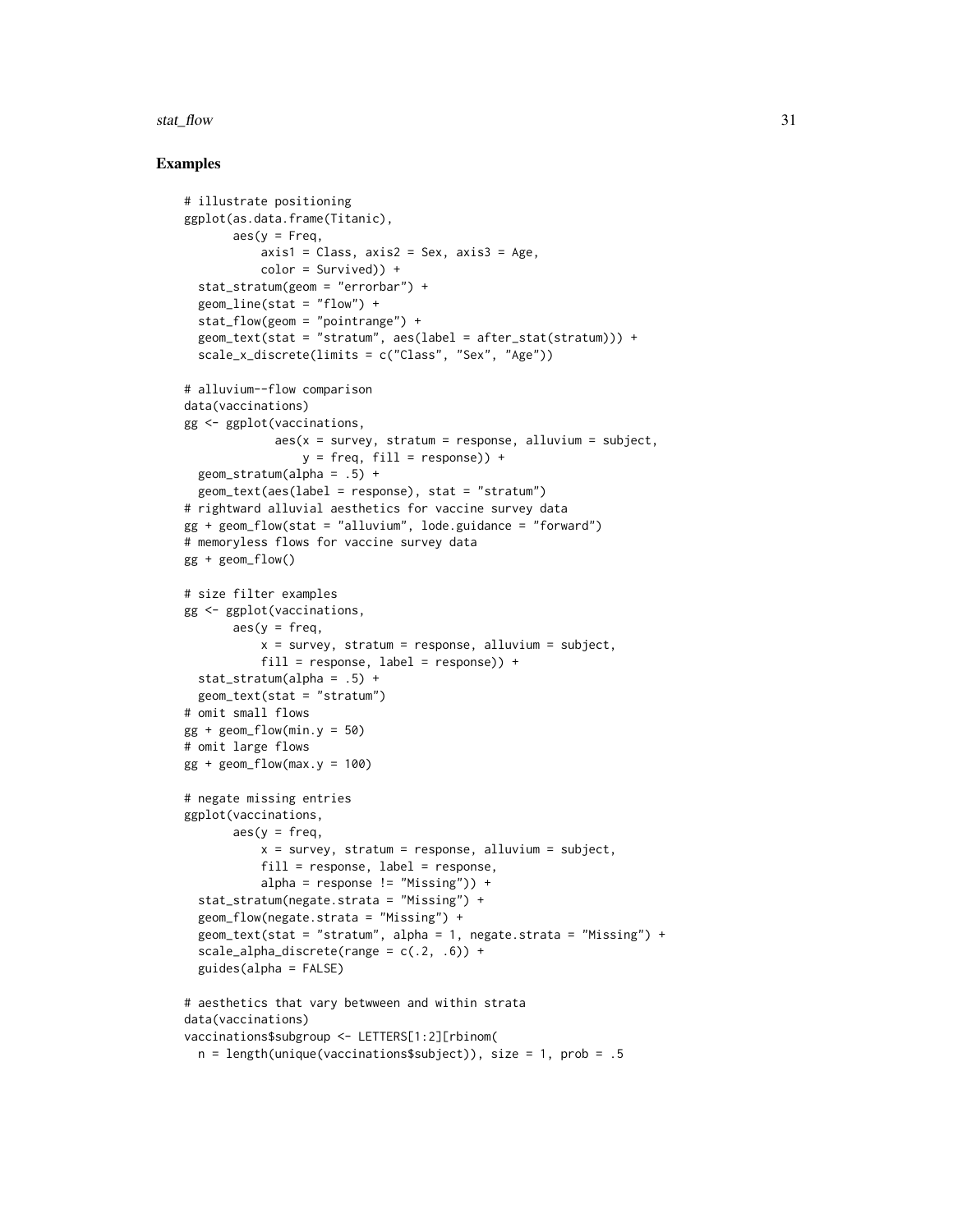```
) + 1][vaccinations$subject]
ggplot(vaccinations,
      aes(x = survey, stratum = response, alluvium = subject,y = freq, fill = response, label = response() +geom_flow(aes(alpha = subgroup)) +
 scale_alpha_discrete(range = c(1/3, 2/3)) +
 geom_stratum(alpha = .5) +
 geom_text(stat = "stratum")
# can even set aesthetics that vary both ways
ggplot(vaccinations,
      aes(x = survey, stratum = response, alluvium = subject,y = freq, label = response) +
 geom_flow(aes(fill = interaction(response, subgroup)), aes.bind = "flows") +
 scale_alpha_discrete(range = c(1/3, 2/3)) +geom_stratum(alpha = .5) +
 geom_text(stat = "stratum")
```
<span id="page-31-1"></span>stat\_stratum *Stratum positions*

### Description

Given a dataset with alluvial structure,  $stat\_stratum$  calculates the centroids  $(x \text{ and } y)$  and heights (ymin and ymax) of the strata at each axis.

# Usage

```
stat_stratum(
  mapping = NULL,
  data = NULL,geom = "stratum",
 position = "identity",
  decreasing = NULL,
  reverse = NULL,
  absolute = NULL,
  discern = FALSE,
  distill = first,
  negate.strata = NULL,
  infer.label = FALSE,
  label.strata = NULL,
  min.y = NULL,max.y = NULL,min.height = NULL,
 max. height = NULL,na.rm = FALSE,
  show. legend = NA,
  inherit.aes = TRUE,
  ...
)
```
<span id="page-31-0"></span>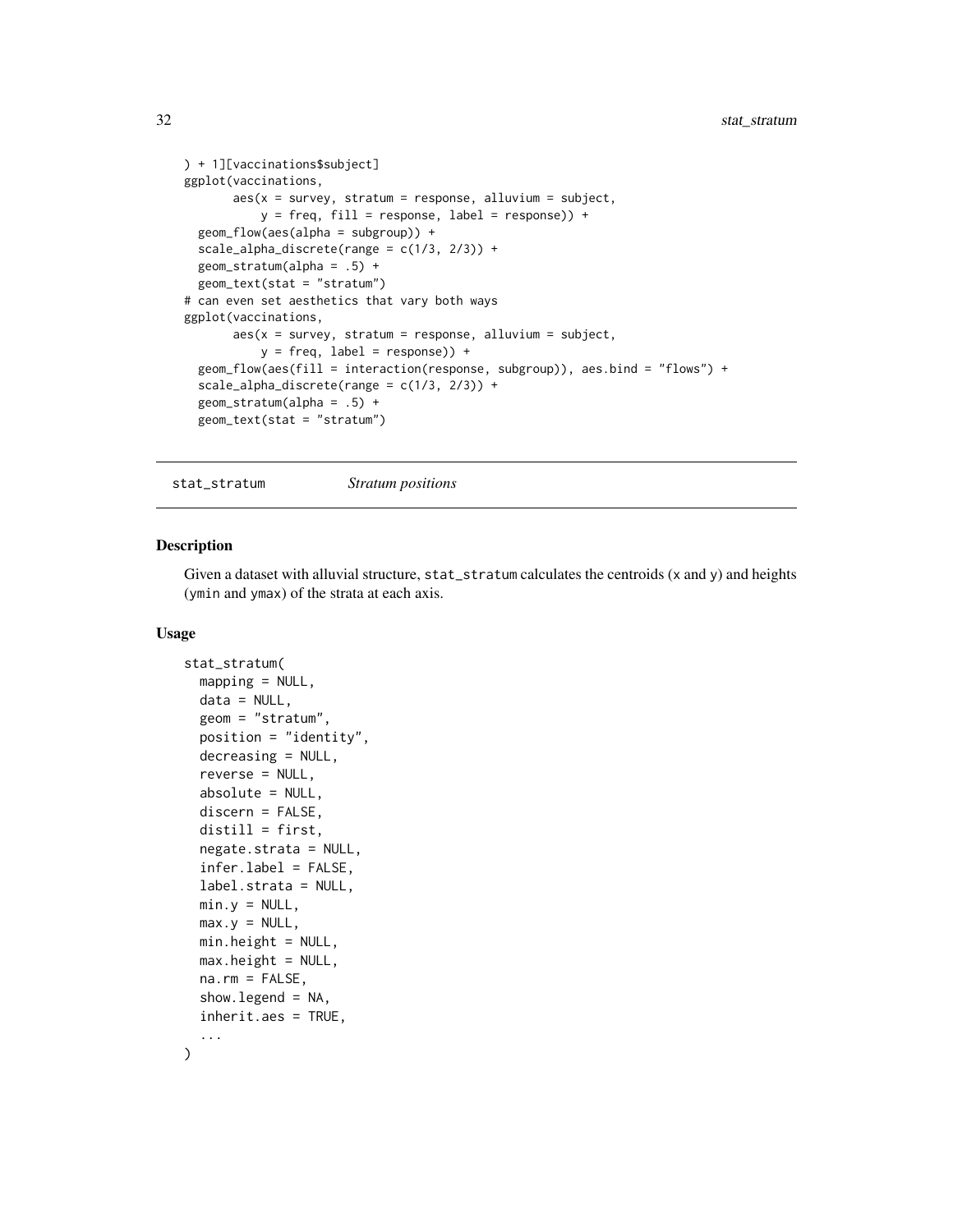# <span id="page-32-0"></span>stat\_stratum 33

# Arguments

| mapping                | Set of aesthetic mappings created by aes() or aes_(). If specified and inherit.aes<br>= TRUE (the default), it is combined with the default mapping at the top level of<br>the plot. You must supply mapping if there is no plot mapping.                                                                                                                       |
|------------------------|-----------------------------------------------------------------------------------------------------------------------------------------------------------------------------------------------------------------------------------------------------------------------------------------------------------------------------------------------------------------|
| data                   | The data to be displayed in this layer. There are three options:<br>If NULL, the default, the data is inherited from the plot data as specified in the<br>call to ggplot().<br>A data. frame, or other object, will override the plot data. All objects will be<br>fortified to produce a data frame. See fortify() for which variables will be<br>created.     |
|                        | A function will be called with a single argument, the plot data. The return<br>value must be a data. frame, and will be used as the layer data. A function<br>can be created from a formula (e.g. $\sim$ head(.x, 10)).                                                                                                                                         |
| geom                   | The geometric object to use display the data; override the default.                                                                                                                                                                                                                                                                                             |
| position               | Position adjustment, either as a string, or the result of a call to a position adjust-<br>ment function.                                                                                                                                                                                                                                                        |
| decreasing             | Logical; whether to arrange the strata at each axis in the order of the variable<br>values (NA, the default), in ascending order of totals (largest on top, FALSE), or<br>in descending order of totals (largest on bottom, TRUE).                                                                                                                              |
| reverse                | Logical; if decreasing is NA, whether to arrange the strata at each axis in the<br>reverse order of the variable values, so that they match the order of the values in<br>the legend. Ignored if decreasing is not NA. Defaults to TRUE.                                                                                                                        |
| absolute               | Logical; if some cases or strata are negative, whether to arrange them (respecting<br>decreasing and reverse) using negative or absolute values of y.                                                                                                                                                                                                           |
| discern                | Passed to to_lodes_form() if data is in alluvia format.                                                                                                                                                                                                                                                                                                         |
| distill                | A function (or its name) to be used to distill alluvium values to a single lode la-<br>bel, accessible via ggplot2:: after_stat() (similar to its behavior in to_alluvia_form()).<br>In addition to existing functions, accepts the character values "first" (the de-<br>fault), "last", and "most" (which returns the first modal value).                      |
| negate.strata          | A vector of values of the stratum aesthetic to be treated as negative (will ignore<br>missing values with a warning).                                                                                                                                                                                                                                           |
| infer.label            | Logical; whether to assign the stratum or alluvium variable to the label aes-<br>thetic. Defaults to FALSE, and requires that no label aesthetic is assigned.<br>This parameter is intended for use only with data in alluva form, which are<br>converted to lode form before the statistical transformation. Deprecated; use<br>ggplot2::after_stat() instead. |
| label.strata           | Defunct; alias for infer.label.                                                                                                                                                                                                                                                                                                                                 |
| min.y, max.y           | Numeric; bounds on the heights of the strata to be rendered. Use these bounds<br>to exclude strata outside a certain range, for example when labeling strata using<br>ggplot2::geom_text().                                                                                                                                                                     |
| min.height, max.height |                                                                                                                                                                                                                                                                                                                                                                 |
|                        | Deprecated aliases for min. y and max. y.                                                                                                                                                                                                                                                                                                                       |
| na.rm                  | Logical: if FALSE, the default, NA lodes are not included; if TRUE, NA lodes con-<br>stitute a separate category, plotted in grey (regardless of the color scheme).                                                                                                                                                                                             |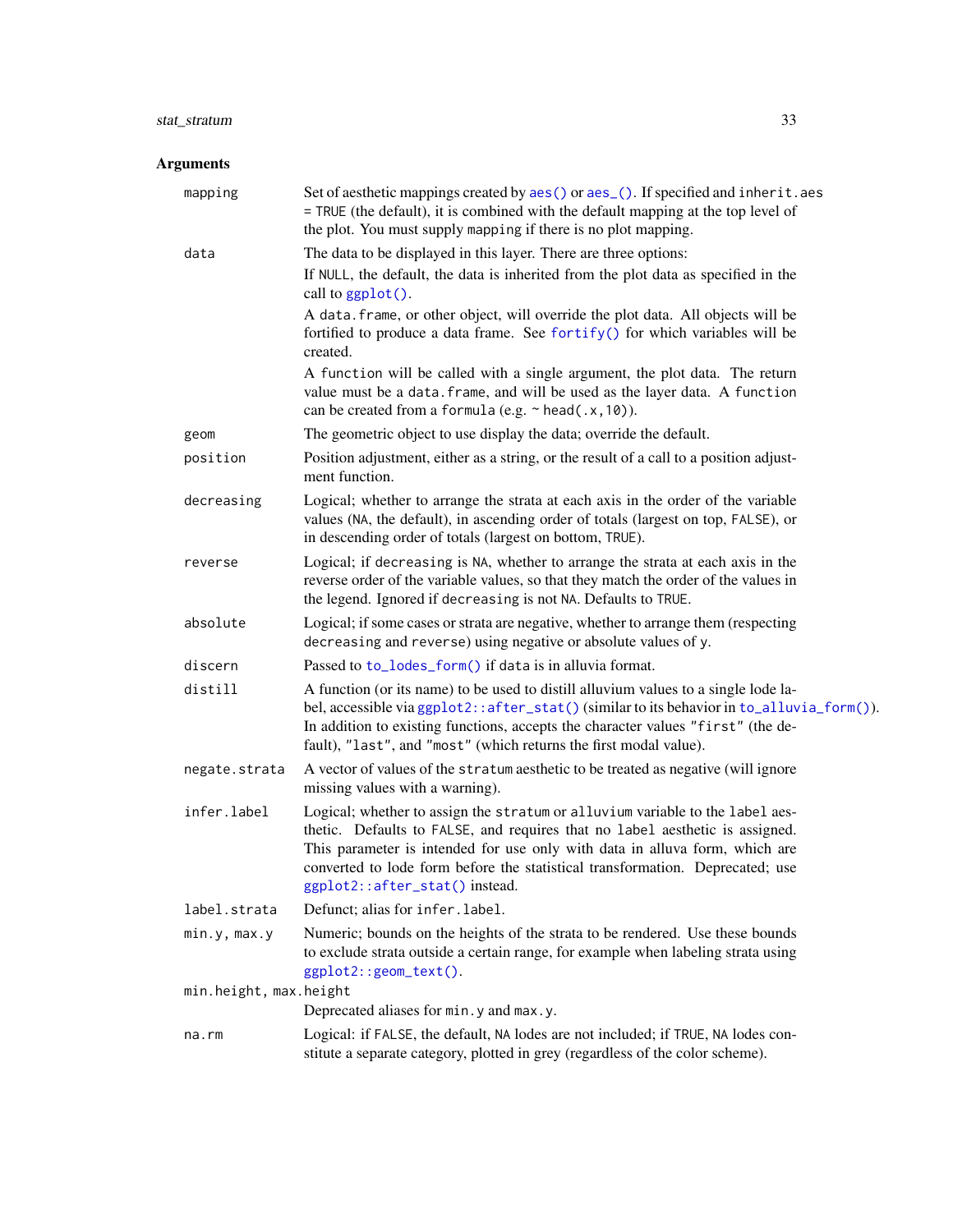<span id="page-33-0"></span>

| show.legend | logical. Should this layer be included in the legends? NA, the default, includes if<br>any aesthetics are mapped. FALSE never includes, and TRUE always includes. It<br>can also be a named logical vector to finely select the aesthetics to display. |
|-------------|--------------------------------------------------------------------------------------------------------------------------------------------------------------------------------------------------------------------------------------------------------|
| inherit.aes | If FALSE, overrides the default aesthetics, rather than combining with them.<br>This is most useful for helper functions that define both data and aesthetics and<br>shouldn't inherit behaviour from the default plot specification, e.g. borders().  |
| $\cdots$    | Additional arguments passed to $ggplot2::layer()$ .                                                                                                                                                                                                    |
|             |                                                                                                                                                                                                                                                        |

#### **Aesthetics**

stat\_alluvium, stat\_flow, and stat\_stratum require one of two sets of aesthetics:

- x and at least one of alluvium and stratum
- any number of axis[0-9]\* (axis1, axis2, etc.)

Use x, alluvium, and/or stratum for data in lodes format and  $axis[0-9]*$  for data in alluvia format (see [alluvial-data](#page-1-1)). Arguments to parameters inconsistent with the format will be ignored. Additionally, each stat\_\*() accepts the following optional aesthetics:

- y
- weight
- order
- group
- label

y controls the heights of the alluvia, and may be aggregated across equivalent observations. weight applies to the computed variables (see that section below) but does not affect the positional aesthetics. order, recognized by stat\_alluvium() and stat\_flow(), is used to arrange the lodes within each stratum. It tolerates duplicates and takes precedence over the differentiation aesthetics (when aes.bind is not "none") and lode guidance with respect to the remaining axes. (It replaces the deprecated parameter lode.ordering.) group is used internally; arguments are ignored. label is used to label the strata or lodes and must take a unique value across the observations within each stratum or lode.

These and any other aesthetics are aggregated as follows: Numeric aesthetics, including y, are summed. Character and factor aesthetics, including label, are assigned to strata or lodes provided they take unique values across the observations within each (and are otherwise assigned NA).

# Computed variables

These can be used with [ggplot2::after\\_stat\(\)](#page-0-0) to [control aesthetic evaluation.](https://ggplot2.tidyverse.org/reference/aes_eval.html)

n number of cases in lode count cumulative weight of lode prop weighted proportion of lode stratum value of variable used to define strata deposit order in which (signed) strata are deposited lode lode label distilled from alluvia (stat\_alluvium() and stat\_flow() only)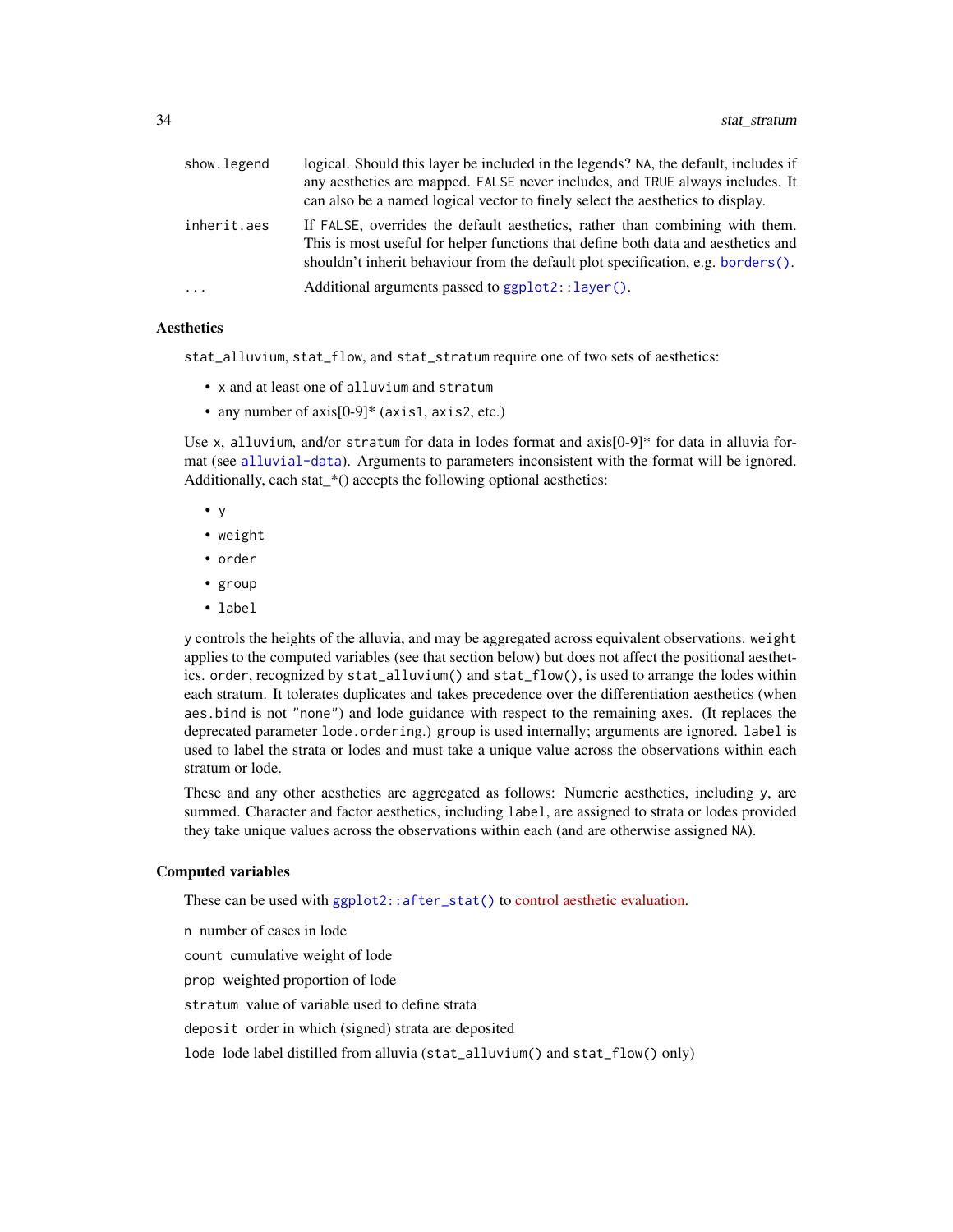# <span id="page-34-0"></span>stat\_stratum 35

flow direction of flow "to" or "from" from its axis (stat\_flow() only)

The numerical variables n, count, and prop are calculated after the data are grouped by x and weighted by weight (in addition to y). The integer variable deposit is used internally to sort the data before calculating heights. The character variable lode is obtained from alluvium according to distill.

# Package options

stat\_stratum, stat\_alluvium, and stat\_flow order strata and lodes according to the values of several parameters, which must be held fixed across every layer in an alluvial plot. These packagespecific options set global values for these parameters that will be defaulted to when not manually set:

- ggalluvial.decreasing (each stat\_\*): defaults to NA.
- ggalluvial.reverse (each stat\_\*): defaults to TRUE.
- ggalluvial.absolute (each stat\_\*): defaults to TRUE.
- ggalluvial.cement.alluvia (stat\_alluvium): defaults to FALSE.
- ggalluvial.lode.guidance (stat\_alluvium): defaults to "zigzag".
- ggalluvial.aes.bind (stat\_alluvium and stat\_flow): defaults to "none".

See base:: options() for how to use options.

#### Defunct parameters

The previously defunct parameters weight and aggregate.wts have been discontinued. Use y and cement.alluvia instead.

# See Also

 $ggplot2$ :: $laver()$  for additional arguments and  $geom\_stratum()$  for the corresponding geom. Other alluvial stat layers: [stat\\_alluvium\(](#page-20-1)), [stat\\_flow\(](#page-26-1))

### Examples

```
data(vaccinations)
# only `stratum` assignment is necessary to generate strata
ggplot(vaccinations,
       \text{aes}(y = \text{freq},x = survey, stratum = response,
           fill = response) +
 stat_stratum(width = .5)
# lode data, positioning with y labels
ggplot(vaccinations,
       aes(y = freq,x = survey, stratum = response, alluvium = subject,
           label = after_stat(count)) +stat_stratum(geom = "errorbar") +
 geom_text(stat = "stratum")
```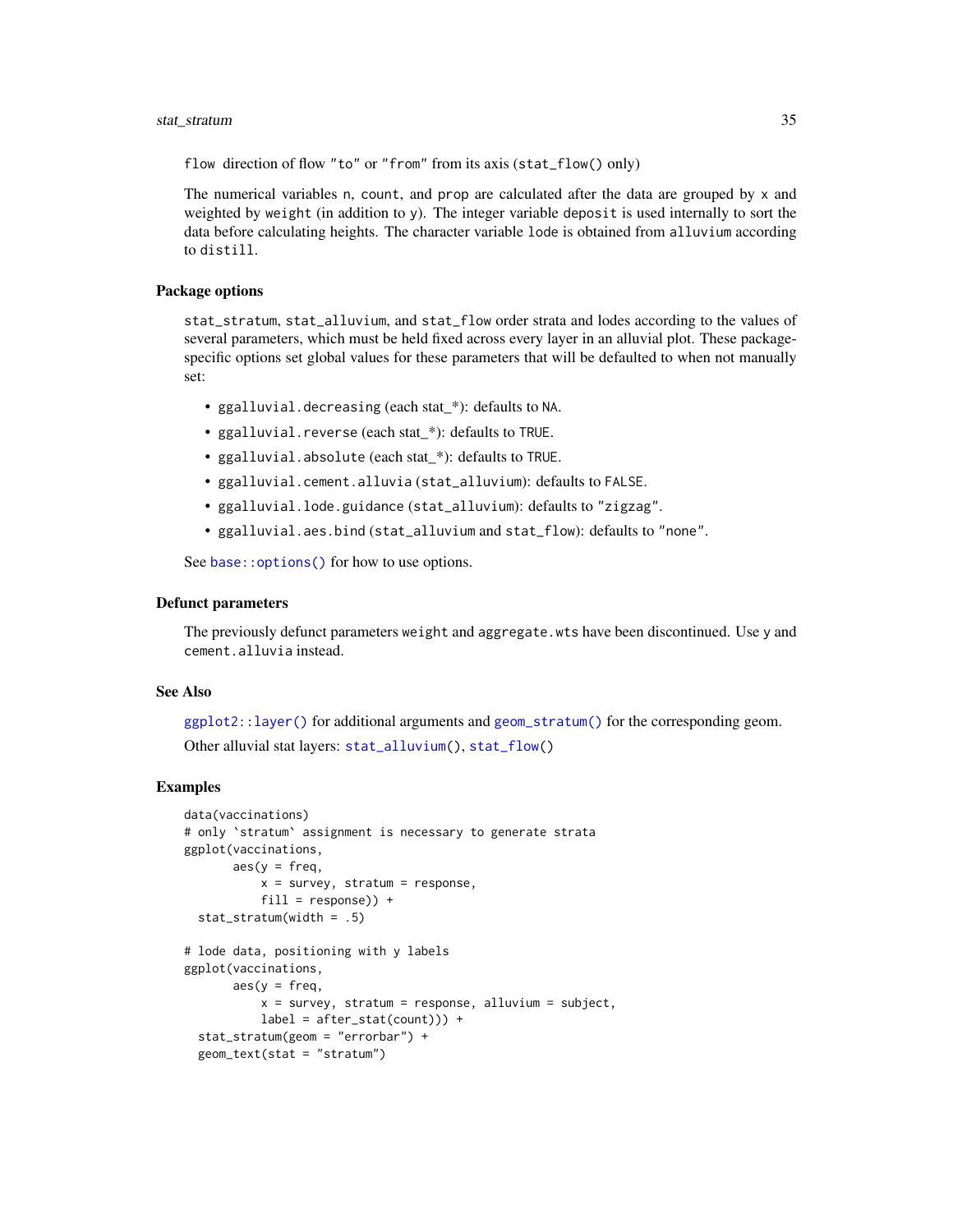```
# alluvium data, positioning with stratum labels
ggplot(as.data.frame(Titanic),
       aes(y = Freq,axis1 = Class, axis2 = Sex, axis3 = Age, axis4 = Survey) +geom_text(stat = "stratum", aes(label = after_stat(stratum))) +
 stat_stratum(geom = "errorbar") +
 scale_x_discrete(limits = c("Class", "Sex", "Age", "Survived"))
# omit labels for strata outside a y range
ggplot(vaccinations,
       aes(y = freq,x = survey, stratum = response,
           fill = response, label = response() +stat_stratum(width = .5) +
 geom\_text(stat = "stratum", min.y = 100)# date-valued axis variables
ggplot(vaccinations,
       aes(x = end_data, y = freq, stratum = response, alluvium = subject,fill = response) +
 stat_alluvium(geom = "flow", lode.guidance = "forward",
                width = 30) +
 stat_stratum(width = 30) +
 labs(x = "Survey date", y = "Number of respondents")admissions <- as.data.frame(UCBAdmissions)
admissions \le transform(admissions, Count = Freq \star (-1) \wedge (Admit == "Rejected"))
# use negative y values to encode rejection versus acceptance
ggplot(admissions,
       aes(y = Count, axis1 = Dept, axis2 = Gender)) +geom\_alluvium(aes(fill = Dept), width = 1/12) +geom_stratum(width = 1/12, fill = "black", color = "grey") +
 geom_label(stat = "stratum", aes(label = after_stat(stratum)), min.y = 200) +
 scale_x_discrete(limits = c("Department", "Gender"), expand = c(.05, .05))# computed variable 'deposit' indicates order of each signed stratum
ggplot(admissions,
       \text{aes}(y = \text{Count}, \text{axis1} = \text{Depth}, \text{axis2} = \text{Gender}) +
 geom\_alluvium(aes(fill = Dept), width = 1/12) +geom_stratum(width = 1/12, fill = "black", color = "grey") +
 geom_text(stat = "stratum", aes(label = after_stat(deposit)),
            color = "white") +scale_x_discrete(limits = c("Department", "Gender"), expand = c(.05, .05))
# fixed-width strata with acceptance and rejection totals
ggplot(admissions,
       aes(y = sign(Count), weight = Count, axis1 = Dept, axis2 = Gender)) +geom\_alluvium(aes(fill = Dept), width = 1/8) +geom_stratum(width = 1/8, fill = "black", color = "grey") +
 geom_text(stat = "stratum",
            aes(label = paste0(stratum,
                               ifelse(nchar(as.character(stratum)) == 1L,
                                      ": ", "\n"),
                               after_stat(n))),
            color = "white", size = 3) +
```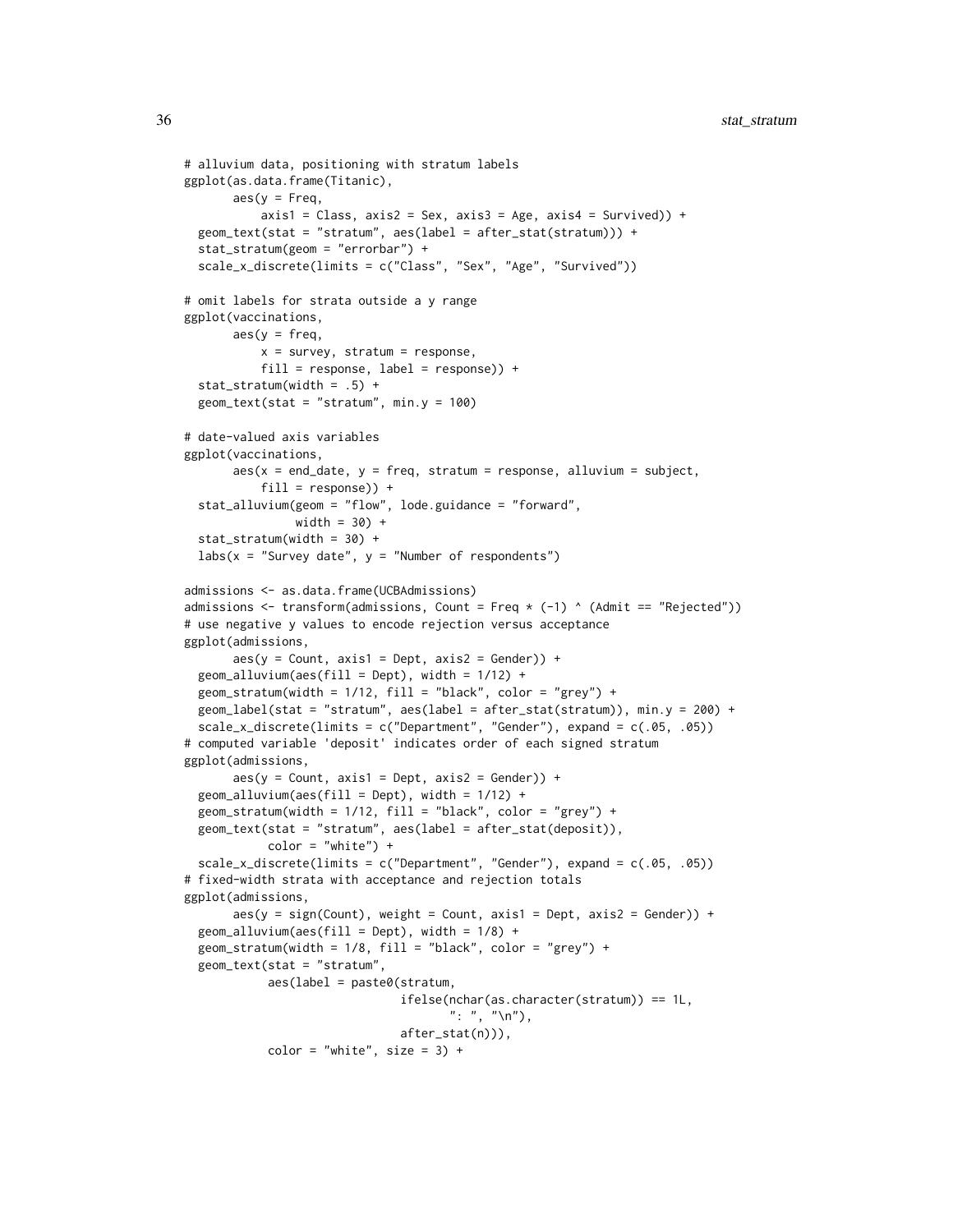#### <span id="page-36-0"></span>vaccinations 37

```
scale_x_discrete(limits = c("Department", "Gender"), expand = c(.05, .05))
```
vaccinations *Influenza vaccination survey responses*

# Description

This data set is aggregated from three RAND American Life Panel (ALP) surveys that asked respondents their probability of vaccinating for influenza. Their responses were discretized to "Never" (0%), "Always" (100%), or "Sometimes" (any other value). After merging, missing responses were coded as "Missing" and respondents were grouped and counted by all three coded responses. The pre-processed data were kindly contributed by Raffaele Vardavas, and the complete surveys are freely available at the ALP website.

#### Usage

vaccinations

# Format

A data frame with 117 rows and 5 variables:

freq number of respondents represented in each row

subject identifier linking respondents across surveys

survey survey designation from the ALP website

start\_date start date of survey

end\_date end date of survey

response discretized probability of vaccinating for influenza

# Source

<https://alpdata.rand.org/>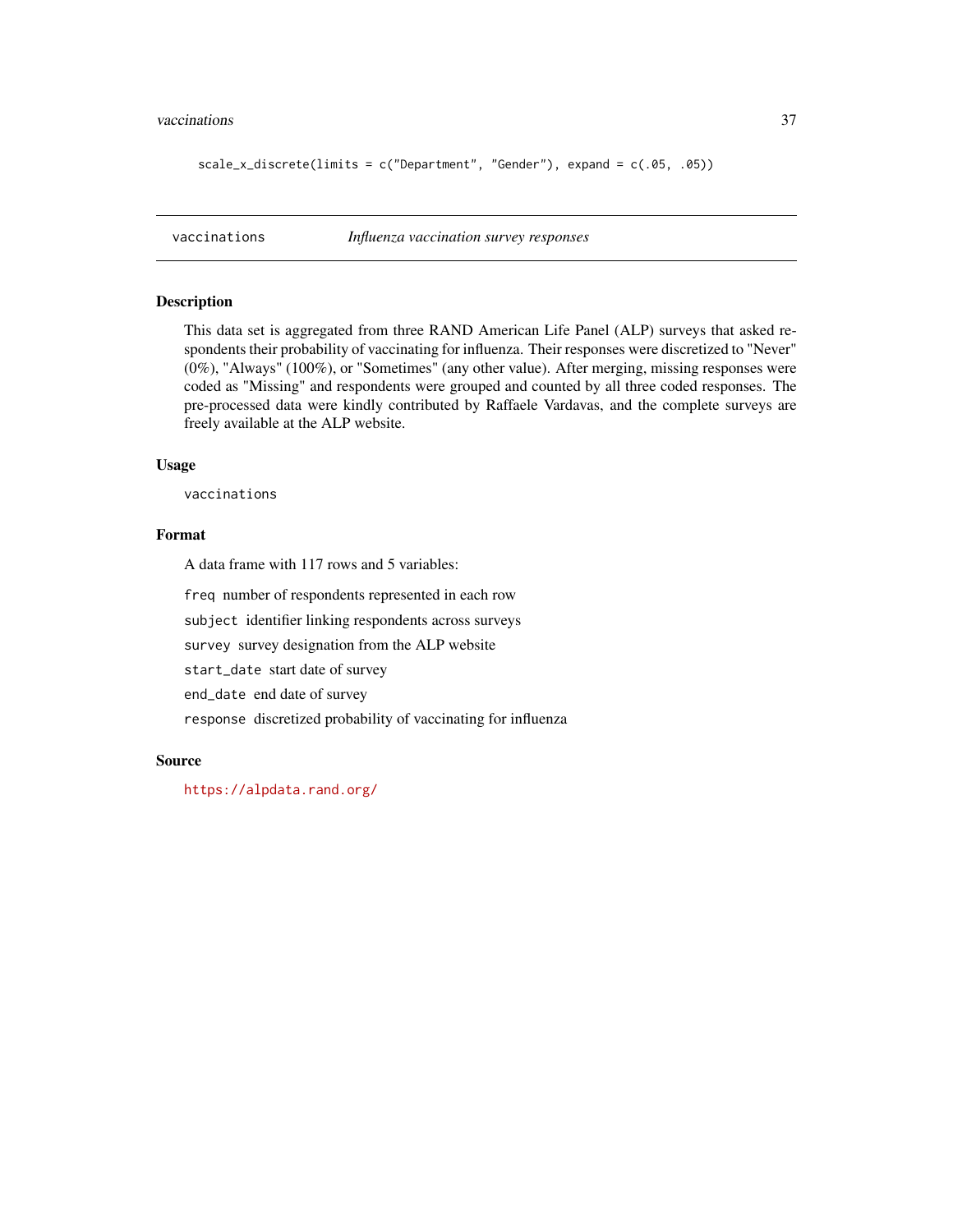# <span id="page-37-0"></span>Index

```
∗ alluvial data manipulation
    alluvial-data, 2
    self-adjoin, 20
∗ alluvial geom layers
    geom_alluvium, 5
    geom_flow, 9
    geom_lode, 14
    geom_stratum, 16
∗ alluvial stat layers
    stat_alluvium, 21
    stat_flow, 27
    stat_stratum, 32
∗ datasets
    majors, 19
    vaccinations, 37
aes(), 6, 10, 14, 16, 22, 28, 33
aes_(), 6, 10, 14, 16, 22, 28, 33
alluvial-data, 2
base::options(), 8, 12, 25, 30, 35
borders(), 7, 11, 15, 17, 23, 29, 34
dplyr::select(), 3
fortify(), 6, 10, 14, 17, 22, 28, 33
geom_alluvium, 5, 12, 15, 18
geom_alluvium(), 25, 30
geom_flow, 8, 9, 15, 18
geom_flow(), 6, 20, 25, 30
geom_lode, 8, 12, 14, 18
geom_lode(), 6, 25
geom_stratum, 8, 12, 15, 16
geom_stratum(), 35
ggplot(), 6, 10, 14, 17, 22, 28, 33
ggplot2::after_stat(), 23, 24, 29, 30, 33,
         34
ggplot2::geom_text(), 23, 29, 33
ggplot2::layer(), 7, 8, 11, 12, 15, 17, 18,
         23, 25, 29, 30, 34, 35
```
grid::xsplineGrob(), *[8](#page-7-0)*, *[12](#page-11-0)* is\_alluvia\_form *(*alluvial-data*)*, [2](#page-1-0) is\_lodes\_form *(*alluvial-data*)*, [2](#page-1-0) lode-guidance-functions, [18](#page-17-0) lode\_backfront *(*lode-guidance-functions*)*, [18](#page-17-0) lode\_backward *(*lode-guidance-functions*)*, [18](#page-17-0) lode\_forward *(*lode-guidance-functions*)*, [18](#page-17-0) lode\_frontback *(*lode-guidance-functions*)*, [18](#page-17-0) lode\_leftright *(*lode-guidance-functions*)*, [18](#page-17-0) lode\_leftward *(*lode-guidance-functions*)*, [18](#page-17-0) lode\_rightleft *(*lode-guidance-functions*)*, [18](#page-17-0) lode\_rightward *(*lode-guidance-functions*)*, [18](#page-17-0) lode\_zagzig *(*lode-guidance-functions*)*, [18](#page-17-0) lode\_zigzag *(*lode-guidance-functions*)*, [18](#page-17-0) majors, [19](#page-18-0) rlang::enquo(), *[3](#page-2-0)* rlang::enquos(), *[3](#page-2-0)* self-adjoin, [20](#page-19-0) self\_adjoin *(*self-adjoin*)*, [20](#page-19-0) stat\_alluvium, [21,](#page-20-0) *[30](#page-29-0)*, *[35](#page-34-0)*

stat\_alluvium(), *[8](#page-7-0)*, *[12](#page-11-0)*, *[15](#page-14-0)*, *[18,](#page-17-0) [19](#page-18-0)*

stat\_flow, *[25](#page-24-0)*, [27,](#page-26-0) *[35](#page-34-0)* stat\_flow(), *[8](#page-7-0)*, *[12](#page-11-0)* stat\_stratum, *[25](#page-24-0)*, *[30](#page-29-0)*, [32](#page-31-0) stat\_stratum(), *[15](#page-14-0)*, *[18](#page-17-0)*